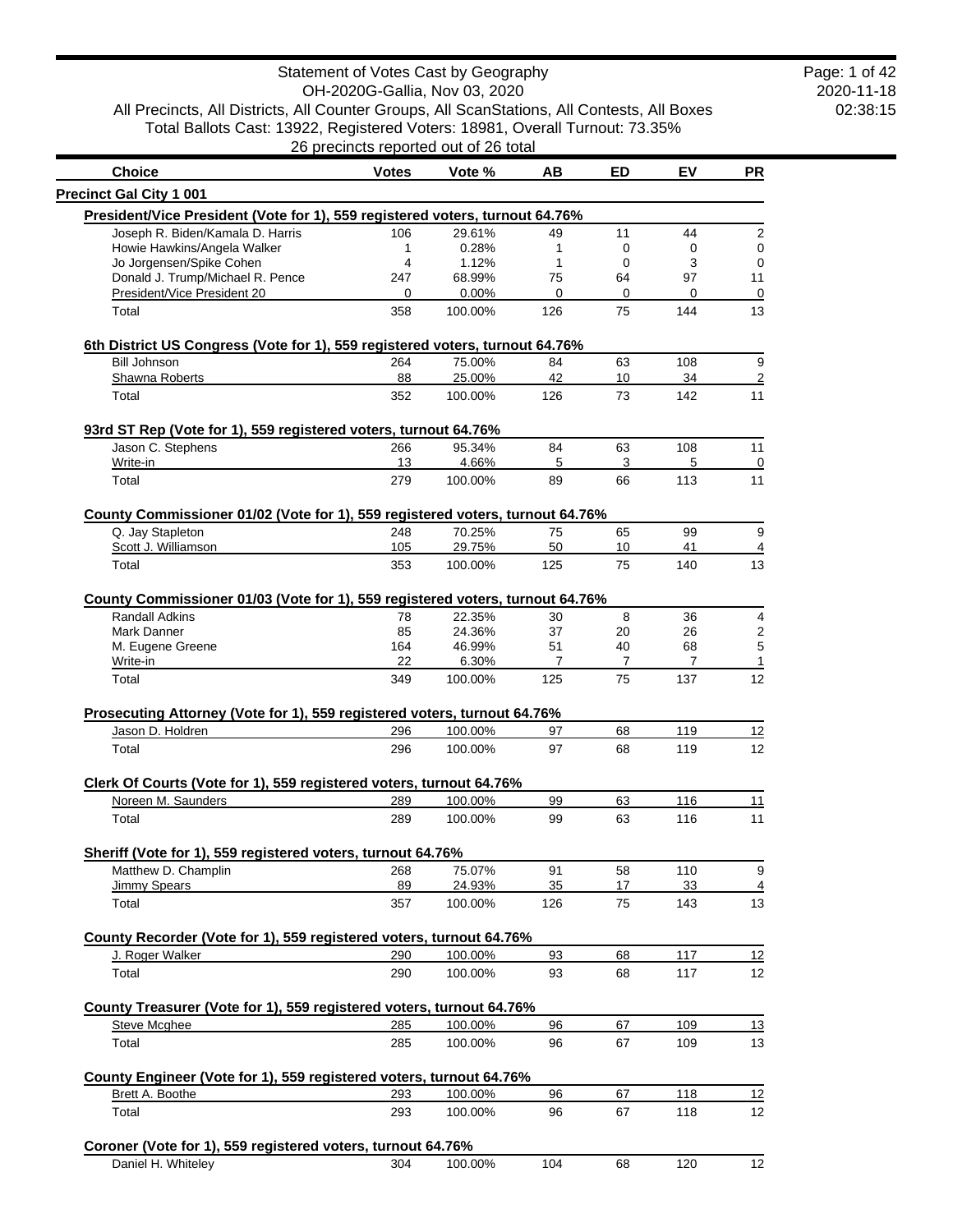|                                                                                                                |              | Statement of Votes Cast by Geography  |           |           |           |                                                                    |
|----------------------------------------------------------------------------------------------------------------|--------------|---------------------------------------|-----------|-----------|-----------|--------------------------------------------------------------------|
| All Precincts, All Districts, All Counter Groups, All ScanStations, All Contests, All Boxes                    |              | OH-2020G-Gallia, Nov 03, 2020         |           |           |           |                                                                    |
| Total Ballots Cast: 13922, Registered Voters: 18981, Overall Turnout: 73.35%                                   |              |                                       |           |           |           |                                                                    |
|                                                                                                                |              | 26 precincts reported out of 26 total |           |           |           |                                                                    |
| <b>Choice</b>                                                                                                  | <b>Votes</b> | Vote %                                | AВ        | <b>ED</b> | EV        | <b>PR</b>                                                          |
| Total                                                                                                          | 304          | 100.00%                               | 104       | 68        | 120       | 12                                                                 |
| 10th St Brd Of Education (Vote for 1), 559 registered voters, turnout 64.76%                                   |              |                                       |           |           |           |                                                                    |
| Mary E Binegar                                                                                                 | 141          | 53.01%                                | 46        | 33        | 55        | $\overline{7}$                                                     |
| Brendan P. Shea                                                                                                | 125          | 46.99%                                | 47        | 29        | 44        | $\overline{5}$                                                     |
| Total                                                                                                          | 266          | 100.00%                               | 93        | 62        | 99        | 12                                                                 |
| OH Sup Crt Justice 1/1 (Vote for 1), 559 registered voters, turnout 64.76%                                     |              |                                       |           |           |           |                                                                    |
| Sharon L. Kennedy<br>John P. O'Donnell                                                                         | 203<br>101   | 66.78%<br>33.22%                      | 64<br>42  | 46<br>22  | 84<br>33  | 9<br>4                                                             |
| Total                                                                                                          | 304          | 100.00%                               | 106       | 68        | 117       | 13                                                                 |
|                                                                                                                |              |                                       |           |           |           |                                                                    |
| OH Sup Crt Justice 1/2 (Vote for 1), 559 registered voters, turnout 64.76%<br>Jennifer Brunner                 | 153          | 50.83%                                | 56        | 40        | 50        | 7                                                                  |
| Judi French                                                                                                    | 148          | 49.17%                                | 52        | 29        | 62        | 5                                                                  |
| Total                                                                                                          | 301          | 100.00%                               | 108       | 69        | 112       | 12                                                                 |
| 4th Crt of App Judge Full Term (Vote for 1), 559 registered voters, turnout 64.76%                             |              |                                       |           |           |           |                                                                    |
| Peter B. Abele                                                                                                 | 245          | 100.00%                               | 85        | 57        | 91        | 12                                                                 |
| Total                                                                                                          | 245          | 100.00%                               | 85        | 57        | 91        | 12                                                                 |
|                                                                                                                |              |                                       |           |           |           |                                                                    |
| 4th Crt of App Judge UET (Vote for 1), 559 registered voters, turnout 64.76%<br><b>Stacy Brooks</b>            | 139          | 47.77%                                | 58        | 30        | 46        | 5                                                                  |
| <b>Kristy Wilkin</b>                                                                                           | 152          | 52.23%                                | 45        | 39        | 63        | $\overline{5}$                                                     |
| Total                                                                                                          | 291          | 100.00%                               | 103       | 69        | 109       | 10                                                                 |
| Common Pleas Probate Juvenile Div (Vote for 1), 559 registered voters, turnout 64.76%                          |              |                                       |           |           |           |                                                                    |
| Thomas S. Moulton Jr.                                                                                          | 305          | 100.00%                               | 104       | 68        | 121       | 12                                                                 |
| Total                                                                                                          | 305          | 100.00%                               | 104       | 68        | 121       | 12                                                                 |
| <b>Precinct Gal City 2 002</b>                                                                                 |              |                                       |           |           |           |                                                                    |
| President/Vice President (Vote for 1), 581 registered voters, turnout 68.85%                                   |              |                                       |           |           |           |                                                                    |
| Joseph R. Biden/Kamala D. Harris                                                                               | 114          | 28.72%                                | 51        | 22        | 38        | 3                                                                  |
| Howie Hawkins/Angela Walker                                                                                    | $\pmb{0}$    | 0.00%                                 | 0         | 0         | $\pmb{0}$ |                                                                    |
| Jo Jorgensen/Spike Cohen<br>Donald J. Trump/Michael R. Pence                                                   | 7<br>276     | 1.76%                                 | 1         | 4         |           |                                                                    |
| President/Vice President 20                                                                                    |              |                                       |           |           | 2         |                                                                    |
| Total                                                                                                          |              | 69.52%                                | 67        | 65        | 133       |                                                                    |
|                                                                                                                | 0<br>397     | 0.00%<br>100.00%                      | 0<br>119  | 0<br>91   | 0<br>173  |                                                                    |
|                                                                                                                |              |                                       |           |           |           |                                                                    |
|                                                                                                                |              |                                       |           |           |           |                                                                    |
| <b>Bill Johnson</b><br>Shawna Roberts                                                                          | 303<br>85    | 78.09%<br>21.91%                      | 81<br>33  | 71<br>17  | 140<br>32 |                                                                    |
| Total                                                                                                          | 388          | 100.00%                               | 114       | 88        | 172       |                                                                    |
| 6th District US Congress (Vote for 1), 581 registered voters, turnout 68.85%                                   |              |                                       |           |           |           |                                                                    |
| 93rd ST Rep (Vote for 1), 581 registered voters, turnout 68.85%<br>Jason C. Stephens                           | 316          | 96.93%                                | 80        | 76        | 150       | 0<br>0<br>11<br>$\overline{0}$<br>14<br>11<br><u>3</u><br>14<br>10 |
| Write-in                                                                                                       | 10           | 3.07%                                 | 6         | 1         | 3         | 0                                                                  |
| Total                                                                                                          | 326          | 100.00%                               | 86        | 77        | 153       | 10                                                                 |
|                                                                                                                |              |                                       |           |           |           |                                                                    |
| Q. Jay Stapleton                                                                                               | 297          | 78.36%                                | 86        | 68        | 133       | 10                                                                 |
| County Commissioner 01/02 (Vote for 1), 581 registered voters, turnout 68.85%<br>Scott J. Williamson<br>Total  | 82<br>379    | 21.64%<br>100.00%                     | 23<br>109 | 19<br>87  | 36<br>169 | 4<br>14                                                            |
|                                                                                                                |              |                                       |           |           |           |                                                                    |
|                                                                                                                |              |                                       |           |           |           |                                                                    |
| County Commissioner 01/03 (Vote for 1), 581 registered voters, turnout 68.85%<br>Randall Adkins<br>Mark Danner | 68<br>89     | 17.89%<br>23.42%                      | 23<br>16  | 19<br>23  | 23<br>48  | 3<br>2                                                             |

Page: 2 of 42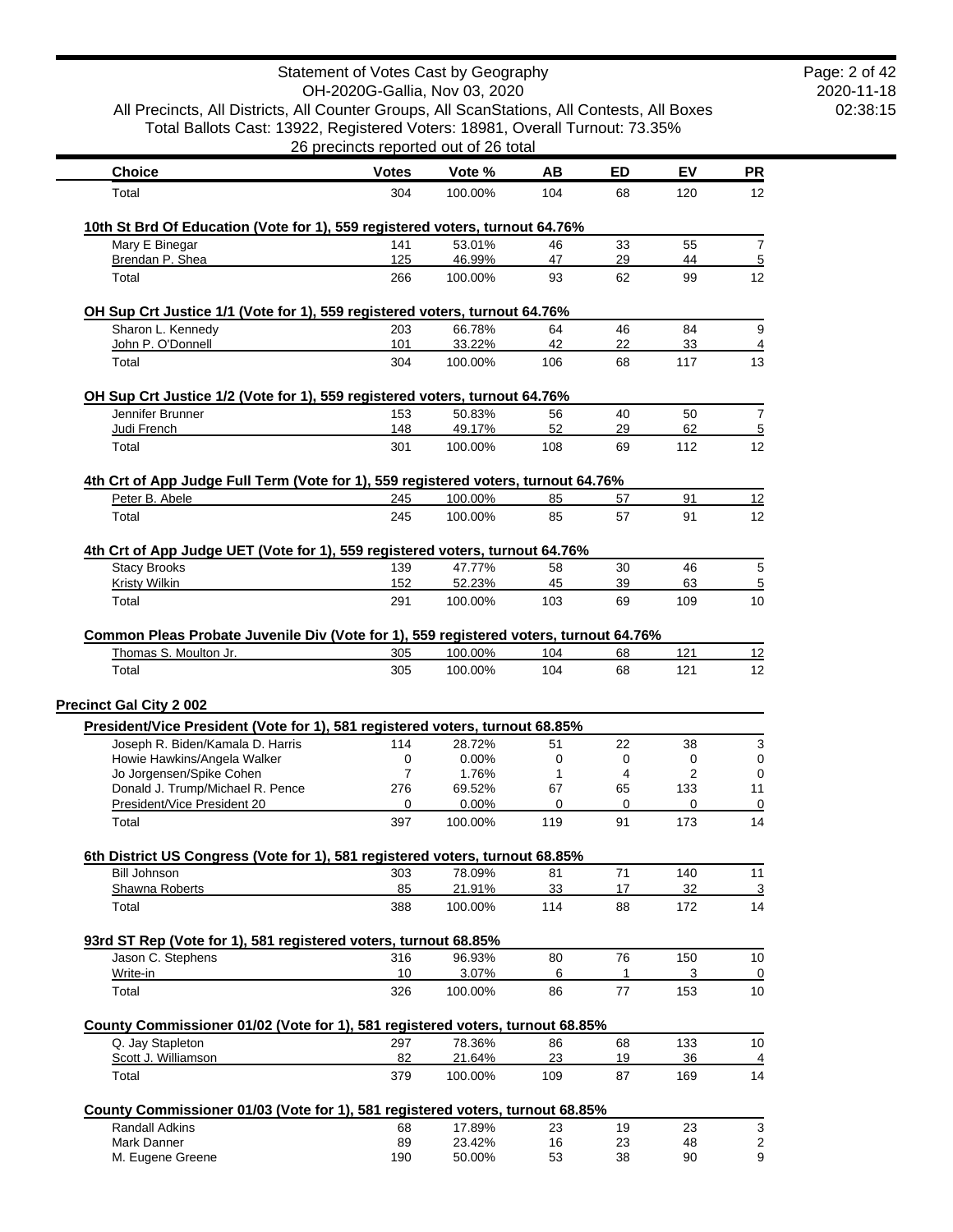|                                                                                                | Statement of Votes Cast by Geography  |                   |          |          |           |           |
|------------------------------------------------------------------------------------------------|---------------------------------------|-------------------|----------|----------|-----------|-----------|
|                                                                                                | OH-2020G-Gallia, Nov 03, 2020         |                   |          |          |           |           |
| All Precincts, All Districts, All Counter Groups, All ScanStations, All Contests, All Boxes    |                                       |                   |          |          |           |           |
| Total Ballots Cast: 13922, Registered Voters: 18981, Overall Turnout: 73.35%                   | 26 precincts reported out of 26 total |                   |          |          |           |           |
| <b>Choice</b>                                                                                  | <b>Votes</b>                          | Vote %            | AВ       | ED       | EV        | <u>PR</u> |
| Write-in                                                                                       | 33                                    | 8.68%             | 16       | 6        | 11        |           |
| Total                                                                                          | 380                                   | 100.00%           | 108      | 86       | 172       | 14        |
| Prosecuting Attorney (Vote for 1), 581 registered voters, turnout 68.85%                       |                                       |                   |          |          |           |           |
| Jason D. Holdren                                                                               | 324                                   | 100.00%           | 92       | 78       | 145       |           |
| Total                                                                                          | 324                                   | 100.00%           | 92       | 78       | 145       |           |
| Clerk Of Courts (Vote for 1), 581 registered voters, turnout 68.85%                            |                                       |                   |          |          |           |           |
| Noreen M. Saunders                                                                             | 337                                   | 100.00%           | 97       | 80       | 150       | 10        |
| Total                                                                                          | 337                                   | 100.00%           | 97       | 80       | 150       | 10        |
| Sheriff (Vote for 1), 581 registered voters, turnout 68.85%                                    |                                       |                   |          |          |           |           |
| Matthew D. Champlin                                                                            | 298                                   | 77.00%            | 83       | 66       | 138       | 11        |
| Jimmy Spears                                                                                   | 89                                    | 23.00%            | 26       | 24       | 36        |           |
| Total                                                                                          | 387                                   | 100.00%           | 109      | 90       | 174       | 14        |
| County Recorder (Vote for 1), 581 registered voters, turnout 68.85%                            |                                       |                   |          |          |           |           |
| J. Roger Walker                                                                                | 319                                   | 100.00%           | 87       | 75       | 147       | 10        |
| Total                                                                                          | 319                                   | 100.00%           | 87       | 75       | 147       | 10        |
| County Treasurer (Vote for 1), 581 registered voters, turnout 68.85%                           |                                       |                   |          |          |           |           |
| <b>Steve Mcghee</b>                                                                            | 320                                   | 100.00%           | 85       | 74       | 149       | 12        |
| Total                                                                                          | 320                                   | 100.00%           | 85       | 74       | 149       | 12        |
| County Engineer (Vote for 1), 581 registered voters, turnout 68.85%                            |                                       |                   |          |          |           |           |
| Brett A. Boothe                                                                                | 314                                   | 100.00%           | 87       | 73       | 144       | 10        |
| Total                                                                                          | 314                                   | 100.00%           | 87       | 73       | 144       | 10        |
| Coroner (Vote for 1), 581 registered voters, turnout 68.85%                                    |                                       |                   |          |          |           |           |
| Daniel H. Whiteley                                                                             | 334                                   | 100.00%           | 96       | 77       | 150       | 11        |
| Total                                                                                          | 334                                   | 100.00%           | 96       | 77       | 150       | 11        |
| 10th St Brd Of Education (Vote for 1), 581 registered voters, turnout 68.85%                   |                                       |                   |          |          |           |           |
| Mary E Binegar                                                                                 | 138                                   | 48.94%            | 47       | 37       | 50        |           |
| Brendan P. Shea                                                                                | 144                                   | 51.06%            | 33       | 31       | 75        |           |
| Total                                                                                          | 282                                   | 100.00%           | 80       | 68       | 125       |           |
| OH Sup Crt Justice 1/1 (Vote for 1), 581 registered voters, turnout 68.85%                     |                                       |                   |          |          |           |           |
| Sharon L. Kennedy                                                                              | 214                                   | 66.46%            | 57       | 51       | 101       |           |
| John P. O'Donnell<br>Total                                                                     | 108<br>322                            | 33.54%<br>100.00% | 33<br>90 | 23<br>74 | 44<br>145 | 13        |
|                                                                                                |                                       |                   |          |          |           |           |
| OH Sup Crt Justice 1/2 (Vote for 1), 581 registered voters, turnout 68.85%<br>Jennifer Brunner | 131                                   | 41.85%            | 38       | 36       | 53        |           |
| Judi French                                                                                    | 182                                   | 58.15%            | 53       | 37       | 85        |           |
| Total                                                                                          | 313                                   | 100.00%           | 91       | 73       | 138       | 11        |
| 4th Crt of App Judge Full Term (Vote for 1), 581 registered voters, turnout 68.85%             |                                       |                   |          |          |           |           |
| Peter B. Abele                                                                                 | 264                                   | 100.00%           | 71       | 66       | 117       | 10        |
| Total                                                                                          | 264                                   | 100.00%           | 71       | 66       | 117       | 10        |
| 4th Crt of App Judge UET (Vote for 1), 581 registered voters, turnout 68.85%                   |                                       |                   |          |          |           |           |
| <b>Stacy Brooks</b>                                                                            | 111                                   | 36.16%            | 35       | 28       | 41        |           |
| <b>Kristy Wilkin</b>                                                                           | 196                                   | 63.84%            | 54       | 43       | 93        |           |
| Total                                                                                          | 307                                   | 100.00%           | 89       | 71       | 134       | 13        |

Page: 3 of 42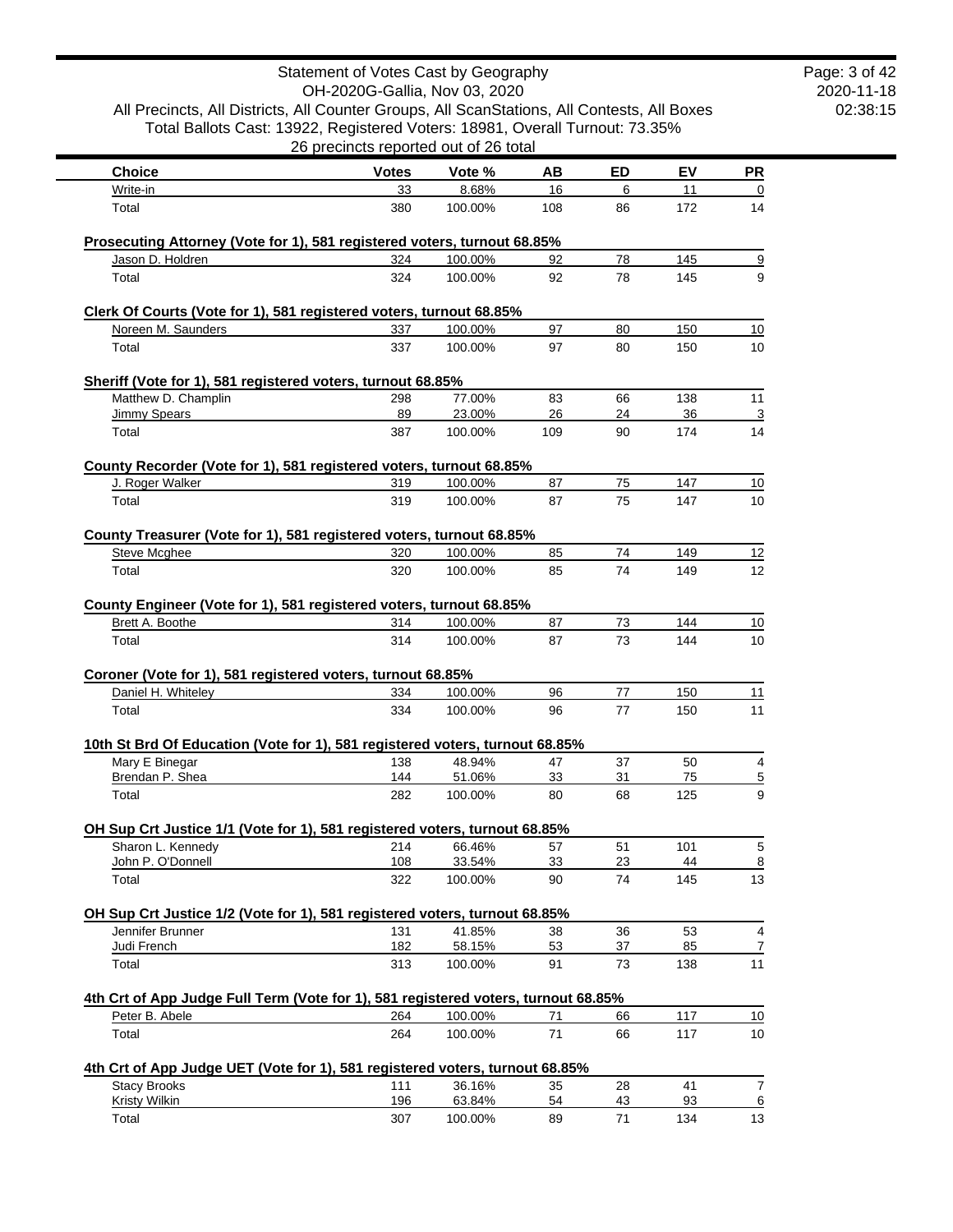Total Ballots Cast: 13922, Registered Voters: 18981, Overall Turnout: 73.35%

2020-11-18 02:38:15 Page: 4 of 42

| <b>Choice</b>                                                                                      | <b>Votes</b> | Vote %           | AВ        | ED         | EV         | <b>PR</b>            |
|----------------------------------------------------------------------------------------------------|--------------|------------------|-----------|------------|------------|----------------------|
| Common Pleas Probate Juvenile Div (Vote for 1), 581 registered voters, turnout 68.85%              |              |                  |           |            |            |                      |
| Thomas S. Moulton Jr.                                                                              | 330          | 100.00%          | 97        | 76         | 146        | 11                   |
| Total                                                                                              | 330          | 100.00%          | 97        | 76         | 146        | 11                   |
| <b>Precinct Gal City 3 003</b>                                                                     |              |                  |           |            |            |                      |
| President/Vice President (Vote for 1), 1089 registered voters, turnout 60.97%                      |              |                  |           |            |            |                      |
| Joseph R. Biden/Kamala D. Harris                                                                   | 179          | 27.12%           | 88        | 33         | 52         | 6                    |
| Howie Hawkins/Angela Walker                                                                        | 5            | 0.76%            | 3         | 2          | 0          | $\pmb{0}$            |
| Jo Jorgensen/Spike Cohen<br>Donald J. Trump/Michael R. Pence                                       | 6<br>470     | 0.91%<br>71.21%  | 1<br>101  | 3<br>165   | 1<br>183   | $\mathbf{1}$<br>21   |
| President/Vice President 20                                                                        | 0            | 0.00%            | 0         | 0          | 0          | $\overline{0}$       |
| Total                                                                                              | 660          | 100.00%          | 193       | 203        | 236        | 28                   |
| 6th District US Congress (Vote for 1), 1089 registered voters, turnout 60.97%                      |              |                  |           |            |            |                      |
| <b>Bill Johnson</b>                                                                                | 491          | 76.72%           | 113       | 168        | 188        | 22                   |
| Shawna Roberts                                                                                     | 149          | 23.28%           | 74        | 30         | 40         | $\overline{5}$       |
| Total                                                                                              | 640          | 100.00%          | 187       | 198        | 228        | 27                   |
| 93rd ST Rep (Vote for 1), 1089 registered voters, turnout 60.97%                                   |              |                  |           |            |            |                      |
| Jason C. Stephens                                                                                  | 520          | 96.83%           | 132       | 169        | 196        | 23                   |
| Write-in<br>Total                                                                                  | 17<br>537    | 3.17%<br>100.00% | 10<br>142 | 3<br>172   | 4<br>200   | 0<br>23              |
|                                                                                                    |              |                  |           |            |            |                      |
| County Commissioner 01/02 (Vote for 1), 1089 registered voters, turnout 60.97%<br>Q. Jay Stapleton | 446          | 70.57%           | 100       | 144        | 180        | 22                   |
| Scott J. Williamson                                                                                | 186          | 29.43%           | 85        | 49         | 48         | $\overline{4}$       |
| Total                                                                                              | 632          | 100.00%          | 185       | 193        | 228        | 26                   |
| County Commissioner 01/03 (Vote for 1), 1089 registered voters, turnout 60.97%                     |              |                  |           |            |            |                      |
| <b>Randall Adkins</b>                                                                              | 128          | 20.03%           | 55        | 33         | 33         | $\overline{7}$       |
| Mark Danner                                                                                        | 124          | 19.41%           | 44        | 35         | 41         | 4                    |
| M. Eugene Greene                                                                                   | 350          | 54.77%           | 77        | 115        | 145        | 13                   |
| Write-in<br>Total                                                                                  | 37<br>639    | 5.79%<br>100.00% | 11<br>187 | 13<br>196  | 12<br>231  | $\mathbf{1}$<br>25   |
|                                                                                                    |              |                  |           |            |            |                      |
| Prosecuting Attorney (Vote for 1), 1089 registered voters, turnout 60.97%<br>Jason D. Holdren      | 551          | 100.00%          | 151       | 176        | 201        | 23                   |
| Total                                                                                              | 551          | 100.00%          | 151       | 176        | 201        | 23                   |
|                                                                                                    |              |                  |           |            |            |                      |
| Clerk Of Courts (Vote for 1), 1089 registered voters, turnout 60.97%<br>Noreen M. Saunders         | 547          | 100.00%          | 155       | 171        | 198        |                      |
| Total                                                                                              | 547          | 100.00%          | 155       | 171        | 198        | $\frac{23}{2}$<br>23 |
|                                                                                                    |              |                  |           |            |            |                      |
| Sheriff (Vote for 1), 1089 registered voters, turnout 60.97%                                       |              |                  |           |            |            |                      |
| Matthew D. Champlin<br><b>Jimmy Spears</b>                                                         | 462<br>191   | 70.75%<br>29.25% | 115<br>75 | 138<br>66  | 188<br>44  | 21<br><u>6</u>       |
| Total                                                                                              | 653          | 100.00%          | 190       | 204        | 232        | 27                   |
|                                                                                                    |              |                  |           |            |            |                      |
| County Recorder (Vote for 1), 1089 registered voters, turnout 60.97%<br>J. Roger Walker            | 532          | 100.00%          | 149       | 169        | 193        | 21                   |
| Total                                                                                              | 532          | 100.00%          | 149       | 169        | 193        | 21                   |
| County Treasurer (Vote for 1), 1089 registered voters, turnout 60.97%                              |              |                  |           |            |            |                      |
| Steve Mcghee                                                                                       | 532          | 100.00%          | 144       | <u>170</u> | <u>197</u> | 21                   |
| Total                                                                                              | 532          | 100.00%          | 144       | 170        | 197        | 21                   |
| County Engineer (Vote for 1), 1089 registered voters, turnout 60.97%                               |              |                  |           |            |            |                      |
| Brett A. Boothe                                                                                    | 539          | 100.00%          | 149       | 171        | 197        | 22                   |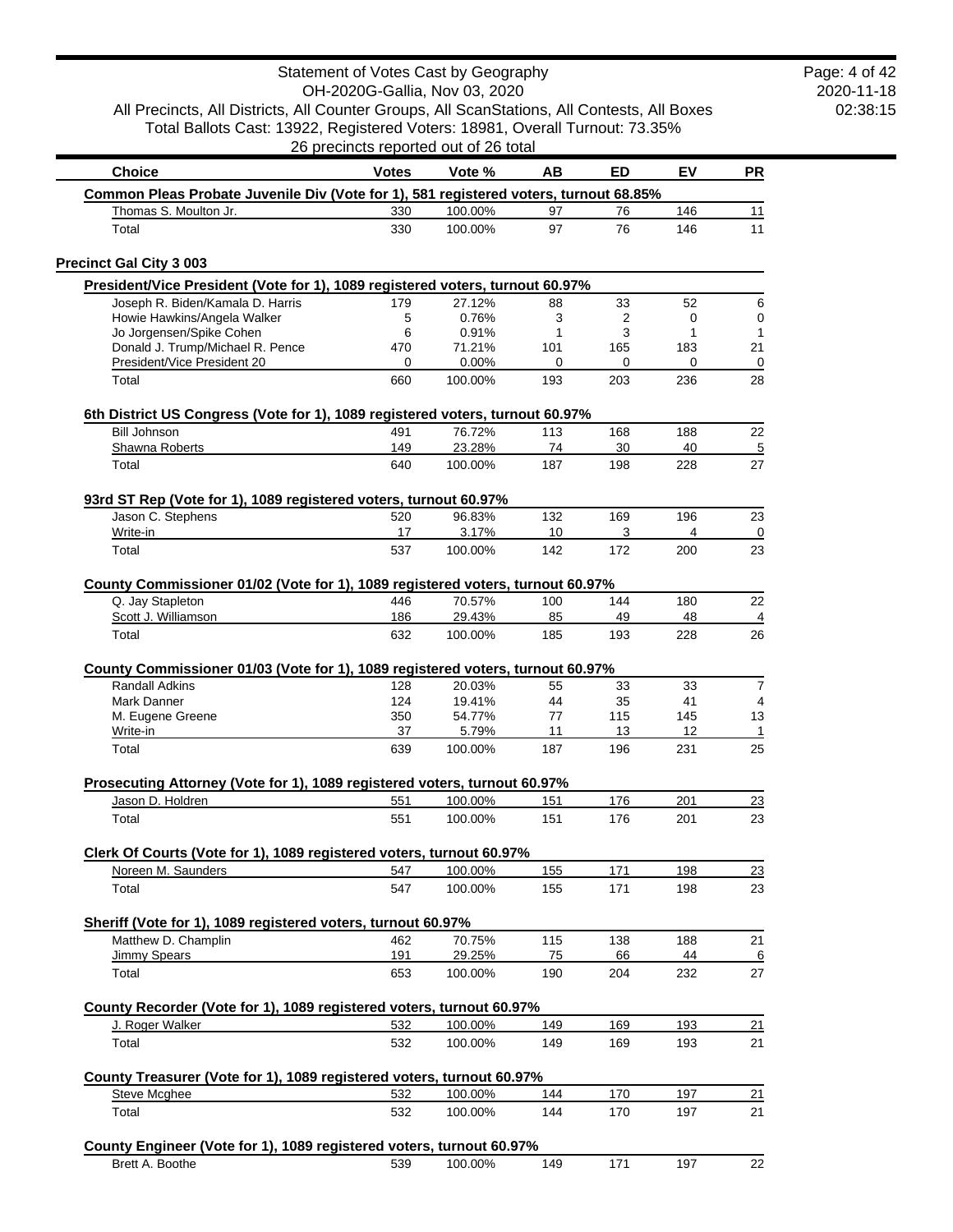|                                                                                             | Statement of Votes Cast by Geography<br>OH-2020G-Gallia, Nov 03, 2020 |                  |          |           |           |                      |
|---------------------------------------------------------------------------------------------|-----------------------------------------------------------------------|------------------|----------|-----------|-----------|----------------------|
| All Precincts, All Districts, All Counter Groups, All ScanStations, All Contests, All Boxes |                                                                       |                  |          |           |           |                      |
| Total Ballots Cast: 13922, Registered Voters: 18981, Overall Turnout: 73.35%                |                                                                       |                  |          |           |           |                      |
|                                                                                             | 26 precincts reported out of 26 total                                 |                  |          |           |           |                      |
| <b>Choice</b>                                                                               | <b>Votes</b>                                                          | Vote %           | AВ       | <b>ED</b> | EV        | <u>PR</u>            |
| Total                                                                                       | 539                                                                   | 100.00%          | 149      | 171       | 197       | 22                   |
|                                                                                             |                                                                       |                  |          |           |           |                      |
| Coroner (Vote for 1), 1089 registered voters, turnout 60.97%                                |                                                                       |                  |          |           |           |                      |
| Daniel H. Whiteley                                                                          | 550<br>550                                                            | 100.00%          | 158      | 171       | 198       | 23                   |
| Total                                                                                       |                                                                       | 100.00%          | 158      | 171       | 198       | 23                   |
| 10th St Brd Of Education (Vote for 1), 1089 registered voters, turnout 60.97%               |                                                                       |                  |          |           |           |                      |
| Mary E Binegar                                                                              | 277                                                                   | 55.62%           | 85       | 86        | 91        | 15                   |
| Brendan P. Shea                                                                             | 221                                                                   | 44.38%           | 66       | 66        | 82        | $\overline{7}$       |
| Total                                                                                       | 498                                                                   | 100.00%          | 151      | 152       | 173       | 22                   |
| OH Sup Crt Justice 1/1 (Vote for 1), 1089 registered voters, turnout 60.97%                 |                                                                       |                  |          |           |           |                      |
| Sharon L. Kennedy                                                                           | 381                                                                   | 70.56%           | 93       | 127       | 145       | 16                   |
| John P. O'Donnell                                                                           | 159                                                                   | 29.44%           | 63       | 42        | 47        | 7                    |
| Total                                                                                       | 540                                                                   | 100.00%          | 156      | 169       | 192       | 23                   |
| OH Sup Crt Justice 1/2 (Vote for 1), 1089 registered voters, turnout 60.97%                 |                                                                       |                  |          |           |           |                      |
| Jennifer Brunner                                                                            | 250                                                                   | 46.82%           | 75       | 77        | 85        | 13                   |
| Judi French                                                                                 | 284                                                                   | 53.18%           | 82       | 89        | 104       | $\overline{9}$       |
| Total                                                                                       | 534                                                                   | 100.00%          | 157      | 166       | 189       | 22                   |
| 4th Crt of App Judge Full Term (Vote for 1), 1089 registered voters, turnout 60.97%         |                                                                       |                  |          |           |           |                      |
| Peter B. Abele                                                                              | 455                                                                   | 100.00%          | 133      | 144       | 157       | 21                   |
| Total                                                                                       | 455                                                                   | 100.00%          | 133      | 144       | 157       | 21                   |
|                                                                                             |                                                                       |                  |          |           |           |                      |
| 4th Crt of App Judge UET (Vote for 1), 1089 registered voters, turnout 60.97%               |                                                                       |                  |          |           |           |                      |
| <b>Stacy Brooks</b><br><b>Kristy Wilkin</b>                                                 | 242<br>280                                                            | 46.36%<br>53.64% | 74<br>77 | 70<br>95  | 84<br>100 | 14<br>$\overline{8}$ |
| Total                                                                                       | 522                                                                   | 100.00%          | 151      | 165       | 184       | 22                   |
|                                                                                             |                                                                       |                  |          |           |           |                      |
| Common Pleas Probate Juvenile Div (Vote for 1), 1089 registered voters, turnout 60.97%      |                                                                       |                  |          |           |           |                      |
| Thomas S. Moulton Jr.                                                                       | 542                                                                   | 100.00%          | 154      | 172       | 193       | 23                   |
| Total                                                                                       | 542                                                                   | 100.00%          | 154      | 172       | 193       | 23                   |
| <b>Precinct Addison Township 004</b>                                                        |                                                                       |                  |          |           |           |                      |
| President/Vice President (Vote for 1), 821 registered voters, turnout 77.10%                |                                                                       |                  |          |           |           |                      |
| Joseph R. Biden/Kamala D. Harris                                                            | 115                                                                   | 18.28%           | 42       | 30        | 30        | 13                   |
| Howie Hawkins/Angela Walker                                                                 | 1                                                                     | 0.16%            | 1        | 0         | 0         | 0                    |
| Jo Jorgensen/Spike Cohen<br>Donald J. Trump/Michael R. Pence                                | 6<br>507                                                              | 0.95%<br>80.60%  | 0<br>69  | 6<br>227  | 0<br>198  | 0<br>13              |
| President/Vice President 20                                                                 | 0                                                                     | $0.00\%$         | 0        | 0         | 0         | 0                    |
| Total                                                                                       | 629                                                                   | 100.00%          | 112      | 263       | 228       | 26                   |
|                                                                                             |                                                                       |                  |          |           |           |                      |
| 6th District US Congress (Vote for 1), 821 registered voters, turnout 77.10%                |                                                                       |                  |          |           |           |                      |
| <b>Bill Johnson</b><br>Shawna Roberts                                                       | 481<br>122                                                            | 79.77%<br>20.23% | 69<br>39 | 213<br>40 | 186<br>31 | 13<br>12             |
| Total                                                                                       | 603                                                                   | 100.00%          | 108      | 253       | 217       | 25                   |
|                                                                                             |                                                                       |                  |          |           |           |                      |
| 93rd ST Rep (Vote for 1), 821 registered voters, turnout 77.10%                             |                                                                       |                  |          |           |           |                      |
| Jason C. Stephens                                                                           | 518                                                                   | 97.55%           | 83       | 229       | 187       | 19                   |
| Write-in<br>Total                                                                           | 13<br>531                                                             | 2.45%<br>100.00% | 7<br>90  | 4<br>233  | 2<br>189  | 0<br>19              |
|                                                                                             |                                                                       |                  |          |           |           |                      |
| County Commissioner 01/02 (Vote for 1), 821 registered voters, turnout 77.10%               |                                                                       |                  |          |           |           |                      |
| Q. Jay Stapleton                                                                            | 482                                                                   | 79.28%           | 75       | 218       | 175       | 14                   |
| Scott J. Williamson                                                                         | 126                                                                   | 20.72%           | 32       | 41        | 44        | $\overline{9}$       |
| Total                                                                                       | 608                                                                   | 100.00%          | 107      | 259       | 219       | 23                   |

Page: 5 of 42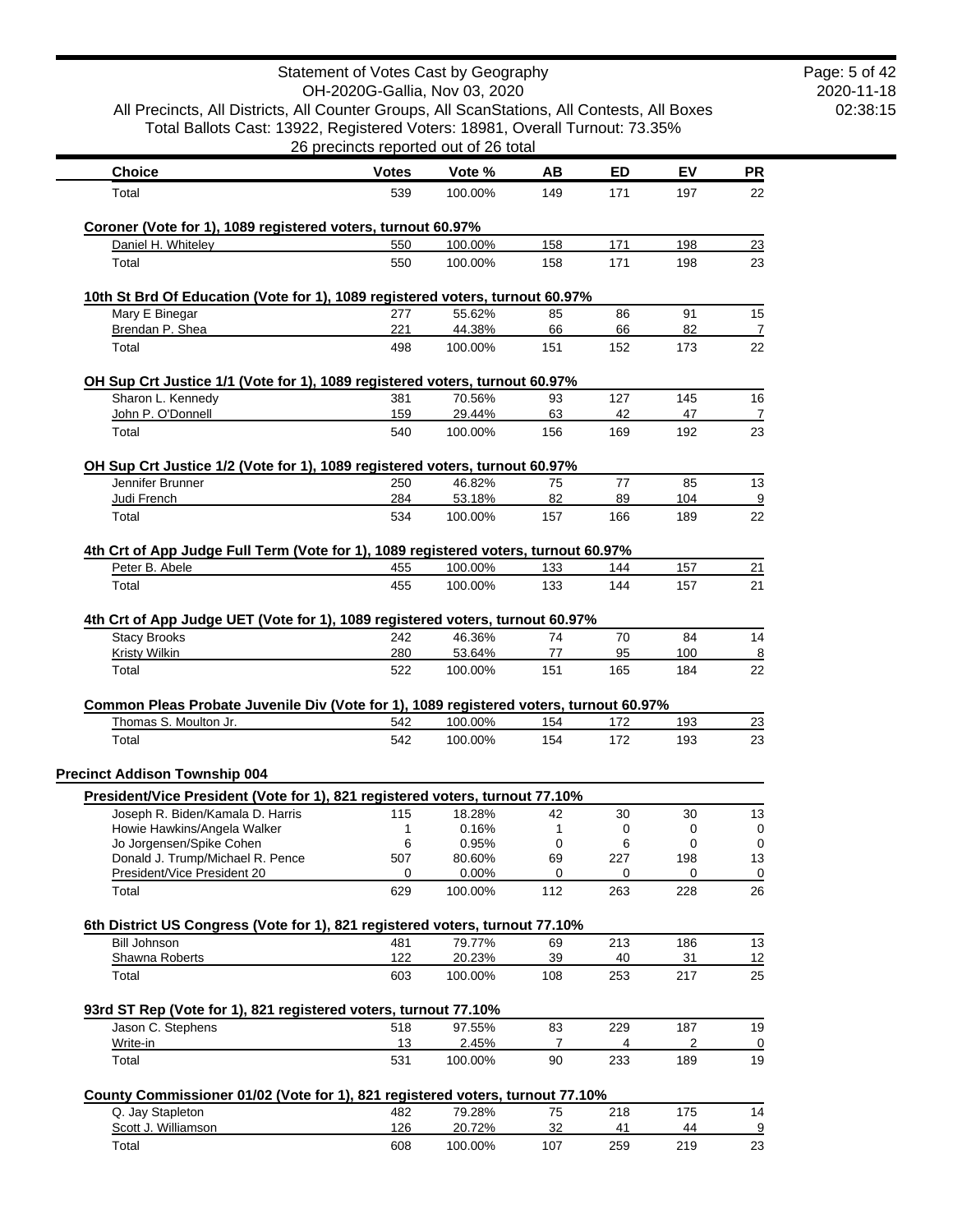2020-11-18 02:38:15 Page: 6 of 42

|                                                                                                      | 26 precincts reported out of 26 total |                   |          |            |            |                      |
|------------------------------------------------------------------------------------------------------|---------------------------------------|-------------------|----------|------------|------------|----------------------|
| <b>Choice</b>                                                                                        | <b>Votes</b>                          | Vote %            | AB       | <b>ED</b>  | EV         | <b>PR</b>            |
| County Commissioner 01/03 (Vote for 1), 821 registered voters, turnout 77.10%                        |                                       |                   |          |            |            |                      |
| Randall Adkins                                                                                       | 129                                   | 21.25%            | 43       | 38         | 41         | $\overline{7}$       |
| Mark Danner                                                                                          | 105                                   | 17.30%            | 10       | 48         | 42         | 5                    |
| M. Eugene Greene<br>Write-in                                                                         | 331<br>42                             | 54.53%<br>6.92%   | 44<br>9  | 163<br>8   | 113<br>24  | 11<br>$\overline{1}$ |
| Total                                                                                                | 607                                   | 100.00%           | 106      | 257        | 220        | 24                   |
| Prosecuting Attorney (Vote for 1), 821 registered voters, turnout 77.10%                             |                                       |                   |          |            |            |                      |
| Jason D. Holdren                                                                                     | 539                                   | 100.00%           | 85       | 237        | 197        | 20                   |
| Total                                                                                                | 539                                   | 100.00%           | 85       | 237        | 197        | 20                   |
| Clerk Of Courts (Vote for 1), 821 registered voters, turnout 77.10%                                  |                                       |                   |          |            |            |                      |
| Noreen M. Saunders                                                                                   | 528                                   | 100.00%           | 88       | 230        | 188        | 22                   |
| Total                                                                                                | 528                                   | 100.00%           | 88       | 230        | 188        | 22                   |
| Sheriff (Vote for 1), 821 registered voters, turnout 77.10%                                          |                                       |                   |          |            |            |                      |
| Matthew D. Champlin                                                                                  | 424                                   | 67.41%            | 59       | 191        | 165        | 9                    |
| <b>Jimmy Spears</b>                                                                                  | 205                                   | 32.59%            | 51       | 76         | 61         | 17                   |
| Total                                                                                                | 629                                   | 100.00%           | 110      | 267        | 226        | 26                   |
| County Recorder (Vote for 1), 821 registered voters, turnout 77.10%                                  |                                       |                   |          |            |            |                      |
| J. Roger Walker                                                                                      | 534                                   | 100.00%           | 87       | 234        | 192        | 21                   |
| Total                                                                                                | 534                                   | 100.00%           | 87       | 234        | 192        | 21                   |
| County Treasurer (Vote for 1), 821 registered voters, turnout 77.10%                                 |                                       |                   |          |            |            |                      |
| Steve Mcghee                                                                                         | 528                                   | 100.00%           | 86       | 233        | 189        | 20                   |
| Total                                                                                                | 528                                   | 100.00%           | 86       | 233        | 189        | 20                   |
| County Engineer (Vote for 1), 821 registered voters, turnout 77.10%                                  |                                       |                   |          |            |            |                      |
| Brett A. Boothe                                                                                      | 521                                   | 100.00%           | 79       | 234        | 188        | 20                   |
| Total                                                                                                | 521                                   | 100.00%           | 79       | 234        | 188        | 20                   |
| Coroner (Vote for 1), 821 registered voters, turnout 77.10%                                          |                                       |                   |          |            |            |                      |
| Daniel H. Whiteley                                                                                   | 545                                   | 100.00%           | 88       | 239        | 196        | 22                   |
| Total                                                                                                | 545                                   | 100.00%           | 88       | 239        | 196        | 22                   |
| 10th St Brd Of Education (Vote for 1), 821 registered voters, turnout 77.10%                         |                                       |                   |          |            |            |                      |
| Mary E Binegar                                                                                       | 220                                   | 45.83%            | 51       | 90         | 68         | 11                   |
| Brendan P. Shea                                                                                      | 260                                   | 54.17%            | 40       | 110        | 101        | $\overline{9}$       |
| Total                                                                                                | 480                                   | 100.00%           | 91       | 200        | 169        | 20                   |
| OH Sup Crt Justice 1/1 (Vote for 1), 821 registered voters, turnout 77.10%                           |                                       |                   |          |            |            |                      |
| Sharon L. Kennedy                                                                                    | 321                                   | 63.56%            | 48       | 133        | 125        | 15                   |
| John P. O'Donnell                                                                                    | 184                                   | 36.44%            | 42       | 82         | 54         | 6                    |
| Total                                                                                                | 505                                   | 100.00%           | 90       | 215        | 179        | 21                   |
| OH Sup Crt Justice 1/2 (Vote for 1), 821 registered voters, turnout 77.10%                           |                                       |                   |          |            |            |                      |
| Jennifer Brunner                                                                                     | 238                                   | 47.41%            | 47       | 100        | 78         | 13                   |
| Judi French<br>Total                                                                                 | 264<br>502                            | 52.59%<br>100.00% | 44<br>91 | 110<br>210 | 102<br>180 | $\overline{8}$<br>21 |
|                                                                                                      |                                       |                   |          |            |            |                      |
| 4th Crt of App Judge Full Term (Vote for 1), 821 registered voters, turnout 77.10%<br>Peter B. Abele | 442                                   | 100.00%           | 69       | 198        | 156        | <u>19</u>            |
| Total                                                                                                | 442                                   | 100.00%           | 69       | 198        | 156        | 19                   |
|                                                                                                      |                                       |                   |          |            |            |                      |
|                                                                                                      |                                       |                   |          |            |            |                      |
| 4th Crt of App Judge UET (Vote for 1), 821 registered voters, turnout 77.10%<br><b>Stacy Brooks</b>  | 189                                   | 37.95%            | 41       | 84         | 58         | 6                    |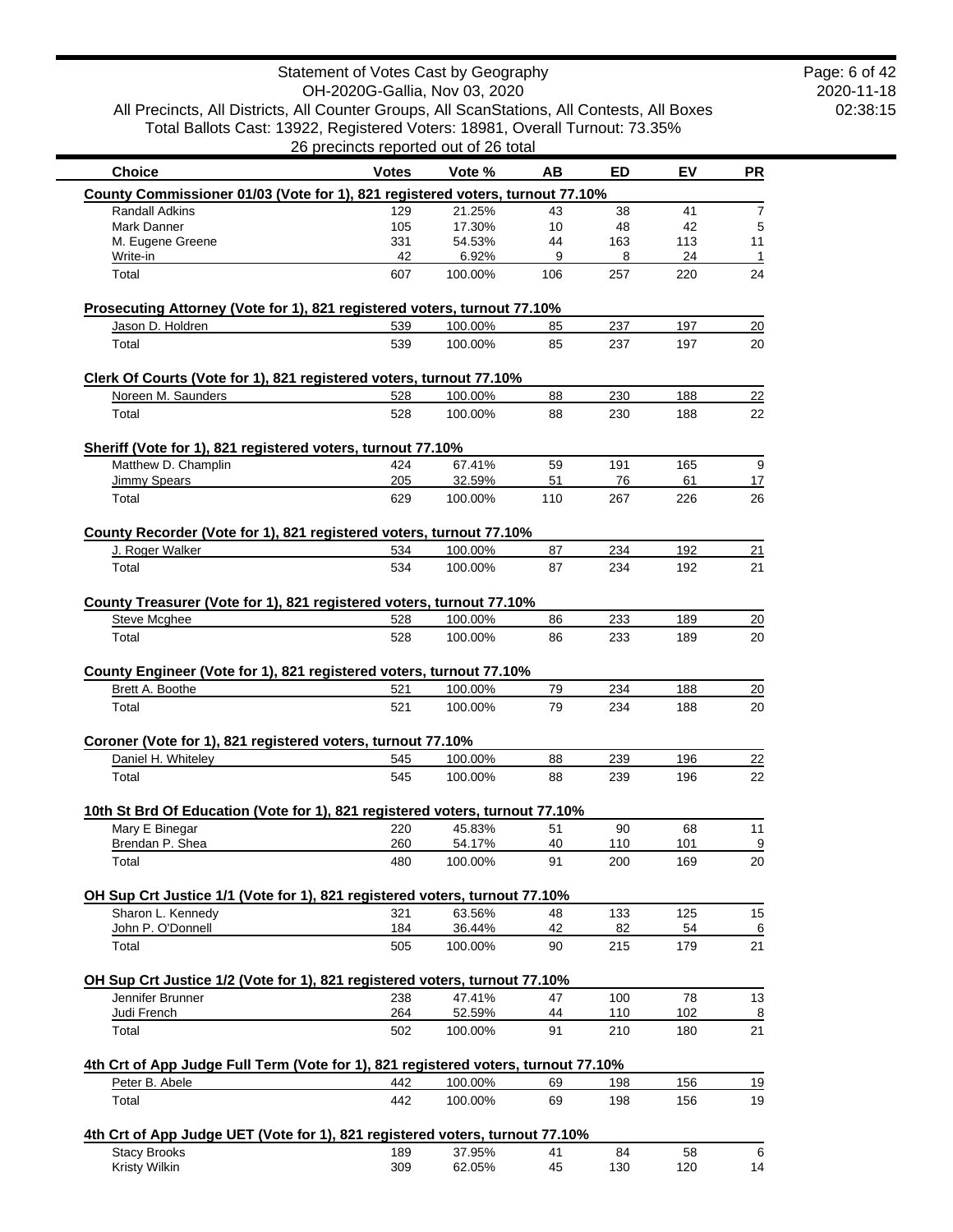| All Precincts, All Districts, All Counter Groups, All ScanStations, All Contests, All Boxes       | Statement of Votes Cast by Geography<br>OH-2020G-Gallia, Nov 03, 2020 |                   |           |             |                |                 | Page: 7 of 42<br>2020-11-18<br>02:38:15 |
|---------------------------------------------------------------------------------------------------|-----------------------------------------------------------------------|-------------------|-----------|-------------|----------------|-----------------|-----------------------------------------|
| Total Ballots Cast: 13922, Registered Voters: 18981, Overall Turnout: 73.35%                      | 26 precincts reported out of 26 total                                 |                   |           |             |                |                 |                                         |
| <b>Choice</b>                                                                                     | <b>Votes</b>                                                          | Vote %            | AВ        | ED          | EV             | <b>PR</b>       |                                         |
| Total                                                                                             | 498                                                                   | 100.00%           | 86        | 214         | 178            | 20              |                                         |
| Common Pleas Probate Juvenile Div (Vote for 1), 821 registered voters, turnout 77.10%             |                                                                       |                   |           |             |                |                 |                                         |
| Thomas S. Moulton Jr.                                                                             | 510                                                                   | 100.00%           | 85        | 225         | 180            | 20              |                                         |
| Total                                                                                             | 510                                                                   | 100.00%           | 85        | 225         | 180            | 20              |                                         |
| Addison Township Fire (Vote for 1), 821 registered voters, turnout 77.10%                         |                                                                       |                   |           |             |                |                 |                                         |
| FOR THE TAX LEVY                                                                                  | 443                                                                   | 72.50%            | 87        | 172         | 163            | 21              |                                         |
| <b>AGAINST THE TAX LEVY</b>                                                                       | 168                                                                   | 27.50%            | 23        | 86          | 55             | 4               |                                         |
| Total                                                                                             | 611                                                                   | 100.00%           | 110       | 258         | 218            | 25              |                                         |
| <b>Precinct Cheshire Twp 005</b>                                                                  |                                                                       |                   |           |             |                |                 |                                         |
| President/Vice President (Vote for 1), 595 registered voters, turnout 75.13%                      |                                                                       |                   |           |             |                |                 |                                         |
| Joseph R. Biden/Kamala D. Harris                                                                  | 86                                                                    | 19.33%            | 46        | 30          | $\overline{7}$ | 3               |                                         |
| Howie Hawkins/Angela Walker                                                                       | 0                                                                     | 0.00%             | 0         | $\mathbf 0$ | $\mathbf 0$    | $\mathbf 0$     |                                         |
| Jo Jorgensen/Spike Cohen                                                                          | 2                                                                     | 0.45%             | 1         | 0           | 1              | 0               |                                         |
| Donald J. Trump/Michael R. Pence                                                                  | 357                                                                   | 80.22%            | 94        | 148         | 104            | 11              |                                         |
| President/Vice President 20                                                                       | 0                                                                     | $0.00\%$          | 0         | 0           | 0              | 0               |                                         |
| Total                                                                                             | 445                                                                   | 100.00%           | 141       | 178         | 112            | 14              |                                         |
| 6th District US Congress (Vote for 1), 595 registered voters, turnout 75.13%                      |                                                                       |                   |           |             |                |                 |                                         |
| <b>Bill Johnson</b>                                                                               | 338                                                                   | 78.97%            | 88        | 143         | 96             | 11              |                                         |
| Shawna Roberts<br>Total                                                                           | 90<br>428                                                             | 21.03%<br>100.00% | 46<br>134 | 32<br>175   | 9<br>105       | 3<br>14         |                                         |
| 93rd ST Rep (Vote for 1), 595 registered voters, turnout 75.13%                                   |                                                                       |                   |           |             |                |                 |                                         |
| Jason C. Stephens                                                                                 | 349                                                                   | 94.84%            | 93        | 151         | 94             | 11              |                                         |
| Write-in<br>Total                                                                                 | 19<br>368                                                             | 5.16%<br>100.00%  | 17<br>110 | 0<br>151    | 2<br>96        | 0<br>11         |                                         |
|                                                                                                   |                                                                       |                   |           |             |                |                 |                                         |
| County Commissioner 01/02 (Vote for 1), 595 registered voters, turnout 75.13%<br>Q. Jay Stapleton | 329                                                                   | 76.33%            | 80        | 139         | 97             | 13              |                                         |
| Scott J. Williamson                                                                               | 102                                                                   | 23.67%            | 54        | 38          | 9              | $\mathbf{1}$    |                                         |
| Total                                                                                             | 431                                                                   | 100.00%           | 134       | 177         | 106            | 14              |                                         |
| County Commissioner 01/03 (Vote for 1), 595 registered voters, turnout 75.13%                     |                                                                       |                   |           |             |                |                 |                                         |
| Randall Adkins                                                                                    | 114                                                                   | 27.21%            | 47        | 49          | 16             | $\overline{c}$  |                                         |
| Mark Danner                                                                                       | 58                                                                    | 13.84%            | 16        | 23          | 16             | 3               |                                         |
| M. Eugene Greene                                                                                  | 228                                                                   | 54.42%            | 61        | 97          | 62             | 8               |                                         |
| Write-in                                                                                          | 19                                                                    | 4.53%             | 11        | 5           | 3              | 0               |                                         |
| Total                                                                                             | 419                                                                   | 100.00%           | 135       | 174         | 97             | 13              |                                         |
| Prosecuting Attorney (Vote for 1), 595 registered voters, turnout 75.13%                          |                                                                       |                   |           |             |                |                 |                                         |
| Jason D. Holdren                                                                                  | 365                                                                   | 100.00%           | 99        | 157         | 99             | 10              |                                         |
| Total                                                                                             | 365                                                                   | 100.00%           | 99        | 157         | 99             | 10              |                                         |
| Clerk Of Courts (Vote for 1), 595 registered voters, turnout 75.13%                               |                                                                       |                   |           |             |                |                 |                                         |
| Noreen M. Saunders                                                                                | 358                                                                   | 100.00%           | 99        | 150         | 97             | 12              |                                         |
| Total                                                                                             | 358                                                                   | 100.00%           | 99        | 150         | 97             | 12              |                                         |
|                                                                                                   |                                                                       |                   |           |             |                |                 |                                         |
| Sheriff (Vote for 1), 595 registered voters, turnout 75.13%<br>Matthew D. Champlin                | 302                                                                   | 69.59%            | 91        | 114         | 90             | $\overline{7}$  |                                         |
| <b>Jimmy Spears</b>                                                                               | 132                                                                   | 30.41%            | 48        | 60          | 18             | $\underline{6}$ |                                         |
| Total                                                                                             | 434                                                                   | 100.00%           | 139       | 174         | 108            | 13              |                                         |
| County Recorder (Vote for 1), 595 registered voters, turnout 75.13%                               |                                                                       |                   |           |             |                |                 |                                         |
| J. Roger Walker                                                                                   | 350                                                                   | 100.00%           | 97        | 147         | 95             | 11              |                                         |
|                                                                                                   |                                                                       |                   |           |             |                |                 |                                         |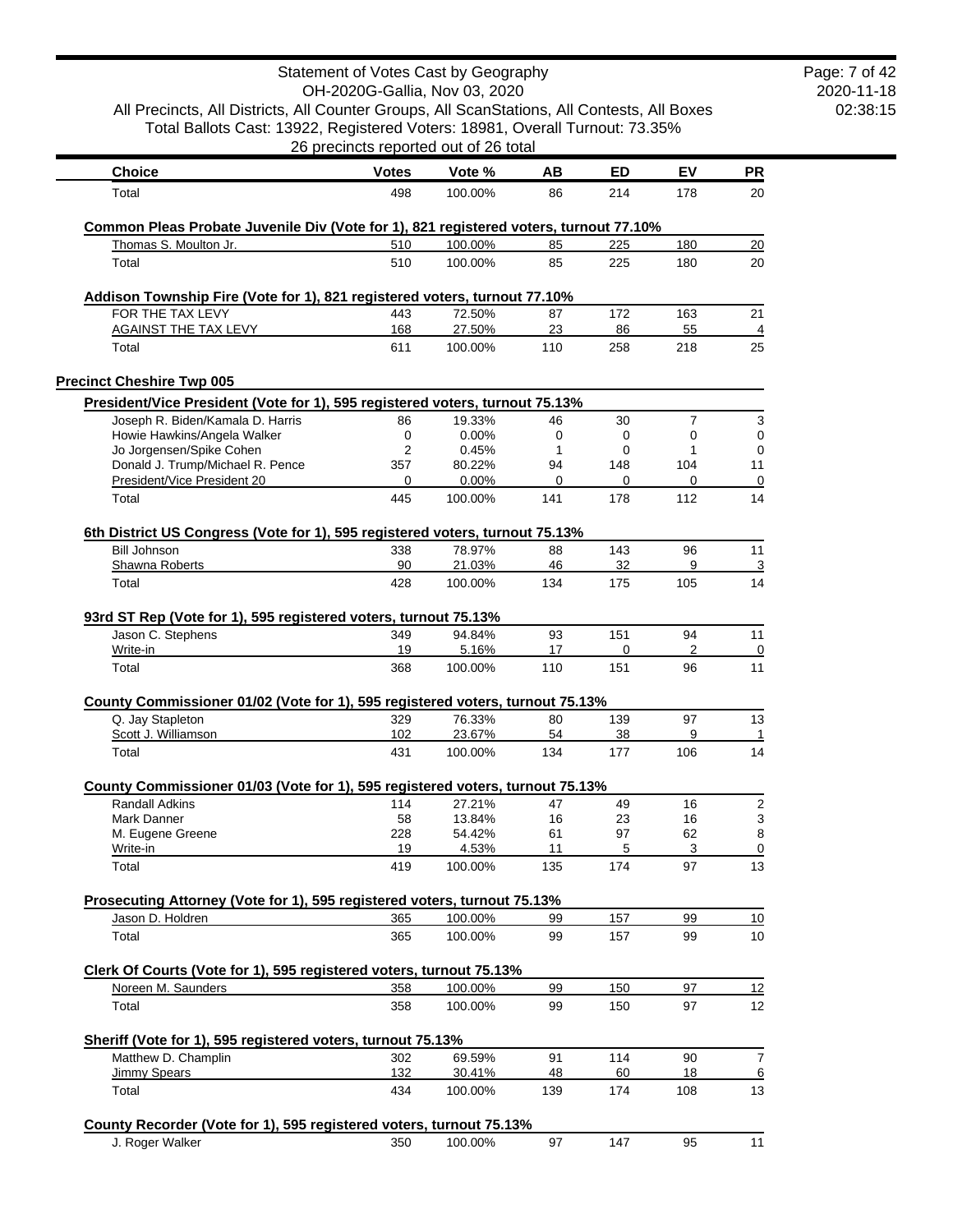|                                                                                                                | Statement of Votes Cast by Geography  |                    |          |          |          |                       |
|----------------------------------------------------------------------------------------------------------------|---------------------------------------|--------------------|----------|----------|----------|-----------------------|
| All Precincts, All Districts, All Counter Groups, All ScanStations, All Contests, All Boxes                    | OH-2020G-Gallia, Nov 03, 2020         |                    |          |          |          |                       |
| Total Ballots Cast: 13922, Registered Voters: 18981, Overall Turnout: 73.35%                                   |                                       |                    |          |          |          |                       |
|                                                                                                                | 26 precincts reported out of 26 total |                    |          |          |          |                       |
| <b>Choice</b>                                                                                                  | <b>Votes</b>                          | Vote %             | AB       | ED       | EV       | <b>PR</b>             |
| Total                                                                                                          | 350                                   | 100.00%            | 97       | 147      | 95       | 11                    |
| County Treasurer (Vote for 1), 595 registered voters, turnout 75.13%                                           |                                       |                    |          |          |          |                       |
| <b>Steve Mcghee</b>                                                                                            | 351                                   | 100.00%            | 103      | 147      | 91       | 10                    |
| Total                                                                                                          | 351                                   | 100.00%            | 103      | 147      | 91       | 10                    |
|                                                                                                                |                                       |                    |          |          |          |                       |
| County Engineer (Vote for 1), 595 registered voters, turnout 75.13%<br>Brett A. Boothe                         | 337                                   | 100.00%            | 92       | 148      | 87       | 10                    |
| Total                                                                                                          | 337                                   | 100.00%            | 92       | 148      | 87       | 10                    |
|                                                                                                                |                                       |                    |          |          |          |                       |
| Coroner (Vote for 1), 595 registered voters, turnout 75.13%                                                    |                                       |                    |          | 149      |          |                       |
| Daniel H. Whiteley<br>Total                                                                                    | 355<br>355                            | 100.00%<br>100.00% | 99<br>99 | 149      | 94<br>94 | <u>13</u><br>13       |
|                                                                                                                |                                       |                    |          |          |          |                       |
| 10th St Brd Of Education (Vote for 1), 595 registered voters, turnout 75.13%                                   |                                       |                    |          |          |          |                       |
| Mary E Binegar<br>Brendan P. Shea                                                                              | 170<br>145                            | 53.97%<br>46.03%   | 60<br>47 | 67<br>54 | 38<br>38 | 5<br>6                |
| Total                                                                                                          | 315                                   | 100.00%            | 107      | 121      | 76       | 11                    |
|                                                                                                                |                                       |                    |          |          |          |                       |
| OH Sup Crt Justice 1/1 (Vote for 1), 595 registered voters, turnout 75.13%                                     |                                       |                    |          |          |          |                       |
| Sharon L. Kennedy<br>John P. O'Donnell                                                                         | 224<br>119                            | 65.31%<br>34.69%   | 70<br>42 | 80<br>58 | 67<br>15 | $\overline{7}$<br>4   |
| Total                                                                                                          | 343                                   | 100.00%            | 112      | 138      | 82       | 11                    |
|                                                                                                                |                                       |                    |          |          |          |                       |
| OH Sup Crt Justice 1/2 (Vote for 1), 595 registered voters, turnout 75.13%<br>Jennifer Brunner                 | 169                                   | 49.85%             | 55       | 73       | 33       | 8                     |
| Judi French                                                                                                    | 170                                   | 50.15%             | 59       | 64       | 43       | 4                     |
| Total                                                                                                          | 339                                   | 100.00%            | 114      | 137      | 76       | 12                    |
|                                                                                                                |                                       |                    |          |          |          |                       |
| 4th Crt of App Judge Full Term (Vote for 1), 595 registered voters, turnout 75.13%<br>Peter B. Abele           | 279                                   | 100.00%            | 81       | 121      | 68       | $\overline{\partial}$ |
| Total                                                                                                          | 279                                   | 100.00%            | 81       | 121      | 68       | 9                     |
|                                                                                                                |                                       |                    |          |          |          |                       |
| 4th Crt of App Judge UET (Vote for 1), 595 registered voters, turnout 75.13%                                   |                                       |                    |          |          |          |                       |
| <b>Stacy Brooks</b><br><b>Kristy Wilkin</b>                                                                    | 167<br>159                            | 51.23%<br>48.77%   | 50<br>59 | 74<br>56 | 37<br>41 | 6<br><u>3</u>         |
| Total                                                                                                          | 326                                   | 100.00%            | 109      | 130      | 78       | 9                     |
|                                                                                                                |                                       |                    |          |          |          |                       |
| Common Pleas Probate Juvenile Div (Vote for 1), 595 registered voters, turnout 75.13%<br>Thomas S. Moulton Jr. | 330                                   | 100.00%            | 102      | 129      | 89       | 10                    |
| Total                                                                                                          | 330                                   | 100.00%            | 102      | 129      | 89       | 10                    |
|                                                                                                                |                                       |                    |          |          |          |                       |
| <b>Precinct Clay Township 006</b>                                                                              |                                       |                    |          |          |          |                       |
| President/Vice President (Vote for 1), 1191 registered voters, turnout 77.67%                                  |                                       |                    |          |          |          |                       |
| Joseph R. Biden/Kamala D. Harris<br>Howie Hawkins/Angela Walker                                                | 162<br>0                              | 17.67%<br>0.00%    | 57<br>0  | 44<br>0  | 60<br>0  | 1<br>0                |
| Jo Jorgensen/Spike Cohen                                                                                       | 10                                    | 1.09%              | 6        | 1        | 3        | 0                     |
| Donald J. Trump/Michael R. Pence                                                                               | 745                                   | 81.24%             | 166      | 308      | 253      | 18                    |
| President/Vice President 20                                                                                    | 0                                     | 0.00%              | 0        | 0        | 0        | 0                     |
| Total                                                                                                          | 917                                   | 100.00%            | 229      | 353      | 316      | 19                    |
| 6th District US Congress (Vote for 1), 1191 registered voters, turnout 77.67%                                  |                                       |                    |          |          |          |                       |
| <b>Bill Johnson</b>                                                                                            | 719                                   | 81.61%             | 168      | 285      | 247      | 19                    |
| Shawna Roberts                                                                                                 | 162                                   | 18.39%             | 56       | 50       | 56       | 0                     |
| Total                                                                                                          | 881                                   | 100.00%            | 224      | 335      | 303      | 19                    |
| 93rd ST Rep (Vote for 1), 1191 registered voters, turnout 77.67%                                               |                                       |                    |          |          |          |                       |
| Jason C. Stephens                                                                                              | 724                                   | 96.92%             | 172      | 289      | 245      | 18                    |
|                                                                                                                |                                       |                    |          |          |          |                       |

2020-11-18 02:38:15 Page: 8 of 42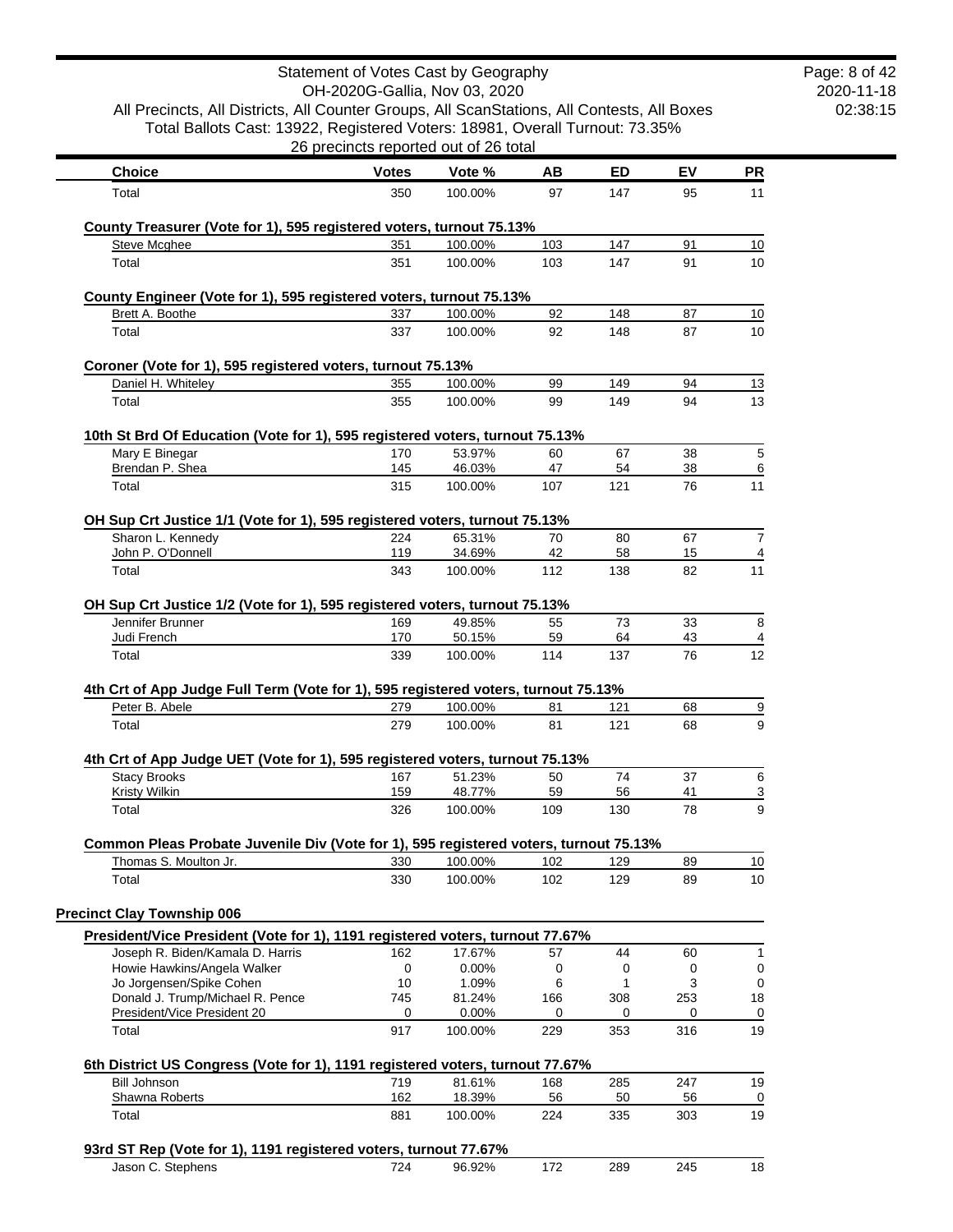|                                                                                               | Statement of Votes Cast by Geography  |                  |           |           |           |           |
|-----------------------------------------------------------------------------------------------|---------------------------------------|------------------|-----------|-----------|-----------|-----------|
|                                                                                               | OH-2020G-Gallia, Nov 03, 2020         |                  |           |           |           |           |
| All Precincts, All Districts, All Counter Groups, All ScanStations, All Contests, All Boxes   |                                       |                  |           |           |           |           |
| Total Ballots Cast: 13922, Registered Voters: 18981, Overall Turnout: 73.35%                  | 26 precincts reported out of 26 total |                  |           |           |           |           |
| <b>Choice</b>                                                                                 | <b>Votes</b>                          | Vote %           | AB        | ED        | EV        | <u>PR</u> |
| Write-in                                                                                      | 23                                    | 3.08%            | 9         | 3         | 11        |           |
| Total                                                                                         | 747                                   | 100.00%          | 181       | 292       | 256       | 18        |
| County Commissioner 01/02 (Vote for 1), 1191 registered voters, turnout 77.67%                |                                       |                  |           |           |           |           |
| Q. Jay Stapleton                                                                              | 719                                   | 80.16%           | 183       | 287       | 230       | 19        |
| Scott J. Williamson                                                                           | 178                                   | 19.84%           | 47        | 59        | 71        |           |
| Total                                                                                         | 897                                   | 100.00%          | 230       | 346       | 301       | 20        |
| County Commissioner 01/03 (Vote for 1), 1191 registered voters, turnout 77.67%                |                                       |                  |           |           |           |           |
| <b>Randall Adkins</b>                                                                         | 134                                   | 15.09%           | 41        | 39        | 52        |           |
| Mark Danner                                                                                   | 288                                   | 32.43%           | 64        | 127       | 90        |           |
| M. Eugene Greene<br>Write-in                                                                  | 418<br>48                             | 47.07%<br>5.41%  | 103<br>19 | 158<br>12 | 146<br>17 | 11        |
| Total                                                                                         | 888                                   | 100.00%          | 227       | 336       | 305       | 20        |
|                                                                                               |                                       |                  |           |           |           |           |
| Prosecuting Attorney (Vote for 1), 1191 registered voters, turnout 77.67%<br>Jason D. Holdren | 774                                   | 100.00%          | 187       | 310       | 258       | <u>19</u> |
| Total                                                                                         | 774                                   | 100.00%          | 187       | 310       | 258       | 19        |
|                                                                                               |                                       |                  |           |           |           |           |
| Clerk Of Courts (Vote for 1), 1191 registered voters, turnout 77.67%                          |                                       |                  |           |           |           |           |
| Noreen M. Saunders                                                                            | 761                                   | 100.00%          | 179       | 308       | 257       | 17        |
| Total                                                                                         | 761                                   | 100.00%          | 179       | 308       | 257       | 17        |
| Sheriff (Vote for 1), 1191 registered voters, turnout 77.67%                                  |                                       |                  |           |           |           |           |
| Matthew D. Champlin<br>Jimmy Spears                                                           | 644<br>260                            | 71.24%<br>28.76% | 164<br>68 | 249<br>96 | 220<br>87 | 11        |
| Total                                                                                         | 904                                   | 100.00%          | 232       | 345       | 307       | 20        |
|                                                                                               |                                       |                  |           |           |           |           |
| County Recorder (Vote for 1), 1191 registered voters, turnout 77.67%<br>J. Roger Walker       | 734                                   | 100.00%          | 180       | 282       | 253       | <u>19</u> |
| Total                                                                                         | 734                                   | 100.00%          | 180       | 282       | 253       | 19        |
|                                                                                               |                                       |                  |           |           |           |           |
| County Treasurer (Vote for 1), 1191 registered voters, turnout 77.67%                         |                                       |                  |           |           |           |           |
| <b>Steve Mcghee</b>                                                                           | 742                                   | 100.00%          | 178       | 290       | 255       | 19        |
| Total                                                                                         | 742                                   | 100.00%          | 178       | 290       | 255       | 19        |
| County Engineer (Vote for 1), 1191 registered voters, turnout 77.67%                          |                                       |                  |           |           |           |           |
| Brett A. Boothe                                                                               | 725                                   | 100.00%          | 182       | 283       | 242       | 18        |
| Total                                                                                         | 725                                   | 100.00%          | 182       | 283       | 242       | 18        |
| Coroner (Vote for 1), 1191 registered voters, turnout 77.67%                                  |                                       |                  |           |           |           |           |
| Daniel H. Whiteley                                                                            | 740                                   | 100.00%          | 187       | 287       | 249       | 17        |
| Total                                                                                         | 740                                   | 100.00%          | 187       | 287       | 249       | 17        |
| 10th St Brd Of Education (Vote for 1), 1191 registered voters, turnout 77.67%                 |                                       |                  |           |           |           |           |
| Mary E Binegar                                                                                | 290                                   | 44.55%           | 74        | 112       | 97        |           |
| Brendan P. Shea                                                                               | 361                                   | 55.45%           | 91        | 137       | 126       |           |
| Total                                                                                         | 651                                   | 100.00%          | 165       | 249       | 223       | 14        |
| OH Sup Crt Justice 1/1 (Vote for 1), 1191 registered voters, turnout 77.67%                   |                                       |                  |           |           |           |           |
| Sharon L. Kennedy                                                                             | 471                                   | 64.79%           | 117       | 183       | 164       |           |
| John P. O'Donnell                                                                             | 256                                   | 35.21%           | 70        | 91        | 87        |           |
| Total                                                                                         | 727                                   | 100.00%          | 187       | 274       | 251       | 15        |
| OH Sup Crt Justice 1/2 (Vote for 1), 1191 registered voters, turnout 77.67%                   |                                       |                  |           |           |           |           |
| Jennifer Brunner                                                                              | 328                                   | 46.00%           | 79        | 128       | 117       |           |
| Judi French                                                                                   | 385                                   | 54.00%           | 104       | 145       | 126       | 10        |

Page: 9 of 42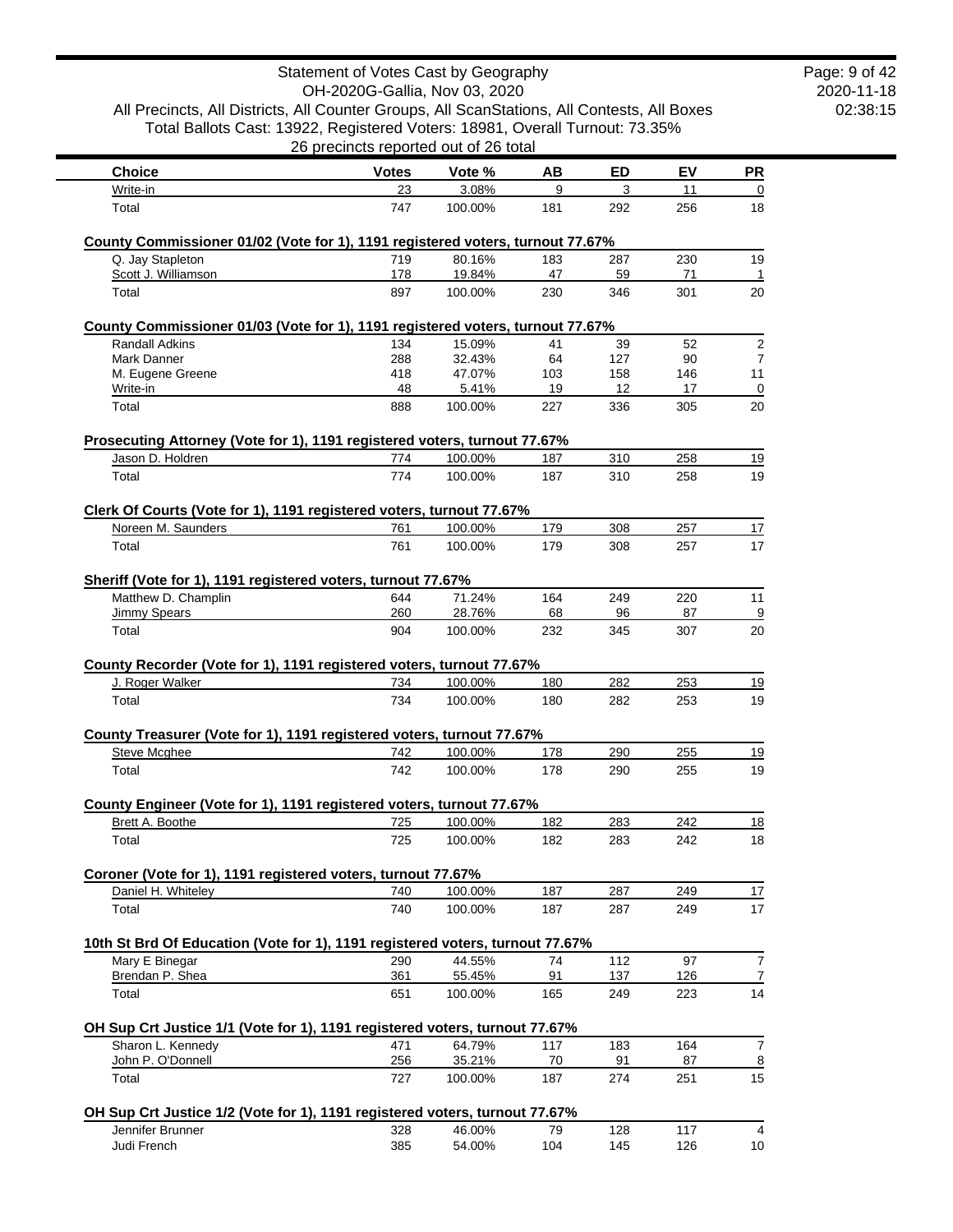|                                                                                               | Statement of Votes Cast by Geography<br>OH-2020G-Gallia, Nov 03, 2020 |                  |           |                |           |                     | Page: 10 of 42<br>2020-11-18 |
|-----------------------------------------------------------------------------------------------|-----------------------------------------------------------------------|------------------|-----------|----------------|-----------|---------------------|------------------------------|
| All Precincts, All Districts, All Counter Groups, All ScanStations, All Contests, All Boxes   |                                                                       |                  |           |                |           |                     | 02:38:15                     |
| Total Ballots Cast: 13922, Registered Voters: 18981, Overall Turnout: 73.35%                  |                                                                       |                  |           |                |           |                     |                              |
|                                                                                               | 26 precincts reported out of 26 total                                 |                  |           |                |           |                     |                              |
| <b>Choice</b>                                                                                 | <b>Votes</b>                                                          | Vote %           | AB        | ED             | EV        | PR                  |                              |
| Total                                                                                         | 713                                                                   | 100.00%          | 183       | 273            | 243       | 14                  |                              |
| 4th Crt of App Judge Full Term (Vote for 1), 1191 registered voters, turnout 77.67%           |                                                                       |                  |           |                |           |                     |                              |
| Peter B. Abele                                                                                | 594                                                                   | 100.00%          | 154       | 236            | 192       | 12                  |                              |
| Total                                                                                         | 594                                                                   | 100.00%          | 154       | 236            | 192       | 12                  |                              |
| 4th Crt of App Judge UET (Vote for 1), 1191 registered voters, turnout 77.67%                 |                                                                       |                  |           |                |           |                     |                              |
| Stacy Brooks                                                                                  | 267                                                                   | 38.36%           | 70        | 112            | 81        | 4                   |                              |
| <b>Kristy Wilkin</b>                                                                          | 429                                                                   | 61.64%           | 107       | 153            | 159       | 10                  |                              |
| Total                                                                                         | 696                                                                   | 100.00%          | 177       | 265            | 240       | 14                  |                              |
| Common Pleas Probate Juvenile Div (Vote for 1), 1191 registered voters, turnout 77.67%        |                                                                       |                  |           |                |           |                     |                              |
| Thomas S. Moulton Jr.                                                                         | 714                                                                   | 100.00%          | 182       | 281            | 235       | 16                  |                              |
| Total                                                                                         | 714                                                                   | 100.00%          | 182       | 281            | 235       | 16                  |                              |
| <b>Precinct Gallipolis Twp 007</b>                                                            |                                                                       |                  |           |                |           |                     |                              |
| President/Vice President (Vote for 1), 1006 registered voters, turnout 71.87%                 |                                                                       |                  |           |                |           |                     |                              |
| Joseph R. Biden/Kamala D. Harris<br>Howie Hawkins/Angela Walker                               | 187<br>1                                                              | 26.15%<br>0.14%  | 91<br>1   | 35<br>0        | 57<br>0   | 4<br>0              |                              |
| Jo Jorgensen/Spike Cohen                                                                      | 7                                                                     | 0.98%            | 5         | 0              | 2         | $\mathbf 0$         |                              |
| Donald J. Trump/Michael R. Pence                                                              | 520                                                                   | 72.73%           | 118       | 169            | 222       | 11                  |                              |
| President/Vice President 20                                                                   | 0                                                                     | 0.00%            | 0         | 0              | 0         | 0                   |                              |
| Total                                                                                         | 715                                                                   | 100.00%          | 215       | 204            | 281       | 15                  |                              |
| 6th District US Congress (Vote for 1), 1006 registered voters, turnout 71.87%                 |                                                                       |                  |           |                |           |                     |                              |
| <b>Bill Johnson</b><br>Shawna Roberts                                                         | 529<br>174                                                            | 75.25%<br>24.75% | 138<br>73 | 160<br>39      | 222<br>57 | 9<br>$\overline{5}$ |                              |
| Total                                                                                         | 703                                                                   | 100.00%          | 211       | 199            | 279       | 14                  |                              |
| 93rd ST Rep (Vote for 1), 1006 registered voters, turnout 71.87%                              |                                                                       |                  |           |                |           |                     |                              |
| Jason C. Stephens                                                                             | 551                                                                   | 94.84%           | 140       | 168            | 230       | 13                  |                              |
| Write-in                                                                                      | 30                                                                    | 5.16%            | 19        | 5              | 6         | $\overline{0}$      |                              |
| Total                                                                                         | 581                                                                   | 100.00%          | 159       | 173            | 236       | 13                  |                              |
| County Commissioner 01/02 (Vote for 1), 1006 registered voters, turnout 71.87%                |                                                                       |                  |           |                |           |                     |                              |
| Q. Jay Stapleton                                                                              | 517                                                                   | 74.28%           | 130       | 163            | 214       | 10                  |                              |
| Scott J. Williamson                                                                           | 179                                                                   | 25.72%           | <u>79</u> | 40             | 56        | $\overline{4}$      |                              |
| Total                                                                                         | 696                                                                   | 100.00%          | 209       | 203            | 270       | 14                  |                              |
| County Commissioner 01/03 (Vote for 1), 1006 registered voters, turnout 71.87%                |                                                                       |                  |           |                |           |                     |                              |
| <b>Randall Adkins</b>                                                                         | 160                                                                   | 22.89%           | 62        | 39             | 56        | 3                   |                              |
| Mark Danner<br>M. Eugene Greene                                                               | 134<br>359                                                            | 19.17%<br>51.36% | 40<br>91  | 38<br>119      | 52<br>141 | 4<br>8              |                              |
| Write-in                                                                                      | 46                                                                    | 6.58%            | 13        | $\overline{7}$ | 26        | 0                   |                              |
| Total                                                                                         | 699                                                                   | 100.00%          | 206       | 203            | 275       | 15                  |                              |
|                                                                                               |                                                                       |                  |           |                |           |                     |                              |
| Prosecuting Attorney (Vote for 1), 1006 registered voters, turnout 71.87%<br>Jason D. Holdren | 590                                                                   | 100.00%          | 155       | 180            | 241       | 14                  |                              |
| Total                                                                                         | 590                                                                   | 100.00%          | 155       | 180            | 241       | 14                  |                              |
| Clerk Of Courts (Vote for 1), 1006 registered voters, turnout 71.87%                          |                                                                       |                  |           |                |           |                     |                              |
| Noreen M. Saunders                                                                            | 587                                                                   | 100.00%          | 164       | 172            | 238       | 13                  |                              |
| Total                                                                                         | 587                                                                   | 100.00%          | 164       | 172            | 238       | 13                  |                              |
| Sheriff (Vote for 1), 1006 registered voters, turnout 71.87%                                  |                                                                       |                  |           |                |           |                     |                              |
| Matthew D. Champlin                                                                           | 520                                                                   | 73.76%           | 137       | 145            | 225       | 13                  |                              |
| Jimmy Spears                                                                                  | 185                                                                   | 26.24%           | 72        | 60             | 53        | 0                   |                              |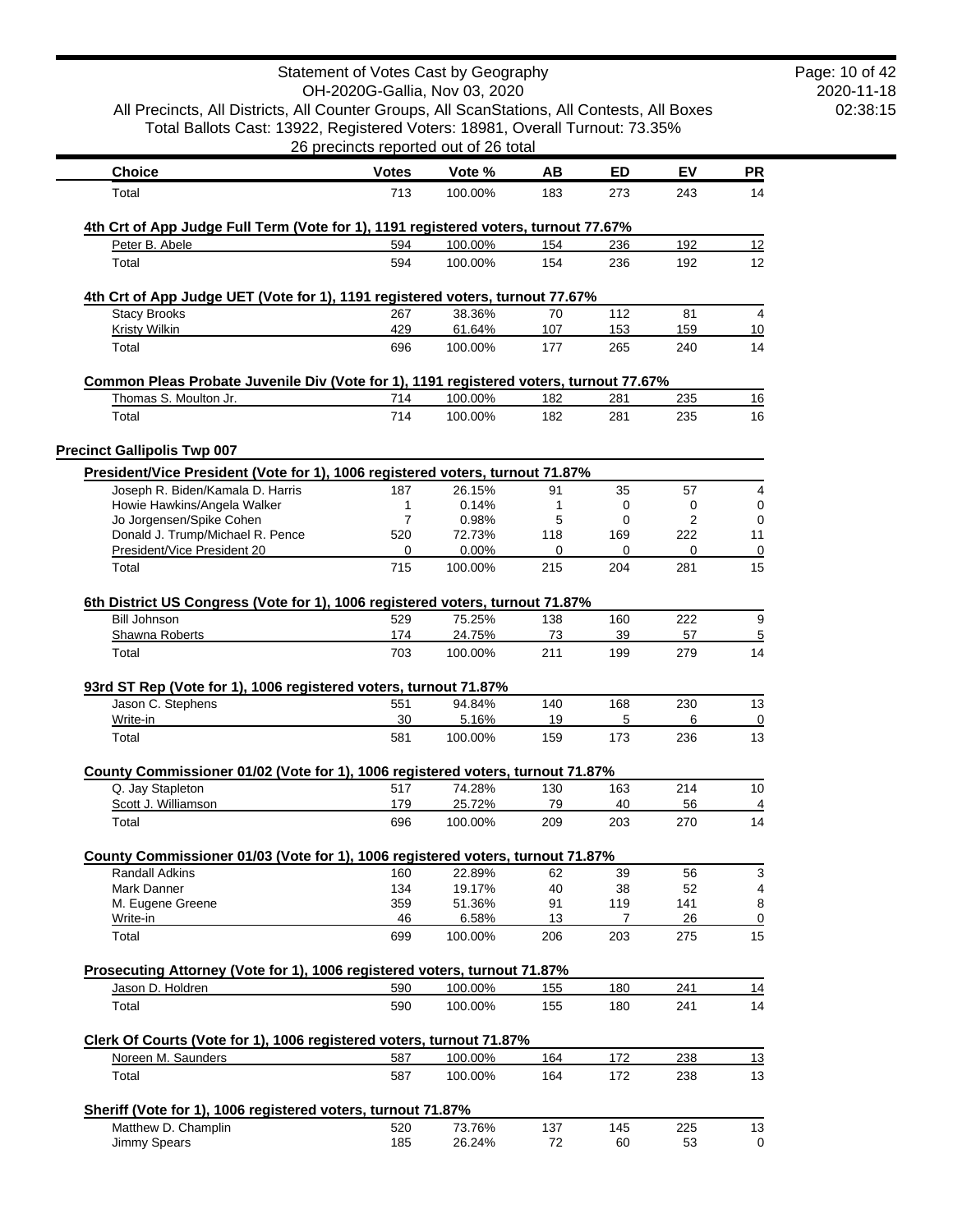|                                                                                                      | Statement of Votes Cast by Geography<br>OH-2020G-Gallia, Nov 03, 2020 |                    |            |            |            |                | Page: 11 of 42<br>2020-11-18 |
|------------------------------------------------------------------------------------------------------|-----------------------------------------------------------------------|--------------------|------------|------------|------------|----------------|------------------------------|
| All Precincts, All Districts, All Counter Groups, All ScanStations, All Contests, All Boxes          |                                                                       |                    |            |            |            |                | 02:38:15                     |
| Total Ballots Cast: 13922, Registered Voters: 18981, Overall Turnout: 73.35%                         |                                                                       |                    |            |            |            |                |                              |
|                                                                                                      | 26 precincts reported out of 26 total                                 |                    |            |            |            |                |                              |
| <b>Choice</b>                                                                                        | <b>Votes</b>                                                          | Vote %             | AB         | ED         | EV         | PR             |                              |
| Total                                                                                                | 705                                                                   | 100.00%            | 209        | 205        | 278        | 13             |                              |
|                                                                                                      |                                                                       |                    |            |            |            |                |                              |
| County Recorder (Vote for 1), 1006 registered voters, turnout 71.87%                                 |                                                                       |                    |            |            |            |                |                              |
| J. Roger Walker<br>Total                                                                             | 585<br>585                                                            | 100.00%<br>100.00% | 159<br>159 | 174<br>174 | 238<br>238 | 14<br>14       |                              |
|                                                                                                      |                                                                       |                    |            |            |            |                |                              |
| County Treasurer (Vote for 1), 1006 registered voters, turnout 71.87%                                |                                                                       |                    |            |            |            |                |                              |
| Steve Mcghee                                                                                         | 562                                                                   | 100.00%            | 151        | 172        | 226        | 13             |                              |
| Total                                                                                                | 562                                                                   | 100.00%            | 151        | 172        | 226        | 13             |                              |
| County Engineer (Vote for 1), 1006 registered voters, turnout 71.87%                                 |                                                                       |                    |            |            |            |                |                              |
| Brett A. Boothe                                                                                      | 588                                                                   | 100.00%            | 157        | 180        | 237        | 14             |                              |
| Total                                                                                                | 588                                                                   | 100.00%            | 157        | 180        | 237        | 14             |                              |
|                                                                                                      |                                                                       |                    |            |            |            |                |                              |
| Coroner (Vote for 1), 1006 registered voters, turnout 71.87%                                         |                                                                       |                    |            |            |            |                |                              |
| Daniel H. Whiteley                                                                                   | 592                                                                   | 100.00%            | 163        | 177        | 238        | <u>14</u>      |                              |
| Total                                                                                                | 592                                                                   | 100.00%            | 163        | 177        | 238        | 14             |                              |
| 10th St Brd Of Education (Vote for 1), 1006 registered voters, turnout 71.87%                        |                                                                       |                    |            |            |            |                |                              |
| Mary E Binegar                                                                                       | 281                                                                   | 53.73%             | 89         | 79         | 108        | 5              |                              |
| Brendan P. Shea                                                                                      | 242                                                                   | 46.27%             | 69         | 71         | 98         | $\overline{4}$ |                              |
| Total                                                                                                | 523                                                                   | 100.00%            | 158        | 150        | 206        | 9              |                              |
| OH Sup Crt Justice 1/1 (Vote for 1), 1006 registered voters, turnout 71.87%                          |                                                                       |                    |            |            |            |                |                              |
| Sharon L. Kennedy                                                                                    | 408                                                                   | 69.15%             | 115        | 117        | 165        | 11             |                              |
| John P. O'Donnell                                                                                    | 182                                                                   | 30.85%             | 61         | 50         | 70         | -1             |                              |
| Total                                                                                                | 590                                                                   | 100.00%            | 176        | 167        | 235        | 12             |                              |
|                                                                                                      |                                                                       |                    |            |            |            |                |                              |
| OH Sup Crt Justice 1/2 (Vote for 1), 1006 registered voters, turnout 71.87%<br>Jennifer Brunner      | 301                                                                   | 52.08%             | 89         | 88         | 117        | 7              |                              |
| Judi French                                                                                          | 277                                                                   | 47.92%             | 83         | 77         | 112        | $\overline{5}$ |                              |
| Total                                                                                                | 578                                                                   | 100.00%            | 172        | 165        | 229        | 12             |                              |
|                                                                                                      |                                                                       |                    |            |            |            |                |                              |
| 4th Crt of App Judge Full Term (Vote for 1), 1006 registered voters, turnout 71.87%                  |                                                                       |                    |            |            |            |                |                              |
| Peter B. Abele                                                                                       | 486                                                                   | 100.00%            | 128        | 146        | 201        | 11             |                              |
| Total                                                                                                | 486                                                                   | 100.00%            | 128        | 146        | 201        | 11             |                              |
| 4th Crt of App Judge UET (Vote for 1), 1006 registered voters, turnout 71.87%                        |                                                                       |                    |            |            |            |                |                              |
| <b>Stacy Brooks</b>                                                                                  | 254                                                                   | 45.68%             | 75         | 74         | 99         | 6              |                              |
| <b>Kristy Wilkin</b>                                                                                 | 302                                                                   | 54.32%             | 90         | 83         | 124        | $\overline{5}$ |                              |
| Total                                                                                                | 556                                                                   | 100.00%            | 165        | 157        | 223        | 11             |                              |
| Common Pleas Probate Juvenile Div (Vote for 1), 1006 registered voters, turnout 71.87%               |                                                                       |                    |            |            |            |                |                              |
| Thomas S. Moulton Jr.                                                                                | 591                                                                   | 100.00%            | 169        | 172        | 236        | 14             |                              |
| Total                                                                                                | 591                                                                   | 100.00%            | 169        | 172        | 236        | 14             |                              |
|                                                                                                      |                                                                       |                    |            |            |            |                |                              |
| <b>Precinct Green Township 1 008</b>                                                                 |                                                                       |                    |            |            |            |                |                              |
| President/Vice President (Vote for 1), 1214 registered voters, turnout 72.98%                        |                                                                       |                    |            |            |            |                |                              |
| Joseph R. Biden/Kamala D. Harris                                                                     | 221                                                                   | 25.34%             | 94         | 50         | 76         | 1              |                              |
| Howie Hawkins/Angela Walker                                                                          | 4                                                                     | 0.46%              | 2          | 2          | 0          | 0              |                              |
| Jo Jorgensen/Spike Cohen<br>Donald J. Trump/Michael R. Pence                                         | 8<br>639                                                              | 0.92%<br>73.28%    | 3<br>144   | 5<br>211   | 0<br>267   | 0<br>17        |                              |
| President/Vice President 20                                                                          | 0                                                                     | 0.00%              | 0          | 0          | 0          | 0              |                              |
| Total                                                                                                | 872                                                                   | 100.00%            | 243        | 268        | 343        | 18             |                              |
|                                                                                                      |                                                                       |                    |            |            |            |                |                              |
| 6th District US Congress (Vote for 1), 1214 registered voters, turnout 72.98%<br><b>Bill Johnson</b> | 654                                                                   | 76.14%             | 156        | 221        | 261        | 16             |                              |
| Shawna Roberts                                                                                       | 205                                                                   | 23.86%             | 89         | 43         | 71         | $\overline{c}$ |                              |
|                                                                                                      |                                                                       |                    |            |            |            |                |                              |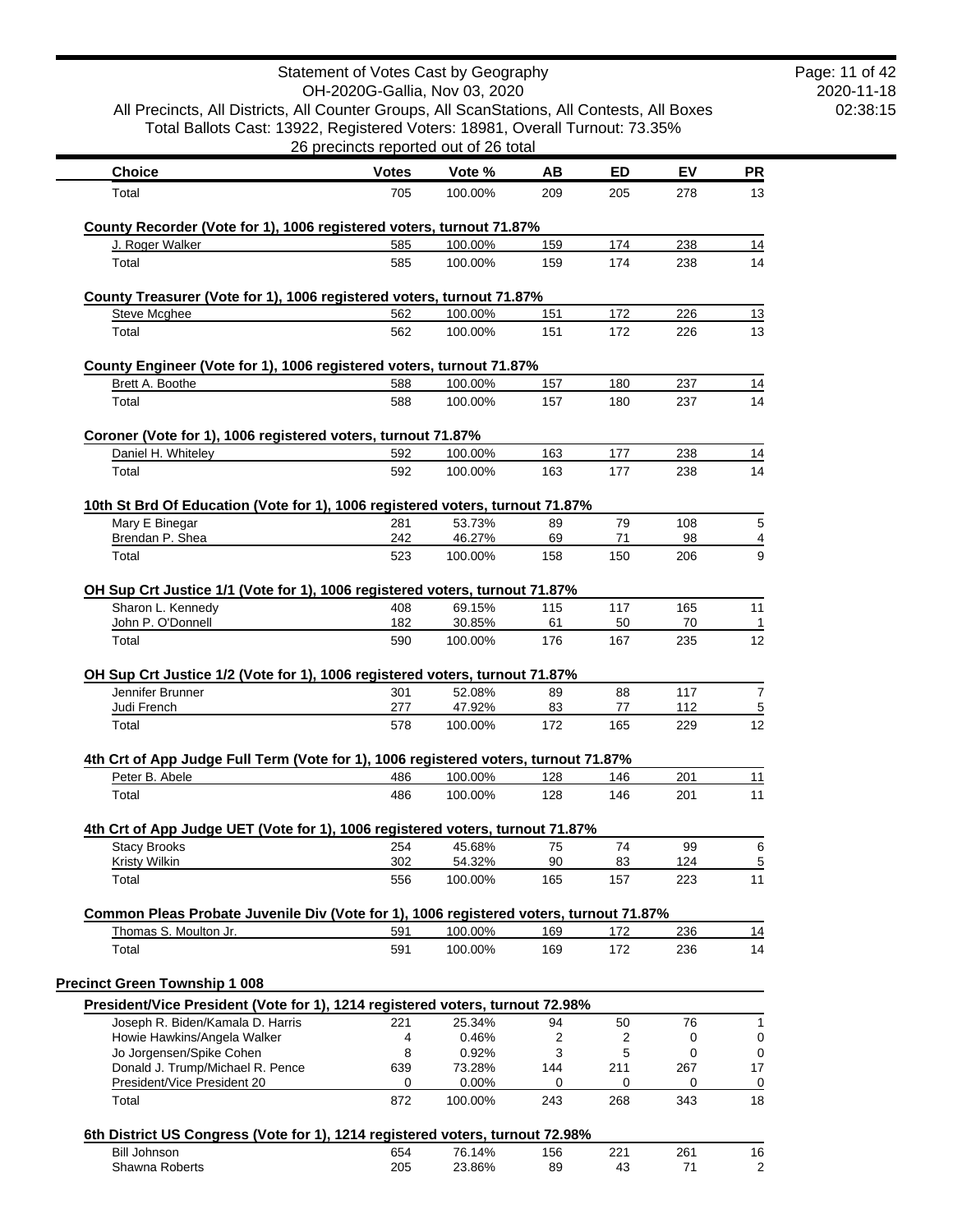|                                                                                             | Statement of Votes Cast by Geography  |                   |           |            |            |                         |
|---------------------------------------------------------------------------------------------|---------------------------------------|-------------------|-----------|------------|------------|-------------------------|
| All Precincts, All Districts, All Counter Groups, All ScanStations, All Contests, All Boxes | OH-2020G-Gallia, Nov 03, 2020         |                   |           |            |            |                         |
| Total Ballots Cast: 13922, Registered Voters: 18981, Overall Turnout: 73.35%                |                                       |                   |           |            |            |                         |
|                                                                                             | 26 precincts reported out of 26 total |                   |           |            |            |                         |
| <b>Choice</b>                                                                               | <b>Votes</b>                          | Vote %            | AB        | ED         | EV         | <b>PR</b>               |
| Total                                                                                       | 859                                   | 100.00%           | 245       | 264        | 332        | 18                      |
|                                                                                             |                                       |                   |           |            |            |                         |
| 93rd ST Rep (Vote for 1), 1214 registered voters, turnout 72.98%<br>Jason C. Stephens       | 685                                   | 96.75%            | 173       | 233        | 263        | 16                      |
| Write-in                                                                                    | 23                                    | 3.25%             | 17        | 2          | 4          | 0                       |
| Total                                                                                       | 708                                   | 100.00%           | 190       | 235        | 267        | 16                      |
| County Commissioner 01/02 (Vote for 1), 1214 registered voters, turnout 72.98%              |                                       |                   |           |            |            |                         |
| Q. Jay Stapleton                                                                            | 639                                   | 75.35%            | 153       | 209        | 265        | 12                      |
| Scott J. Williamson                                                                         | 209                                   | 24.65%            | 83        | 58         | 63         | 5                       |
| Total                                                                                       | 848                                   | 100.00%           | 236       | 267        | 328        | 17                      |
| County Commissioner 01/03 (Vote for 1), 1214 registered voters, turnout 72.98%              |                                       |                   |           |            |            |                         |
| Randall Adkins                                                                              | 175                                   | 20.59%            | 78        | 41         | 53         | 3                       |
| <b>Mark Danner</b>                                                                          | 205                                   | 24.12%            | 51        | 66         | 85         | 3                       |
| M. Eugene Greene                                                                            | 411                                   | 48.35%            | 95        | 137        | 168        | 11                      |
| Write-in<br>Total                                                                           | 59<br>850                             | 6.94%<br>100.00%  | 15<br>239 | 21<br>265  | 23<br>329  | $\overline{0}$<br>17    |
|                                                                                             |                                       |                   |           |            |            |                         |
| Prosecuting Attorney (Vote for 1), 1214 registered voters, turnout 72.98%                   |                                       |                   |           |            |            |                         |
| Jason D. Holdren                                                                            | 720                                   | 100.00%           | 187       | 232        | 284        | 17                      |
| Total                                                                                       | 720                                   | 100.00%           | 187       | 232        | 284        | 17                      |
| Clerk Of Courts (Vote for 1), 1214 registered voters, turnout 72.98%                        |                                       |                   |           |            |            |                         |
| Noreen M. Saunders                                                                          | 721                                   | 100.00%           | 183       | 233        | 288        | 17                      |
| Total                                                                                       | 721                                   | 100.00%           | 183       | 233        | 288        | 17                      |
|                                                                                             |                                       |                   |           |            |            |                         |
| Sheriff (Vote for 1), 1214 registered voters, turnout 72.98%<br>Matthew D. Champlin         | 622                                   | 72.24%            | 162       | 196        | 256        | 8                       |
| Jimmy Spears                                                                                | 239                                   | 27.76%            | 79        | 71         | 79         | 10                      |
| Total                                                                                       | 861                                   | 100.00%           | 241       | 267        | 335        | 18                      |
|                                                                                             |                                       |                   |           |            |            |                         |
| County Recorder (Vote for 1), 1214 registered voters, turnout 72.98%<br>J. Roger Walker     | 694                                   | 100.00%           | 176       | 225        | 275        | 18                      |
| Total                                                                                       | 694                                   | 100.00%           | 176       | 225        | 275        | 18                      |
|                                                                                             |                                       |                   |           |            |            |                         |
| County Treasurer (Vote for 1), 1214 registered voters, turnout 72.98%                       |                                       |                   |           |            |            |                         |
| Steve Mcghee                                                                                | 686                                   | 100.00%           | 176       | 221        | 271        | 18                      |
| Total                                                                                       | 686                                   | 100.00%           | 176       | 221        | 271        | 18                      |
| County Engineer (Vote for 1), 1214 registered voters, turnout 72.98%                        |                                       |                   |           |            |            |                         |
| Brett A. Boothe                                                                             | 687                                   | 100.00%           | 174       | 225        | 272        | 16                      |
| Total                                                                                       | 687                                   | 100.00%           | 174       | 225        | 272        | 16                      |
|                                                                                             |                                       |                   |           |            |            |                         |
| Coroner (Vote for 1), 1214 registered voters, turnout 72.98%<br>Daniel H. Whiteley          | 710                                   | 100.00%           | 182       | 224        | 287        | 17                      |
| Total                                                                                       | 710                                   | 100.00%           | 182       | 224        | 287        | 17                      |
|                                                                                             |                                       |                   |           |            |            |                         |
| 10th St Brd Of Education (Vote for 1), 1214 registered voters, turnout 72.98%               |                                       |                   |           |            |            |                         |
| Mary E Binegar                                                                              | 303                                   | 48.10%            | 103       | 94         | 98         | 8                       |
| Brendan P. Shea<br>Total                                                                    | 327<br>630                            | 51.90%<br>100.00% | 89<br>192 | 103<br>197 | 128<br>226 | 7<br>15                 |
|                                                                                             |                                       |                   |           |            |            |                         |
| OH Sup Crt Justice 1/1 (Vote for 1), 1214 registered voters, turnout 72.98%                 |                                       |                   |           |            |            |                         |
| Sharon L. Kennedy                                                                           | 437                                   | 62.70%            | 111       | 136        | 182        | 8                       |
| John P. O'Donnell                                                                           | 260                                   | 37.30%            | 95        | 75         | 82         | $\overline{\mathbf{8}}$ |
| Total                                                                                       | 697                                   | 100.00%           | 206       | 211        | 264        | 16                      |

Page: 12 of 42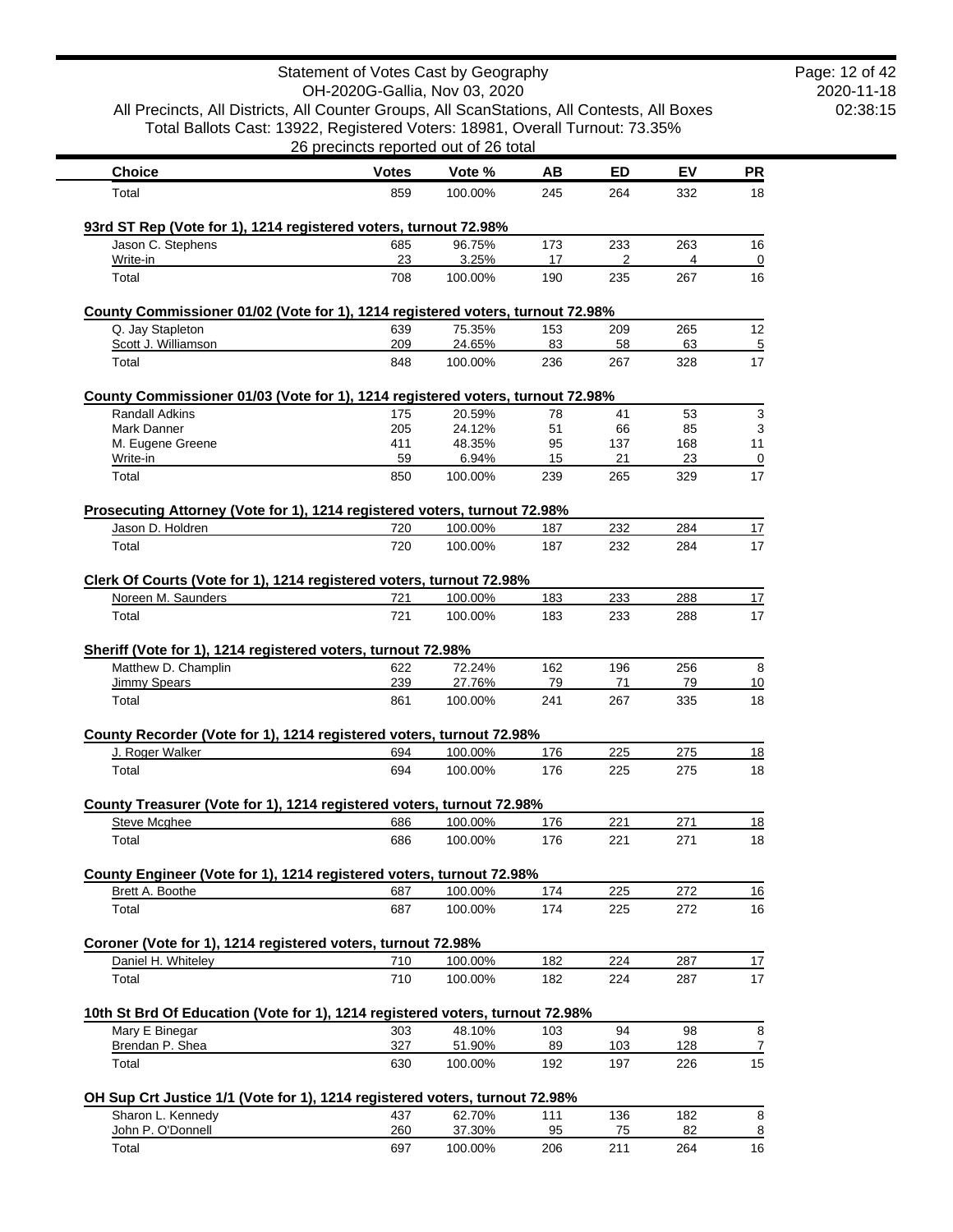|                                                                                                        | Statement of Votes Cast by Geography  |                    |            |            |                |                      |
|--------------------------------------------------------------------------------------------------------|---------------------------------------|--------------------|------------|------------|----------------|----------------------|
| All Precincts, All Districts, All Counter Groups, All ScanStations, All Contests, All Boxes            | OH-2020G-Gallia, Nov 03, 2020         |                    |            |            |                |                      |
| Total Ballots Cast: 13922, Registered Voters: 18981, Overall Turnout: 73.35%                           |                                       |                    |            |            |                |                      |
|                                                                                                        | 26 precincts reported out of 26 total |                    |            |            |                |                      |
| <b>Choice</b>                                                                                          | <b>Votes</b>                          | Vote %             | AB         | ED         | EV             | PR                   |
| OH Sup Crt Justice 1/2 (Vote for 1), 1214 registered voters, turnout 72.98%                            |                                       |                    |            |            |                |                      |
| Jennifer Brunner                                                                                       | 327                                   | 47.60%             | 107        | 94         | 116            | 10                   |
| Judi French<br>Total                                                                                   | 360<br>687                            | 52.40%<br>100.00%  | 99<br>206  | 114<br>208 | 142<br>258     | $\overline{5}$<br>15 |
|                                                                                                        |                                       |                    |            |            |                |                      |
| 4th Crt of App Judge Full Term (Vote for 1), 1214 registered voters, turnout 72.98%                    |                                       |                    |            |            |                |                      |
| Peter B. Abele<br>Total                                                                                | 568<br>568                            | 100.00%<br>100.00% | 157<br>157 | 192<br>192 | 205<br>205     | 14<br>14             |
|                                                                                                        |                                       |                    |            |            |                |                      |
| 4th Crt of App Judge UET (Vote for 1), 1214 registered voters, turnout 72.98%                          |                                       |                    |            |            |                |                      |
| <b>Stacy Brooks</b><br><b>Kristy Wilkin</b>                                                            | 256<br>424                            | 37.65%<br>62.35%   | 95<br>111  | 76<br>127  | 79<br>176      | 6<br>10              |
| Total                                                                                                  | 680                                   | 100.00%            | 206        | 203        | 255            | 16                   |
| Common Pleas Probate Juvenile Div (Vote for 1), 1214 registered voters, turnout 72.98%                 |                                       |                    |            |            |                |                      |
| Thomas S. Moulton Jr.                                                                                  | 693                                   | 100.00%            | 185        | 219        | 274            | 15                   |
| Total                                                                                                  | 693                                   | 100.00%            | 185        | 219        | 274            | 15                   |
| <b>Precinct Green Township 2 009</b>                                                                   |                                       |                    |            |            |                |                      |
| President/Vice President (Vote for 1), 586 registered voters, turnout 70.99%                           |                                       |                    |            |            |                |                      |
| Joseph R. Biden/Kamala D. Harris                                                                       | 114                                   | 27.87%             | 62         | 26         | 21             | 5                    |
| Howie Hawkins/Angela Walker                                                                            | 0                                     | 0.00%              | 0          | 0          | 0              | 0                    |
| Jo Jorgensen/Spike Cohen                                                                               | 4                                     | 0.98%              | 1          | 1          | $\overline{2}$ | 0                    |
| Donald J. Trump/Michael R. Pence<br>President/Vice President 20                                        | 291<br>0                              | 71.15%<br>0.00%    | 57<br>0    | 99<br>0    | 123<br>0       | 12<br>$\mathbf 0$    |
| Total                                                                                                  | 409                                   | 100.00%            | 120        | 126        | 146            | 17                   |
|                                                                                                        |                                       |                    |            |            |                |                      |
| 6th District US Congress (Vote for 1), 586 registered voters, turnout 70.99%<br><b>Bill Johnson</b>    | 285                                   | 72.89%             | 59         | 97         | 116            | 13                   |
| Shawna Roberts                                                                                         | 106                                   | 27.11%             | 56         | 25         | 21             | $\overline{4}$       |
| Total                                                                                                  | 391                                   | 100.00%            | 115        | 122        | 137            | 17                   |
| 93rd ST Rep (Vote for 1), 586 registered voters, turnout 70.99%                                        |                                       |                    |            |            |                |                      |
| Jason C. Stephens                                                                                      | 320                                   | 95.81%             | 75         | 110        | 122            | 13                   |
| Write-in                                                                                               | 14                                    | 4.19%              | 9          | 1          | 3              | 1                    |
| Total                                                                                                  | 334                                   | 100.00%            | 84         | 111        | 125            | 14                   |
| County Commissioner 01/02 (Vote for 1), 586 registered voters, turnout 70.99%                          |                                       |                    |            |            |                |                      |
| Q. Jay Stapleton<br>Scott J. Williamson                                                                | 283<br>122                            | 69.88%<br>30.12%   | 64<br>57   | 95<br>29   | 113<br>29      | 11                   |
| Total                                                                                                  | 405                                   | 100.00%            | 121        | 124        | 142            | 7<br>18              |
|                                                                                                        |                                       |                    |            |            |                |                      |
| County Commissioner 01/03 (Vote for 1), 586 registered voters, turnout 70.99%<br><b>Randall Adkins</b> | 101                                   | 25.57%             | 52         | 22         | 23             | 4                    |
| Mark Danner                                                                                            | 76                                    | 19.24%             | 19         | 25         | 31             | 1                    |
| M. Eugene Greene                                                                                       | 183                                   | 46.33%             | 37         | 69         | 69             | 8                    |
| Write-in<br>Total                                                                                      | 35                                    | 8.86%              | 12         | 6          | 16             | 1<br>14              |
|                                                                                                        | 395                                   | 100.00%            | 120        | 122        | 139            |                      |
| Prosecuting Attorney (Vote for 1), 586 registered voters, turnout 70.99%                               |                                       |                    |            |            |                |                      |
| Jason D. Holdren                                                                                       | 340                                   | 100.00%            | 87         | 112        | 126            | 15                   |
| Total                                                                                                  | 340                                   | 100.00%            | 87         | 112        | 126            | 15                   |
| Clerk Of Courts (Vote for 1), 586 registered voters, turnout 70.99%                                    |                                       |                    |            |            |                |                      |
| Noreen M. Saunders                                                                                     | 335                                   | 100.00%            | 86         | 108        | 125            | $\underline{16}$     |
| Total                                                                                                  | 335                                   | 100.00%            | 86         | 108        | 125            | 16                   |

m,

2020-11-18 02:38:15

Page: 13 of 42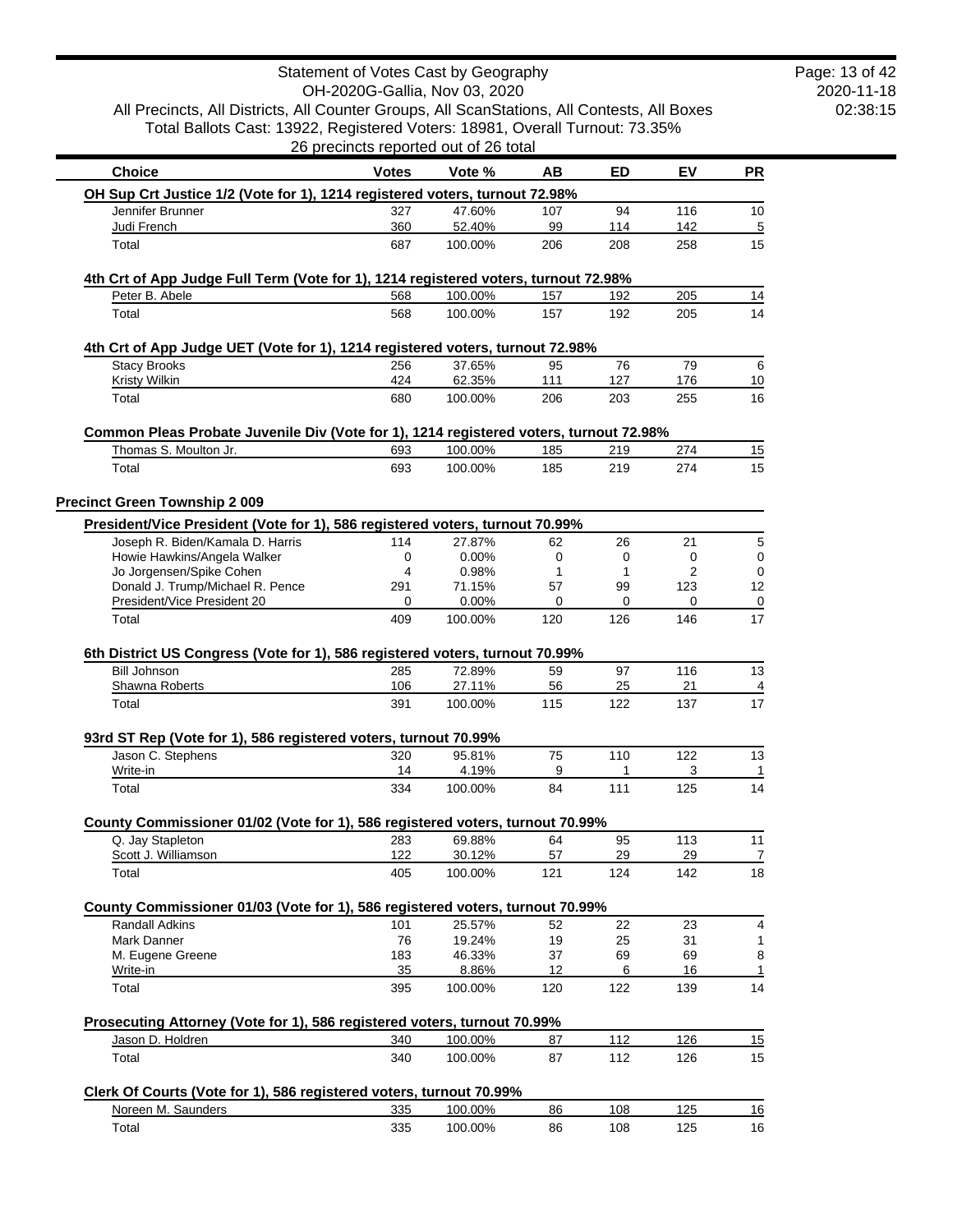|                                                                                                                                                                                                                                                                                                                                                                                                                                                                                                                                                                                |              |                                       | All Precincts, All Districts, All Counter Groups, All ScanStations, All Contests, All Boxes |                       |           |    |
|--------------------------------------------------------------------------------------------------------------------------------------------------------------------------------------------------------------------------------------------------------------------------------------------------------------------------------------------------------------------------------------------------------------------------------------------------------------------------------------------------------------------------------------------------------------------------------|--------------|---------------------------------------|---------------------------------------------------------------------------------------------|-----------------------|-----------|----|
| Total Ballots Cast: 13922, Registered Voters: 18981, Overall Turnout: 73.35%                                                                                                                                                                                                                                                                                                                                                                                                                                                                                                   |              | 26 precincts reported out of 26 total |                                                                                             |                       |           |    |
| <b>Choice</b>                                                                                                                                                                                                                                                                                                                                                                                                                                                                                                                                                                  | <b>Votes</b> | Vote %                                | AB                                                                                          | ED                    | EV        | PR |
| Sheriff (Vote for 1), 586 registered voters, turnout 70.99%                                                                                                                                                                                                                                                                                                                                                                                                                                                                                                                    |              |                                       |                                                                                             |                       |           |    |
| Matthew D. Champlin                                                                                                                                                                                                                                                                                                                                                                                                                                                                                                                                                            | 261          | 63.97%                                | 67                                                                                          | 76                    | 106       | 12 |
| Jimmy Spears                                                                                                                                                                                                                                                                                                                                                                                                                                                                                                                                                                   | 147          | 36.03%                                | 55                                                                                          | 48                    | 38        | 18 |
| Total                                                                                                                                                                                                                                                                                                                                                                                                                                                                                                                                                                          | 408          | 100.00%                               | 122                                                                                         | 124                   | 144       |    |
| County Recorder (Vote for 1), 586 registered voters, turnout 70.99%                                                                                                                                                                                                                                                                                                                                                                                                                                                                                                            |              |                                       |                                                                                             |                       |           |    |
| J. Roger Walker                                                                                                                                                                                                                                                                                                                                                                                                                                                                                                                                                                | 322          | 100.00%                               | 78                                                                                          | 108                   | 120       |    |
| Total                                                                                                                                                                                                                                                                                                                                                                                                                                                                                                                                                                          | 322          | 100.00%                               | 78                                                                                          | 108                   | 120       |    |
| County Treasurer (Vote for 1), 586 registered voters, turnout 70.99%                                                                                                                                                                                                                                                                                                                                                                                                                                                                                                           |              |                                       |                                                                                             |                       |           |    |
| <b>Steve Mcghee</b>                                                                                                                                                                                                                                                                                                                                                                                                                                                                                                                                                            | 327          | 100.00%                               | 78                                                                                          | 116                   | 118       |    |
| Total                                                                                                                                                                                                                                                                                                                                                                                                                                                                                                                                                                          | 327          | 100.00%                               | 78                                                                                          | 116                   | 118       |    |
| County Engineer (Vote for 1), 586 registered voters, turnout 70.99%                                                                                                                                                                                                                                                                                                                                                                                                                                                                                                            |              |                                       |                                                                                             |                       |           |    |
| Brett A. Boothe                                                                                                                                                                                                                                                                                                                                                                                                                                                                                                                                                                | 324          | 100.00%                               | 79                                                                                          | 110                   | 118       |    |
| Total                                                                                                                                                                                                                                                                                                                                                                                                                                                                                                                                                                          | 324          | 100.00%                               | 79                                                                                          | 110                   | 118       |    |
| Coroner (Vote for 1), 586 registered voters, turnout 70.99%                                                                                                                                                                                                                                                                                                                                                                                                                                                                                                                    |              |                                       |                                                                                             |                       |           |    |
| Daniel H. Whiteley                                                                                                                                                                                                                                                                                                                                                                                                                                                                                                                                                             | 339          | 100.00%                               | 90                                                                                          | 108                   | 124       |    |
| Total                                                                                                                                                                                                                                                                                                                                                                                                                                                                                                                                                                          | 339          | 100.00%                               | 90                                                                                          | 108                   | 124       |    |
| 10th St Brd Of Education (Vote for 1), 586 registered voters, turnout 70.99%                                                                                                                                                                                                                                                                                                                                                                                                                                                                                                   |              |                                       |                                                                                             |                       |           |    |
| Mary E Binegar                                                                                                                                                                                                                                                                                                                                                                                                                                                                                                                                                                 | 176          | 59.66%                                | 62                                                                                          | 54                    | 51        |    |
| Brendan P. Shea                                                                                                                                                                                                                                                                                                                                                                                                                                                                                                                                                                | 119          | 40.34%                                | 37                                                                                          | 39                    | 35        |    |
| Total                                                                                                                                                                                                                                                                                                                                                                                                                                                                                                                                                                          | 295          | 100.00%                               | 99                                                                                          | 93                    | 86        |    |
| Sharon L. Kennedy                                                                                                                                                                                                                                                                                                                                                                                                                                                                                                                                                              | 222          | 67.27%                                | 59                                                                                          | 70                    | 86        |    |
| John P. O'Donnell<br>Total                                                                                                                                                                                                                                                                                                                                                                                                                                                                                                                                                     | 108<br>330   | 32.73%<br>100.00%                     | 42<br>101                                                                                   | 34<br>104             | 22<br>108 |    |
|                                                                                                                                                                                                                                                                                                                                                                                                                                                                                                                                                                                |              |                                       |                                                                                             |                       |           |    |
|                                                                                                                                                                                                                                                                                                                                                                                                                                                                                                                                                                                | 177          | 54.13%                                | 64                                                                                          | 53                    | 51        |    |
| Jennifer Brunner<br>Judi French                                                                                                                                                                                                                                                                                                                                                                                                                                                                                                                                                | 150          | 45.87%                                | 38                                                                                          | 48                    | 57        |    |
| Total                                                                                                                                                                                                                                                                                                                                                                                                                                                                                                                                                                          | 327          | 100.00%                               | 102                                                                                         | 101                   | 108       |    |
|                                                                                                                                                                                                                                                                                                                                                                                                                                                                                                                                                                                |              |                                       |                                                                                             |                       |           |    |
| Peter B. Abele                                                                                                                                                                                                                                                                                                                                                                                                                                                                                                                                                                 | 274          | 100.00%                               | 75                                                                                          | 90                    | 94        |    |
| Total                                                                                                                                                                                                                                                                                                                                                                                                                                                                                                                                                                          | 274          | 100.00%                               | 75                                                                                          | 90                    | 94        |    |
|                                                                                                                                                                                                                                                                                                                                                                                                                                                                                                                                                                                |              |                                       |                                                                                             |                       |           |    |
| <b>Stacy Brooks</b>                                                                                                                                                                                                                                                                                                                                                                                                                                                                                                                                                            | 165          | 52.05%                                | 58                                                                                          | 50                    | 47        |    |
| <b>Kristy Wilkin</b><br>Total                                                                                                                                                                                                                                                                                                                                                                                                                                                                                                                                                  | 152<br>317   | 47.95%<br>100.00%                     | 44<br>102                                                                                   | 46<br>96              | 56<br>103 |    |
|                                                                                                                                                                                                                                                                                                                                                                                                                                                                                                                                                                                |              |                                       |                                                                                             |                       |           |    |
| Thomas S. Moulton Jr.                                                                                                                                                                                                                                                                                                                                                                                                                                                                                                                                                          | 320          | 100.00%                               | 84                                                                                          | 106                   | 113       |    |
| Total                                                                                                                                                                                                                                                                                                                                                                                                                                                                                                                                                                          | 320          | 100.00%                               | 84                                                                                          | 106                   | 113       |    |
|                                                                                                                                                                                                                                                                                                                                                                                                                                                                                                                                                                                |              |                                       |                                                                                             |                       |           |    |
|                                                                                                                                                                                                                                                                                                                                                                                                                                                                                                                                                                                |              |                                       |                                                                                             |                       |           |    |
| Joseph R. Biden/Kamala D. Harris                                                                                                                                                                                                                                                                                                                                                                                                                                                                                                                                               | 105          | 18.39%                                | 42                                                                                          | 27                    | 35        |    |
| OH Sup Crt Justice 1/1 (Vote for 1), 586 registered voters, turnout 70.99%<br>OH Sup Crt Justice 1/2 (Vote for 1), 586 registered voters, turnout 70.99%<br>4th Crt of App Judge Full Term (Vote for 1), 586 registered voters, turnout 70.99%<br>4th Crt of App Judge UET (Vote for 1), 586 registered voters, turnout 70.99%<br>Common Pleas Probate Juvenile Div (Vote for 1), 586 registered voters, turnout 70.99%<br><b>Precinct Green Township 4 010</b><br>President/Vice President (Vote for 1), 724 registered voters, turnout 79.14%<br>Howie Hawkins/Angela Walker | 1            | 0.18%                                 | 1                                                                                           | 0                     | 0         |    |
| Jo Jorgensen/Spike Cohen<br>Donald J. Trump/Michael R. Pence                                                                                                                                                                                                                                                                                                                                                                                                                                                                                                                   | 5<br>460     | 0.88%<br>80.56%                       | 3<br>105                                                                                    | $\overline{2}$<br>179 | 0<br>165  |    |

Total 571 100.00% 151 208 200 12

Statement of Votes Cast by Geography

 $\overline{\phantom{a}}$ 

2020-11-18 02:38:15 Page: 14 of 42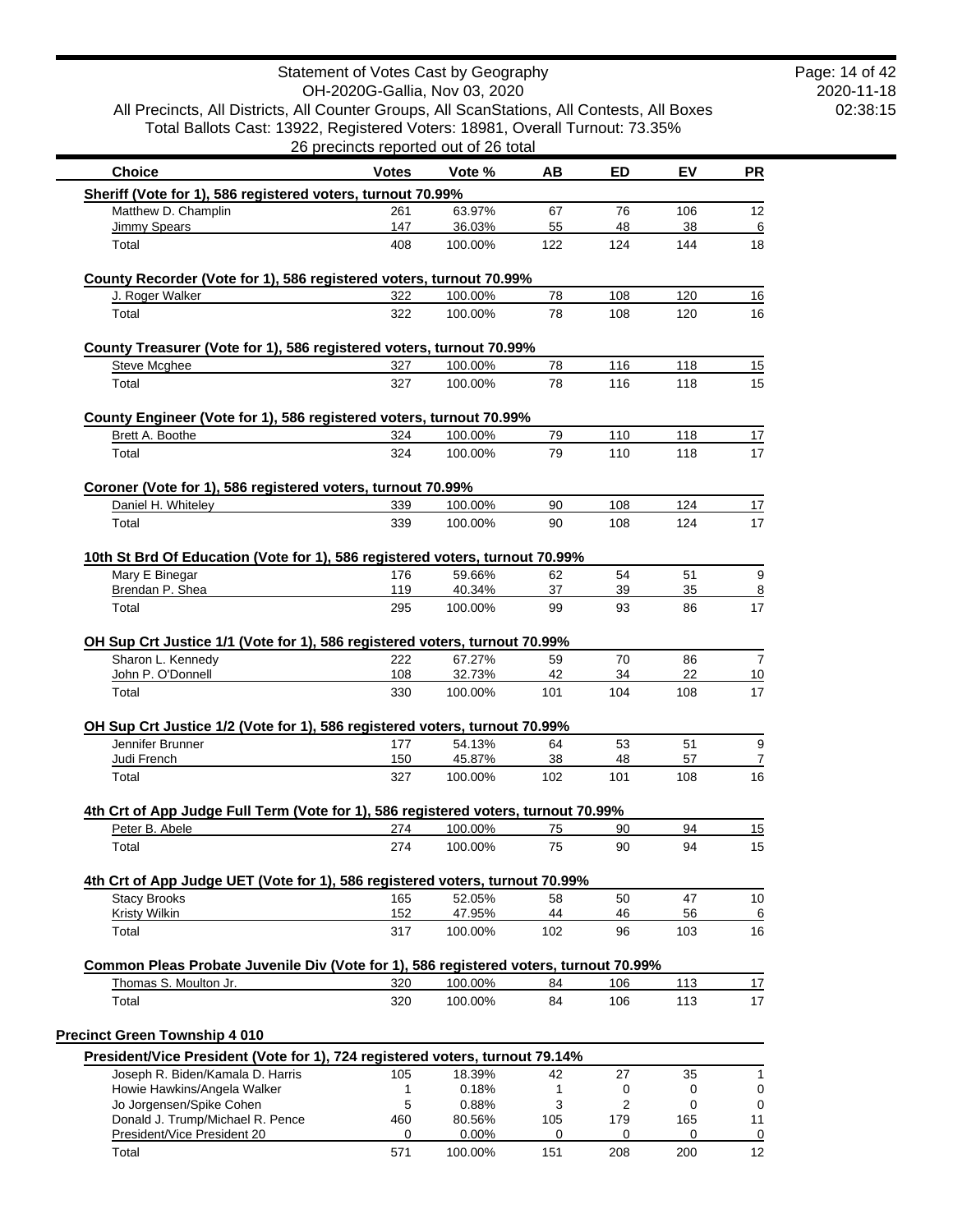2020-11-18 02:38:15 Page: 15 of 42

| <b>Choice</b>                                                                          | <b>Votes</b> | Vote %            | AВ        | ED        | EV        | <b>PR</b>                             |
|----------------------------------------------------------------------------------------|--------------|-------------------|-----------|-----------|-----------|---------------------------------------|
| 6th District US Congress (Vote for 1), 724 registered voters, turnout 79.14%           |              |                   |           |           |           |                                       |
| <b>Bill Johnson</b>                                                                    | 462          | 83.70%            | 112       | 175       | 165       | 10                                    |
| Shawna Roberts                                                                         | 90           | 16.30%            | 33        | 25        | 31        | -1                                    |
| Total                                                                                  | 552          | 100.00%           | 145       | 200       | 196       | 11                                    |
| 93rd ST Rep (Vote for 1), 724 registered voters, turnout 79.14%                        |              |                   |           |           |           |                                       |
| Jason C. Stephens                                                                      | 470          | 97.71%            | 107       | 178       | 174       | 11                                    |
| Write-in                                                                               | 11           | 2.29%             | 4         | 3         | 4         | $\overline{0}$                        |
| Total                                                                                  | 481          | 100.00%           | 111       | 181       | 178       | 11                                    |
| County Commissioner 01/02 (Vote for 1), 724 registered voters, turnout 79.14%          |              |                   |           |           |           |                                       |
| Q. Jay Stapleton                                                                       | 456          | 82.01%            | 105       | 171       | 169       | 11                                    |
| Scott J. Williamson<br>Total                                                           | 100<br>556   | 17.99%<br>100.00% | 39<br>144 | 31<br>202 | 29<br>198 | $\mathbf{1}$<br>12                    |
|                                                                                        |              |                   |           |           |           |                                       |
| County Commissioner 01/03 (Vote for 1), 724 registered voters, turnout 79.14%          |              |                   |           |           |           |                                       |
| <b>Randall Adkins</b><br>Mark Danner                                                   | 77<br>116    | 13.85%<br>20.86%  | 28<br>24  | 22<br>50  | 25<br>40  | $\sqrt{2}$<br>$\overline{\mathbf{c}}$ |
| M. Eugene Greene                                                                       | 312          | 56.12%            | 74        | 117       | 113       | $\bf 8$                               |
| Write-in                                                                               | 51           | 9.17%             | 17        | 17        | 17        | $\overline{0}$                        |
| Total                                                                                  | 556          | 100.00%           | 143       | 206       | 195       | 12                                    |
| Prosecuting Attorney (Vote for 1), 724 registered voters, turnout 79.14%               |              |                   |           |           |           |                                       |
| Jason D. Holdren                                                                       | 490          | 100.00%           | 115       | 185       | 178       | 12                                    |
| Total                                                                                  | 490          | 100.00%           | 115       | 185       | 178       | 12                                    |
| Clerk Of Courts (Vote for 1), 724 registered voters, turnout 79.14%                    |              |                   |           |           |           |                                       |
| Noreen M. Saunders                                                                     | 480          | 100.00%           | 114       | 178       | 176       | 12                                    |
| Total                                                                                  | 480          | 100.00%           | 114       | 178       | 176       | 12                                    |
| Sheriff (Vote for 1), 724 registered voters, turnout 79.14%                            |              |                   |           |           |           |                                       |
| Matthew D. Champlin                                                                    | 420          | 74.87%            | 109       | 142       | 162       | 7                                     |
| Jimmy Spears<br>Total                                                                  | 141<br>561   | 25.13%<br>100.00% | 39<br>148 | 62<br>204 | 36<br>198 | $\overline{4}$<br>11                  |
|                                                                                        |              |                   |           |           |           |                                       |
| County Recorder (Vote for 1), 724 registered voters, turnout 79.14%<br>J. Roger Walker | 469          | 100.00%           | 116       | 170       | 171       | 12                                    |
| Total                                                                                  | 469          | 100.00%           | 116       | 170       | 171       | 12                                    |
|                                                                                        |              |                   |           |           |           |                                       |
| County Treasurer (Vote for 1), 724 registered voters, turnout 79.14%                   |              |                   |           |           |           |                                       |
| Steve Mcghee                                                                           | 458          | 100.00%           | 110       | 163       | 173       | 12                                    |
| Total                                                                                  | 458          | 100.00%           | 110       | 163       | 173       | 12                                    |
| County Engineer (Vote for 1), 724 registered voters, turnout 79.14%                    |              |                   |           |           |           |                                       |
| Brett A. Boothe                                                                        | 463          | 100.00%           | 115       | 166       | 171       | 11                                    |
| Total                                                                                  | 463          | 100.00%           | 115       | 166       | 171       | 11                                    |
| Coroner (Vote for 1), 724 registered voters, turnout 79.14%                            |              |                   |           |           |           |                                       |
| Daniel H. Whiteley                                                                     | 468          | 100.00%           | 114       | 172       | 170       | 12                                    |
| Total                                                                                  | 468          | 100.00%           | 114       | 172       | 170       | 12                                    |
| 10th St Brd Of Education (Vote for 1), 724 registered voters, turnout 79.14%           |              |                   |           |           |           |                                       |
| Mary E Binegar                                                                         | 188          | 45.63%            | 58        | 63        | 65        | $\boldsymbol{2}$                      |
| Brendan P. Shea                                                                        | 224          | 54.37%            | 51        | 84        | 83        | $\underline{6}$                       |
| Total                                                                                  | 412          | 100.00%           | 109       | 147       | 148       | 8                                     |
| OH Sup Crt Justice 1/1 (Vote for 1), 724 registered voters, turnout 79.14%             |              |                   |           |           |           |                                       |
| Sharon L. Kennedy                                                                      | 288          | 63.72%            | 64        | 112       | 106       | 6                                     |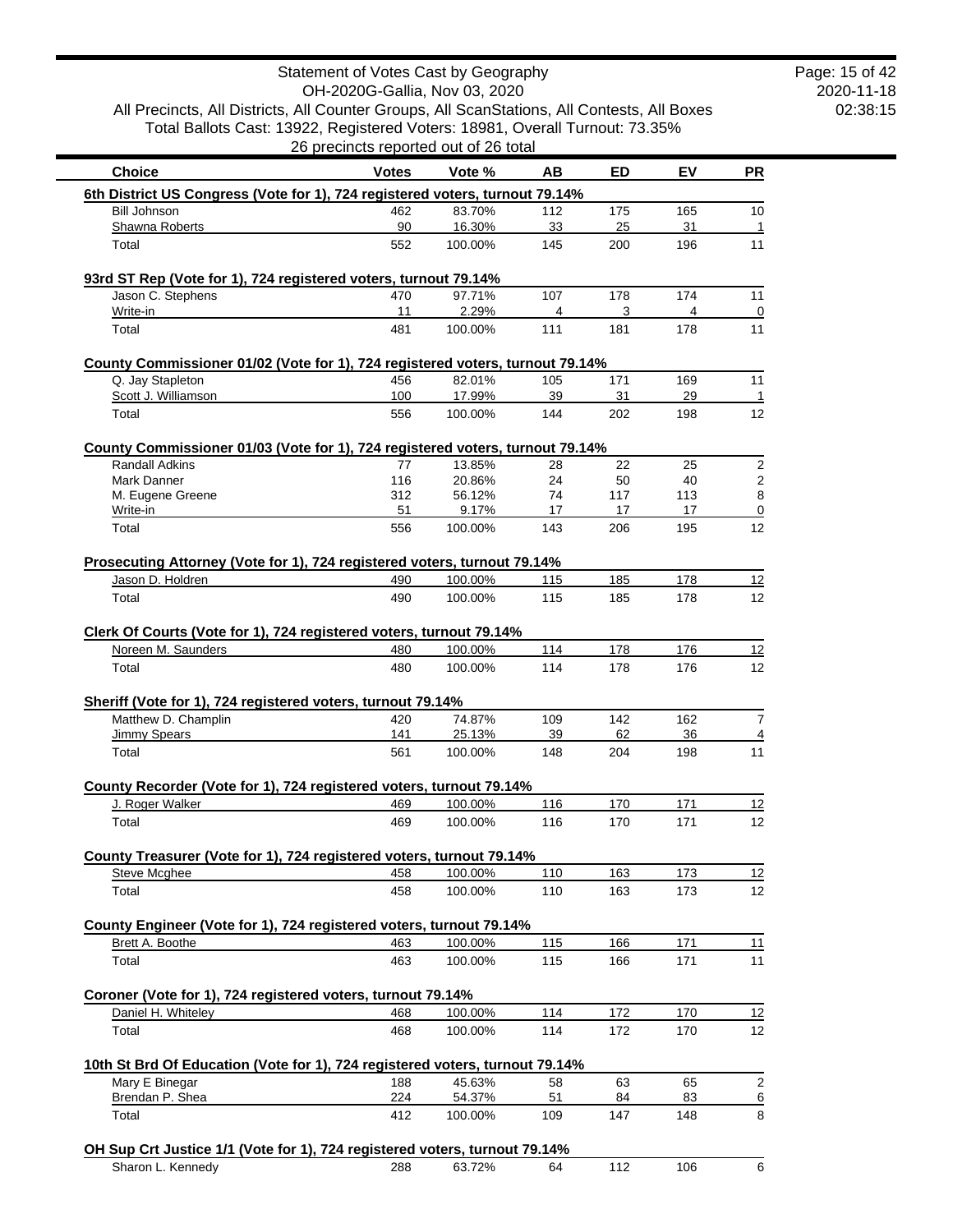|                                                                                                                                                                             | Statement of Votes Cast by Geography  |                   |           |           |           |           |
|-----------------------------------------------------------------------------------------------------------------------------------------------------------------------------|---------------------------------------|-------------------|-----------|-----------|-----------|-----------|
|                                                                                                                                                                             | OH-2020G-Gallia, Nov 03, 2020         |                   |           |           |           |           |
| All Precincts, All Districts, All Counter Groups, All ScanStations, All Contests, All Boxes<br>Total Ballots Cast: 13922, Registered Voters: 18981, Overall Turnout: 73.35% |                                       |                   |           |           |           |           |
|                                                                                                                                                                             | 26 precincts reported out of 26 total |                   |           |           |           |           |
| <b>Choice</b>                                                                                                                                                               | <b>Votes</b>                          | Vote %            | AВ        | ED        | EV        | <b>PR</b> |
| John P. O'Donnell                                                                                                                                                           | 164                                   | 36.28%            | 49        | 51        | 60        |           |
| Total                                                                                                                                                                       | 452                                   | 100.00%           | 113       | 163       | 166       | 10        |
|                                                                                                                                                                             |                                       |                   |           |           |           |           |
| OH Sup Crt Justice 1/2 (Vote for 1), 724 registered voters, turnout 79.14%<br>Jennifer Brunner                                                                              | 200                                   | 44.25%            | 48        | 72        | 75        |           |
| Judi French                                                                                                                                                                 | 252                                   | 55.75%            | 70        | 89        | 88        |           |
| Total                                                                                                                                                                       | 452                                   | 100.00%           | 118       | 161       | 163       | 10        |
| 4th Crt of App Judge Full Term (Vote for 1), 724 registered voters, turnout 79.14%                                                                                          |                                       |                   |           |           |           |           |
| Peter B. Abele                                                                                                                                                              | 400                                   | 100.00%           | 96        | 147       | 147       | 10        |
| Total                                                                                                                                                                       | 400                                   | 100.00%           | 96        | 147       | 147       | 10        |
| 4th Crt of App Judge UET (Vote for 1), 724 registered voters, turnout 79.14%                                                                                                |                                       |                   |           |           |           |           |
| <b>Stacy Brooks</b>                                                                                                                                                         | 161                                   | 36.84%            | 44        | 57        | 54        |           |
| Kristy Wilkin                                                                                                                                                               | 276                                   | 63.16%            | 68        | 95        | 109       |           |
| Total                                                                                                                                                                       | 437                                   | 100.00%           | 112       | 152       | 163       | 10        |
| Common Pleas Probate Juvenile Div (Vote for 1), 724 registered voters, turnout 79.14%                                                                                       |                                       |                   |           |           |           |           |
| Thomas S. Moulton Jr.                                                                                                                                                       | 466                                   | 100.00%           | 108       | 173       | 173       | 12        |
| Total                                                                                                                                                                       | 466                                   | 100.00%           | 108       | 173       | 173       | 12        |
|                                                                                                                                                                             |                                       |                   |           |           |           |           |
| <b>Precinct Green Township 5 011</b>                                                                                                                                        |                                       |                   |           |           |           |           |
| President/Vice President (Vote for 1), 1059 registered voters, turnout 77.24%<br>Joseph R. Biden/Kamala D. Harris                                                           | 153                                   | 18.91%            | 74        | 27        | 48        |           |
| Howie Hawkins/Angela Walker                                                                                                                                                 | 0                                     | 0.00%             | 0         | 0         | 0         |           |
| Jo Jorgensen/Spike Cohen                                                                                                                                                    | 10                                    | 1.24%             | 1         | 4         | 5         |           |
| Donald J. Trump/Michael R. Pence                                                                                                                                            | 646                                   | 79.85%            | 162       | 210       | 261       | 13        |
| President/Vice President 20                                                                                                                                                 | 0                                     | 0.00%             | 0         | 0         | 0         |           |
| Total                                                                                                                                                                       | 809                                   | 100.00%           | 237       | 241       | 314       | 17        |
| 6th District US Congress (Vote for 1), 1059 registered voters, turnout 77.24%                                                                                               |                                       |                   |           |           |           |           |
| <b>Bill Johnson</b>                                                                                                                                                         | 647                                   | 82.53%            | 162       | 212       | 261       | 12        |
| Shawna Roberts<br>Total                                                                                                                                                     | 137<br>784                            | 17.47%<br>100.00% | 68<br>230 | 24<br>236 | 44<br>305 | 13        |
|                                                                                                                                                                             |                                       |                   |           |           |           |           |
| 93rd ST Rep (Vote for 1), 1059 registered voters, turnout 77.24%                                                                                                            |                                       |                   |           |           |           |           |
| Jason C. Stephens<br>Write-in                                                                                                                                               | 641<br>12                             | 98.16%<br>1.84%   | 174<br>9  | 203<br>1  | 251<br>2  | 13        |
| Total                                                                                                                                                                       | 653                                   | 100.00%           | 183       | 204       | 253       | 13        |
|                                                                                                                                                                             |                                       |                   |           |           |           |           |
| County Commissioner 01/02 (Vote for 1), 1059 registered voters, turnout 77.24%<br>Q. Jay Stapleton                                                                          | 624                                   | 79.29%            | 152       | 204       | 255       | 13        |
| Scott J. Williamson                                                                                                                                                         | 163                                   | 20.71%            | 78        | 34        | 50        |           |
| Total                                                                                                                                                                       | 787                                   | 100.00%           | 230       | 238       | 305       | 14        |
| County Commissioner 01/03 (Vote for 1), 1059 registered voters, turnout 77.24%                                                                                              |                                       |                   |           |           |           |           |
| Randall Adkins                                                                                                                                                              | 136                                   | 17.48%            | 70        | 24        | 40        |           |
| Mark Danner                                                                                                                                                                 | 233                                   | 29.95%            | 60        | 72        | 93        |           |
| M. Eugene Greene                                                                                                                                                            | 365                                   | 46.92%            | 85        | 123       | 154       |           |
| Write-in                                                                                                                                                                    | 44                                    | 5.66%             | 12        | 12        | 19        |           |
| Total                                                                                                                                                                       | 778                                   | 100.00%           | 227       | 231       | 306       | 14        |
| Prosecuting Attorney (Vote for 1), 1059 registered voters, turnout 77.24%                                                                                                   |                                       |                   |           |           |           |           |
| Jason D. Holdren                                                                                                                                                            | 686                                   | 100.00%           | 193       | 213       | 269       | 11        |
| Total                                                                                                                                                                       | 686                                   | 100.00%           | 193       | 213       | 269       | 11        |
|                                                                                                                                                                             |                                       |                   |           |           |           |           |
| Clerk Of Courts (Vote for 1), 1059 registered voters, turnout 77.24%<br>Noreen M. Saunders                                                                                  | 681                                   | 100.00%           | 183       | 214       | 270       | 14        |
|                                                                                                                                                                             |                                       |                   |           |           |           |           |

Page: 16 of 42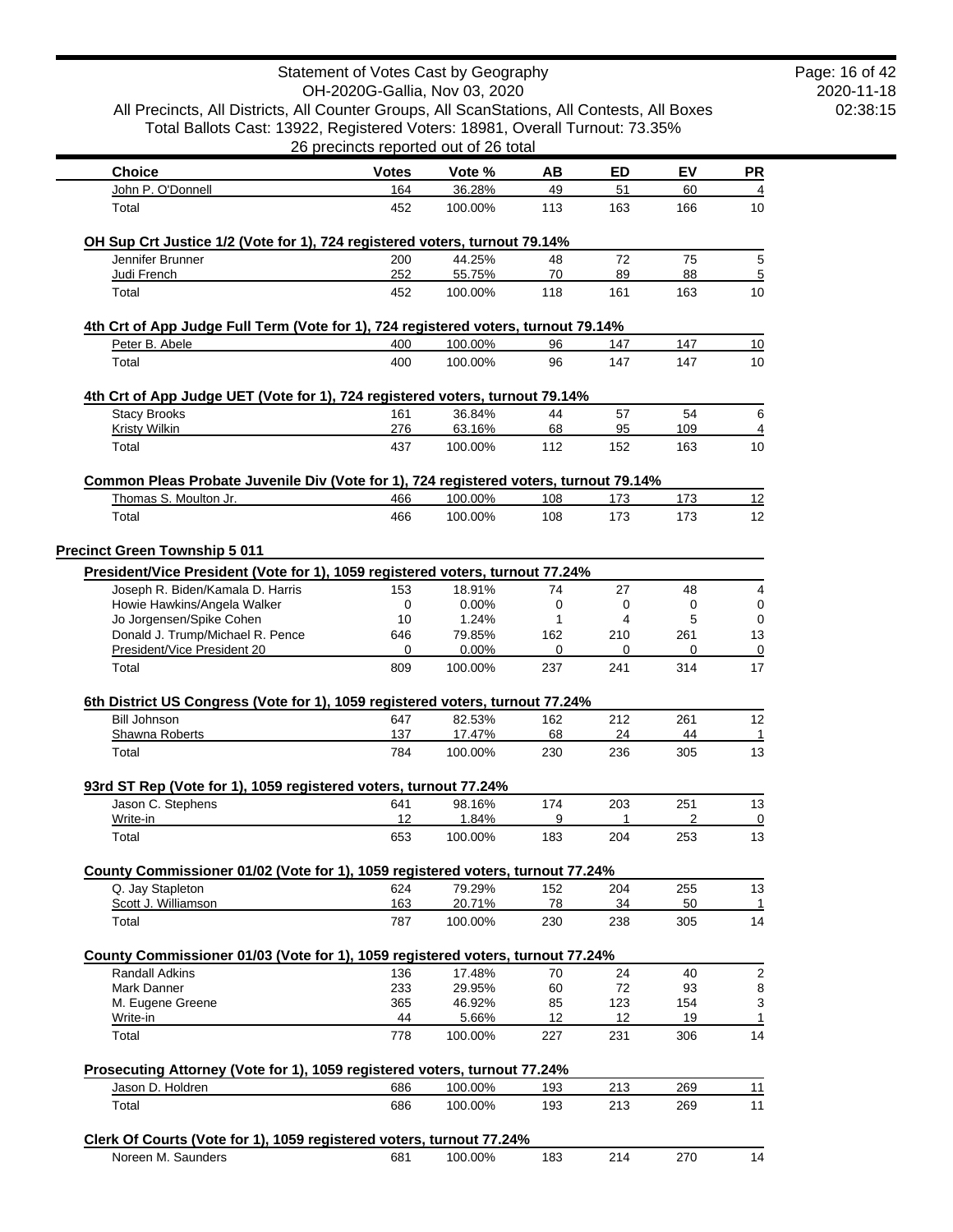|                                                                                                                                                                             | Statement of Votes Cast by Geography  |                  |            |                |            |                |
|-----------------------------------------------------------------------------------------------------------------------------------------------------------------------------|---------------------------------------|------------------|------------|----------------|------------|----------------|
|                                                                                                                                                                             | OH-2020G-Gallia, Nov 03, 2020         |                  |            |                |            |                |
| All Precincts, All Districts, All Counter Groups, All ScanStations, All Contests, All Boxes<br>Total Ballots Cast: 13922, Registered Voters: 18981, Overall Turnout: 73.35% |                                       |                  |            |                |            |                |
|                                                                                                                                                                             | 26 precincts reported out of 26 total |                  |            |                |            |                |
| <b>Choice</b>                                                                                                                                                               | <b>Votes</b>                          | Vote %           | AB         | <b>ED</b>      | EV         | <u>PR</u>      |
| Total                                                                                                                                                                       | 681                                   | 100.00%          | 183        | 214            | 270        | 14             |
| Sheriff (Vote for 1), 1059 registered voters, turnout 77.24%                                                                                                                |                                       |                  |            |                |            |                |
| Matthew D. Champlin                                                                                                                                                         | 586                                   | 73.25%           | 159        | 179            | 238        | 10             |
| <b>Jimmy Spears</b>                                                                                                                                                         | 214                                   | 26.75%           | 75         | 64             | 70         | $\overline{5}$ |
| Total                                                                                                                                                                       | 800                                   | 100.00%          | 234        | 243            | 308        | 15             |
| County Recorder (Vote for 1), 1059 registered voters, turnout 77.24%                                                                                                        |                                       |                  |            |                |            |                |
| J. Roger Walker                                                                                                                                                             | 652                                   | 100.00%          | 182        | 204            | 252        | 14             |
| Total                                                                                                                                                                       | 652                                   | 100.00%          | 182        | 204            | 252        | 14             |
| County Treasurer (Vote for 1), 1059 registered voters, turnout 77.24%                                                                                                       |                                       |                  |            |                |            |                |
| Steve Mcghee                                                                                                                                                                | 640                                   | 100.00%          | 169        | 209            | 248        | 14             |
| Total                                                                                                                                                                       | 640                                   | 100.00%          | 169        | 209            | 248        | 14             |
| County Engineer (Vote for 1), 1059 registered voters, turnout 77.24%                                                                                                        |                                       |                  |            |                |            |                |
| Brett A. Boothe                                                                                                                                                             | 651                                   | 100.00%          | 180        | 209            | 248        | 14             |
| Total                                                                                                                                                                       | 651                                   | 100.00%          | 180        | 209            | 248        | 14             |
| Coroner (Vote for 1), 1059 registered voters, turnout 77.24%                                                                                                                |                                       |                  |            |                |            |                |
| Daniel H. Whiteley                                                                                                                                                          | 675                                   | 100.00%          | 187        | 214            | 260        | 14             |
| Total                                                                                                                                                                       | 675                                   | 100.00%          | 187        | 214            | 260        | 14             |
| 10th St Brd Of Education (Vote for 1), 1059 registered voters, turnout 77.24%                                                                                               |                                       |                  |            |                |            |                |
| Mary E Binegar<br>Brendan P. Shea                                                                                                                                           | 325<br>263                            | 55.27%<br>44.73% | 105<br>84  | 97<br>78       | 116<br>99  |                |
| Total                                                                                                                                                                       | 588                                   | 100.00%          | 189        | 175            | 215        |                |
| OH Sup Crt Justice 1/1 (Vote for 1), 1059 registered voters, turnout 77.24%                                                                                                 |                                       |                  |            |                |            |                |
| Sharon L. Kennedy                                                                                                                                                           | 455                                   | 70.32%           | 119        | 140            | 186        | 10             |
| John P. O'Donnell                                                                                                                                                           | 192                                   | 29.68%           | 83         | 48             | 59         |                |
| Total                                                                                                                                                                       | 647                                   | 100.00%          | 202        | 188            | 245        | 12             |
| OH Sup Crt Justice 1/2 (Vote for 1), 1059 registered voters, turnout 77.24%                                                                                                 |                                       |                  |            |                |            |                |
| Jennifer Brunner                                                                                                                                                            | 321                                   | 50.39%<br>49.61% | 103        | 94             | 117        |                |
| Judi French<br>Total                                                                                                                                                        | 316<br>637                            | 100.00%          | 103<br>206 | 91<br>185      | 118<br>235 | 11             |
|                                                                                                                                                                             |                                       |                  |            |                |            |                |
| 4th Crt of App Judge Full Term (Vote for 1), 1059 registered voters, turnout 77.24%<br>Peter B. Abele                                                                       | 531                                   | 100.00%          | 164        | 163            | 194        | 10             |
| Total                                                                                                                                                                       | 531                                   | 100.00%          | 164        | 163            | 194        | 10             |
| 4th Crt of App Judge UET (Vote for 1), 1059 registered voters, turnout 77.24%                                                                                               |                                       |                  |            |                |            |                |
| <b>Stacy Brooks</b>                                                                                                                                                         | 288                                   | 45.79%           | 89         | 84             | 111        |                |
| <b>Kristy Wilkin</b>                                                                                                                                                        | 341                                   | 54.21%           | 113        | 94             | 128        |                |
| Total                                                                                                                                                                       | 629                                   | 100.00%          | 202        | 178            | 239        | 10             |
| Common Pleas Probate Juvenile Div (Vote for 1), 1059 registered voters, turnout 77.24%                                                                                      |                                       |                  |            |                |            |                |
| Thomas S. Moulton Jr.                                                                                                                                                       | 667                                   | 100.00%          | 190        | 208            | 257        | 12             |
| Total                                                                                                                                                                       | 667                                   | 100.00%          | 190        | 208            | 257        | 12             |
| <b>Precinct Greenfield Twp 012</b>                                                                                                                                          |                                       |                  |            |                |            |                |
| President/Vice President (Vote for 1), 346 registered voters, turnout 65.90%                                                                                                |                                       |                  |            |                |            |                |
| Joseph R. Biden/Kamala D. Harris                                                                                                                                            | 40                                    | 17.70%           | 17         | 19             | 2          |                |
| Howie Hawkins/Angela Walker                                                                                                                                                 | 3<br>1                                | 1.33%            | 1          | $\overline{c}$ | 0          |                |
| Jo Jorgensen/Spike Cohen<br>Donald J. Trump/Michael R. Pence                                                                                                                | 182                                   | 0.44%<br>80.53%  | 0<br>44    | 1<br>92        | 0<br>38    |                |
| President/Vice President 20                                                                                                                                                 | 0                                     | 0.00%            | 0          | $\mathbf 0$    | 0          |                |

2020-11-18 02:38:15 Page: 17 of 42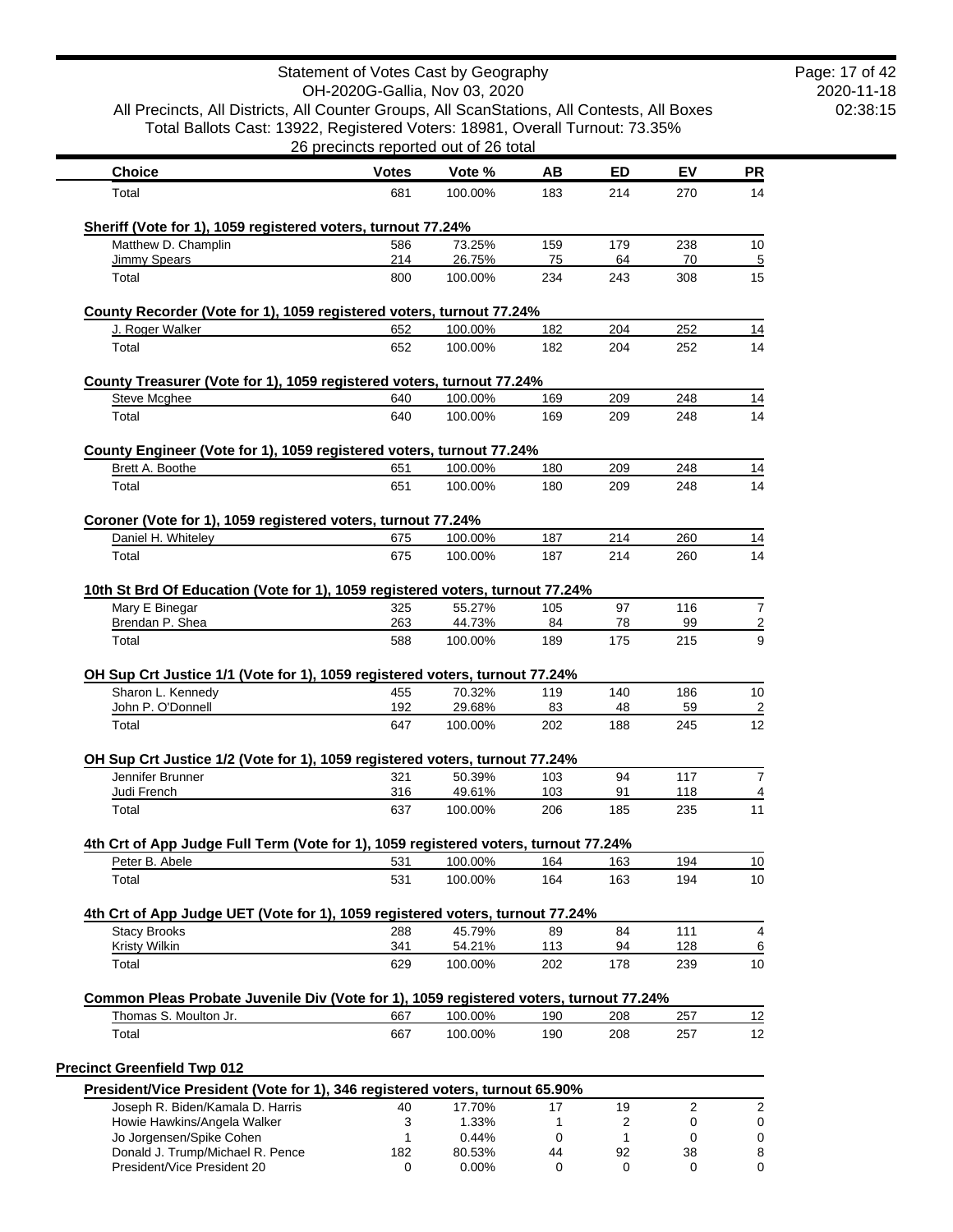|                                                                                                                   | Statement of Votes Cast by Geography  |                    |          |           |          |                                  |
|-------------------------------------------------------------------------------------------------------------------|---------------------------------------|--------------------|----------|-----------|----------|----------------------------------|
| All Precincts, All Districts, All Counter Groups, All ScanStations, All Contests, All Boxes                       | OH-2020G-Gallia, Nov 03, 2020         |                    |          |           |          |                                  |
| Total Ballots Cast: 13922, Registered Voters: 18981, Overall Turnout: 73.35%                                      |                                       |                    |          |           |          |                                  |
|                                                                                                                   | 26 precincts reported out of 26 total |                    |          |           |          |                                  |
| <b>Choice</b>                                                                                                     | <b>Votes</b>                          | Vote %             | AВ       | <b>ED</b> | EV       | <b>PR</b>                        |
| Total                                                                                                             | 226                                   | 100.00%            | 62       | 114       | 40       | 10                               |
| 6th District US Congress (Vote for 1), 346 registered voters, turnout 65.90%                                      |                                       |                    |          |           |          |                                  |
| <b>Bill Johnson</b>                                                                                               | 168                                   | 78.14%             | 39       | 85        | 37       | 7                                |
| Shawna Roberts                                                                                                    | 47                                    | 21.86%             | 19       | 24        | 2        | $\overline{2}$                   |
| Total                                                                                                             | 215                                   | 100.00%            | 58       | 109       | 39       | 9                                |
| 93rd ST Rep (Vote for 1), 346 registered voters, turnout 65.90%                                                   |                                       |                    |          |           |          |                                  |
| Jason C. Stephens                                                                                                 | 176                                   | 98.32%             | 43       | 92        | 34       | $\overline{7}$                   |
| Write-in                                                                                                          | 3                                     | 1.68%              | 3        | 0         | 0        | $\overline{0}$<br>$\overline{7}$ |
| Total                                                                                                             | 179                                   | 100.00%            | 46       | 92        | 34       |                                  |
| County Commissioner 01/02 (Vote for 1), 346 registered voters, turnout 65.90%                                     |                                       |                    |          |           |          |                                  |
| Q. Jay Stapleton<br>Scott J. Williamson                                                                           | 160<br>59                             | 73.06%<br>26.94%   | 36<br>22 | 81<br>30  | 36<br>4  | $\overline{7}$<br>$\overline{3}$ |
| Total                                                                                                             | 219                                   | 100.00%            | 58       | 111       | 40       | 10                               |
|                                                                                                                   |                                       |                    |          |           |          |                                  |
| County Commissioner 01/03 (Vote for 1), 346 registered voters, turnout 65.90%<br><b>Randall Adkins</b>            | 65                                    | 30.23%             | 25       | 33        | 5        | $\overline{2}$                   |
| Mark Danner                                                                                                       | 23                                    | 10.70%             | 5        | 16        | 1        | 1                                |
| M. Eugene Greene                                                                                                  | 127                                   | 59.07%             | 30       | 58        | 33       | 6                                |
| Write-in                                                                                                          | 0                                     | 0.00%              | 0        | 0         | 0        | $\overline{0}$                   |
| Total                                                                                                             | 215                                   | 100.00%            | 60       | 107       | 39       | 9                                |
| Prosecuting Attorney (Vote for 1), 346 registered voters, turnout 65.90%                                          |                                       |                    |          |           |          |                                  |
| Jason D. Holdren                                                                                                  | 182                                   | 100.00%            | 45       | 94        | 35       | $\overline{8}$                   |
| Total                                                                                                             | 182                                   | 100.00%            | 45       | 94        | 35       | 8                                |
| Clerk Of Courts (Vote for 1), 346 registered voters, turnout 65.90%                                               |                                       |                    |          |           |          |                                  |
| Noreen M. Saunders                                                                                                | 182                                   | 100.00%            | 45       | 94        | 34       | $\overline{\partial}$            |
| Total                                                                                                             | 182                                   | 100.00%            | 45       | 94        | 34       | 9                                |
| Sheriff (Vote for 1), 346 registered voters, turnout 65.90%                                                       |                                       |                    |          |           |          |                                  |
| Matthew D. Champlin                                                                                               | 142                                   | 63.68%             | 34       | 69        | 32       | $\overline{7}$                   |
| <b>Jimmy Spears</b>                                                                                               | 81                                    | 36.32%             | 25       | 45        | 8        | $\overline{3}$                   |
| Total                                                                                                             | 223                                   | 100.00%            | 59       | 114       | 40       | 10                               |
| County Recorder (Vote for 1), 346 registered voters, turnout 65.90%                                               |                                       |                    |          |           |          |                                  |
| J. Roger Walker                                                                                                   | 177                                   | 100.00%            | 46       | 90        | 32       | $\overline{9}$                   |
| Total                                                                                                             | 177                                   | 100.00%            | 46       | 90        | 32       | 9                                |
| County Treasurer (Vote for 1), 346 registered voters, turnout 65.90%                                              |                                       |                    |          |           |          |                                  |
| Steve Mcghee                                                                                                      | 180                                   | 100.00%            | 47       | 92        | 32       | $\overline{9}$                   |
| Total                                                                                                             | 180                                   | 100.00%            | 47       | 92        | 32       | 9                                |
| County Engineer (Vote for 1), 346 registered voters, turnout 65.90%                                               |                                       |                    |          |           |          |                                  |
| Brett A. Boothe                                                                                                   | 180                                   | 100.00%            | 45       | 94        | 33       | $\overline{8}$                   |
| Total                                                                                                             | 180                                   | 100.00%            | 45       | 94        | 33       | 8                                |
| Coroner (Vote for 1), 346 registered voters, turnout 65.90%                                                       |                                       |                    |          |           |          |                                  |
|                                                                                                                   |                                       |                    |          |           |          |                                  |
|                                                                                                                   |                                       |                    | 46       | 93        |          |                                  |
| Daniel H. Whiteley<br>Total                                                                                       | 178<br>178                            | 100.00%<br>100.00% | 46       | 93        | 31<br>31 |                                  |
|                                                                                                                   |                                       |                    |          |           |          |                                  |
|                                                                                                                   |                                       |                    |          |           |          |                                  |
| 10th St Brd Of Education (Vote for 1), 346 registered voters, turnout 65.90%<br>Mary E Binegar<br>Brendan P. Shea | 71<br>91                              | 43.83%<br>56.17%   | 20<br>26 | 37<br>48  | 9<br>16  | $\overline{8}$<br>8<br>5<br>1    |

۰

2020-11-18 02:38:15 Page: 18 of 42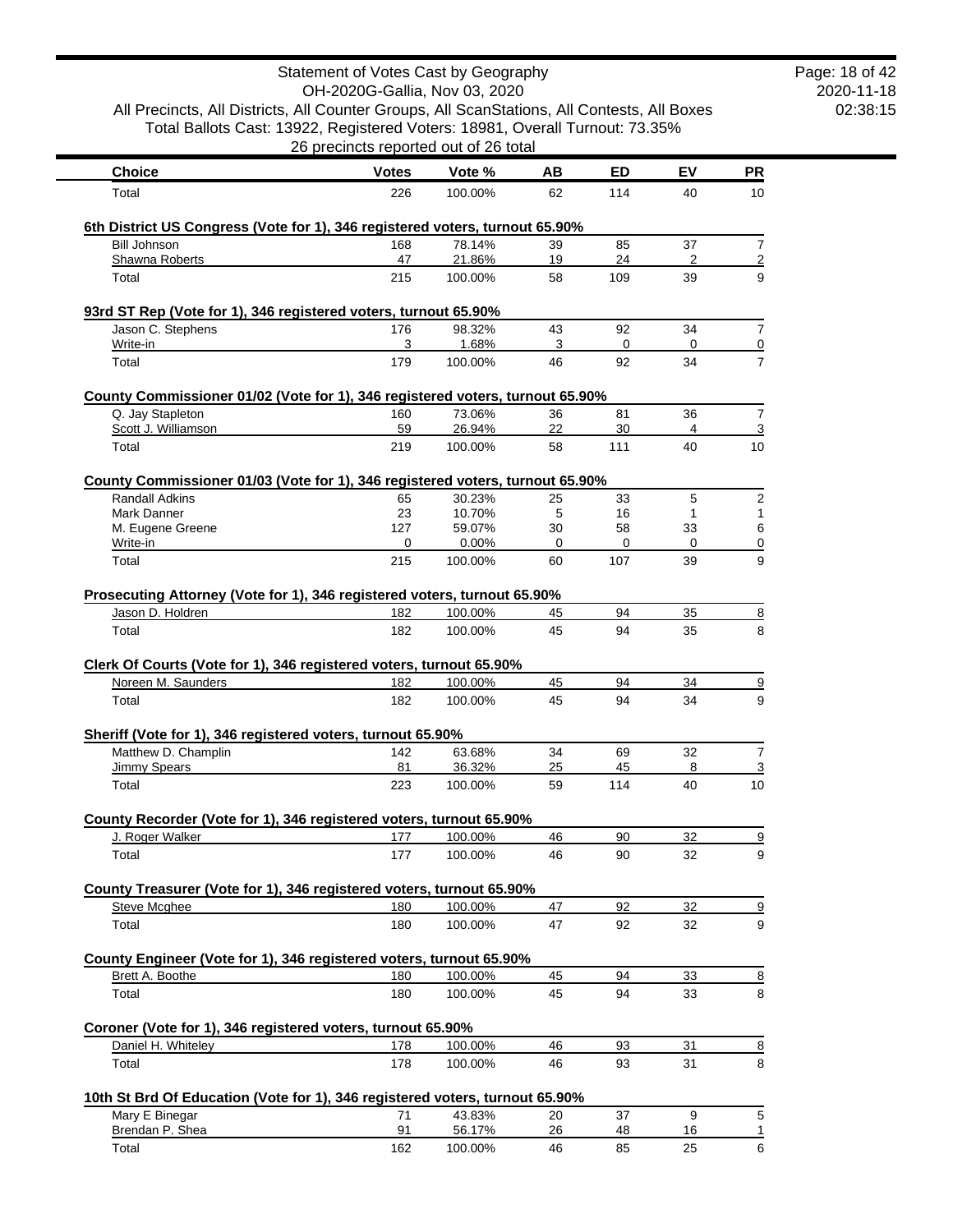| All Precincts, All Districts, All Counter Groups, All ScanStations, All Contests, All Boxes     |                                       |                   |          |           |                |    |
|-------------------------------------------------------------------------------------------------|---------------------------------------|-------------------|----------|-----------|----------------|----|
| Total Ballots Cast: 13922, Registered Voters: 18981, Overall Turnout: 73.35%                    | 26 precincts reported out of 26 total |                   |          |           |                |    |
| <b>Choice</b>                                                                                   | <b>Votes</b>                          | Vote %            | AВ       | ED        | EV             | PR |
| OH Sup Crt Justice 1/1 (Vote for 1), 346 registered voters, turnout 65.90%                      |                                       |                   |          |           |                |    |
| Sharon L. Kennedy<br>John P. O'Donnell                                                          | 118<br>57                             | 67.43%<br>32.57%  | 35       | 60        | 19<br>10       |    |
| Total                                                                                           | 175                                   | 100.00%           | 15<br>50 | 30<br>90  | 29             |    |
| OH Sup Crt Justice 1/2 (Vote for 1), 346 registered voters, turnout 65.90%                      |                                       |                   |          |           |                |    |
| Jennifer Brunner                                                                                | 82                                    | 48.24%            | 22       | 40        | 16             |    |
| Judi French                                                                                     | 88                                    | 51.76%            | 29       | 46        | 13             |    |
| Total                                                                                           | 170                                   | 100.00%           | 51       | 86        | 29             |    |
| 4th Crt of App Judge Full Term (Vote for 1), 346 registered voters, turnout 65.90%              |                                       |                   |          |           |                |    |
| Peter B. Abele                                                                                  | 141                                   | 100.00%           | 41       | 73        | 23             |    |
| Total                                                                                           | 141                                   | 100.00%           | 41       | 73        | 23             |    |
| 4th Crt of App Judge UET (Vote for 1), 346 registered voters, turnout 65.90%                    |                                       |                   |          |           |                |    |
| <b>Stacy Brooks</b><br><b>Kristy Wilkin</b>                                                     | 57<br>113                             | 33.53%<br>66.47%  | 17<br>33 | 28<br>59  | 9<br><u>19</u> |    |
| Total                                                                                           | 170                                   | 100.00%           | 50       | 87        | 28             |    |
| Common Pleas Probate Juvenile Div (Vote for 1), 346 registered voters, turnout 65.90%           |                                       |                   |          |           |                |    |
| Thomas S. Moulton Jr.                                                                           | 164                                   | 100.00%           | 45       | 85        | 27             |    |
| Total                                                                                           | 164                                   | 100.00%           | 45       | 85        | 27             |    |
| <b>Precinct Guyan Precinct 013</b>                                                              |                                       |                   |          |           |                |    |
| President/Vice President (Vote for 1), 300 registered voters, turnout 72.00%                    |                                       |                   |          |           |                |    |
| Joseph R. Biden/Kamala D. Harris                                                                | 30                                    | 14.22%            | 13       | 13        | 4              |    |
| Howie Hawkins/Angela Walker                                                                     | 0                                     | 0.00%             | 0        | 0<br>0    | 0<br>0         |    |
| Jo Jorgensen/Spike Cohen<br>Donald J. Trump/Michael R. Pence                                    | 0<br>181                              | 0.00%<br>85.78%   | 0<br>43  | 104       | 29             |    |
| President/Vice President 20                                                                     | 0                                     | 0.00%             | 0        | 0         | 0              |    |
| Total                                                                                           | 211                                   | 100.00%           | 56       | 117       | 33             |    |
| 6th District US Congress (Vote for 1), 300 registered voters, turnout 72.00%                    |                                       |                   |          |           |                |    |
| <b>Bill Johnson</b>                                                                             | 173                                   | 85.64%            | 46       | 97        | 25             |    |
| Shawna Roberts<br>Total                                                                         | 29<br>202                             | 14.36%<br>100.00% | 8<br>54  | 16<br>113 | 5<br>30        |    |
|                                                                                                 |                                       |                   |          |           |                |    |
| 93rd ST Rep (Vote for 1), 300 registered voters, turnout 72.00%<br>Jason C. Stephens            | 176                                   | 100.00%           | 43       | 101       | 28             |    |
| Write-in                                                                                        | $\mathbf 0$                           | 0.00%             | 0        | 0         | 0              |    |
| Total                                                                                           | 176                                   | 100.00%           | 43       | 101       | 28             |    |
| County Commissioner 01/02 (Vote for 1), 300 registered voters, turnout 72.00%                   |                                       |                   |          |           |                |    |
| Q. Jay Stapleton<br>Scott J. Williamson                                                         | 172<br>38                             | 81.90%<br>18.10%  | 46<br>13 | 92<br>22  | 29<br>3        |    |
| Total                                                                                           | 210                                   | 100.00%           | 59       | 114       | 32             |    |
|                                                                                                 |                                       |                   |          |           |                |    |
| County Commissioner 01/03 (Vote for 1), 300 registered voters, turnout 72.00%<br>Randall Adkins | 32                                    | 16.33%            | 9        | 17        | 6              |    |
| Mark Danner                                                                                     | 27                                    | 13.78%            | 11       | 11        | 4              |    |
| M. Eugene Greene                                                                                | 133                                   | 67.86%            | 26       | 82        | 21             |    |
| Write-in<br>Total                                                                               | 4<br>196                              | 2.04%<br>100.00%  | 3<br>49  | 0<br>110  | 1<br>32        |    |
|                                                                                                 |                                       |                   |          |           |                |    |
| Prosecuting Attorney (Vote for 1), 300 registered voters, turnout 72.00%<br>Jason D. Holdren    | 182                                   | 100.00%           | 43       | 106       | 28             |    |
|                                                                                                 |                                       |                   |          |           |                |    |
| Total                                                                                           | 182                                   | 100.00%           | 43       |           | 106            | 28 |

Statement of Votes Cast by Geography

2020-11-18 02:38:15 Page: 19 of 42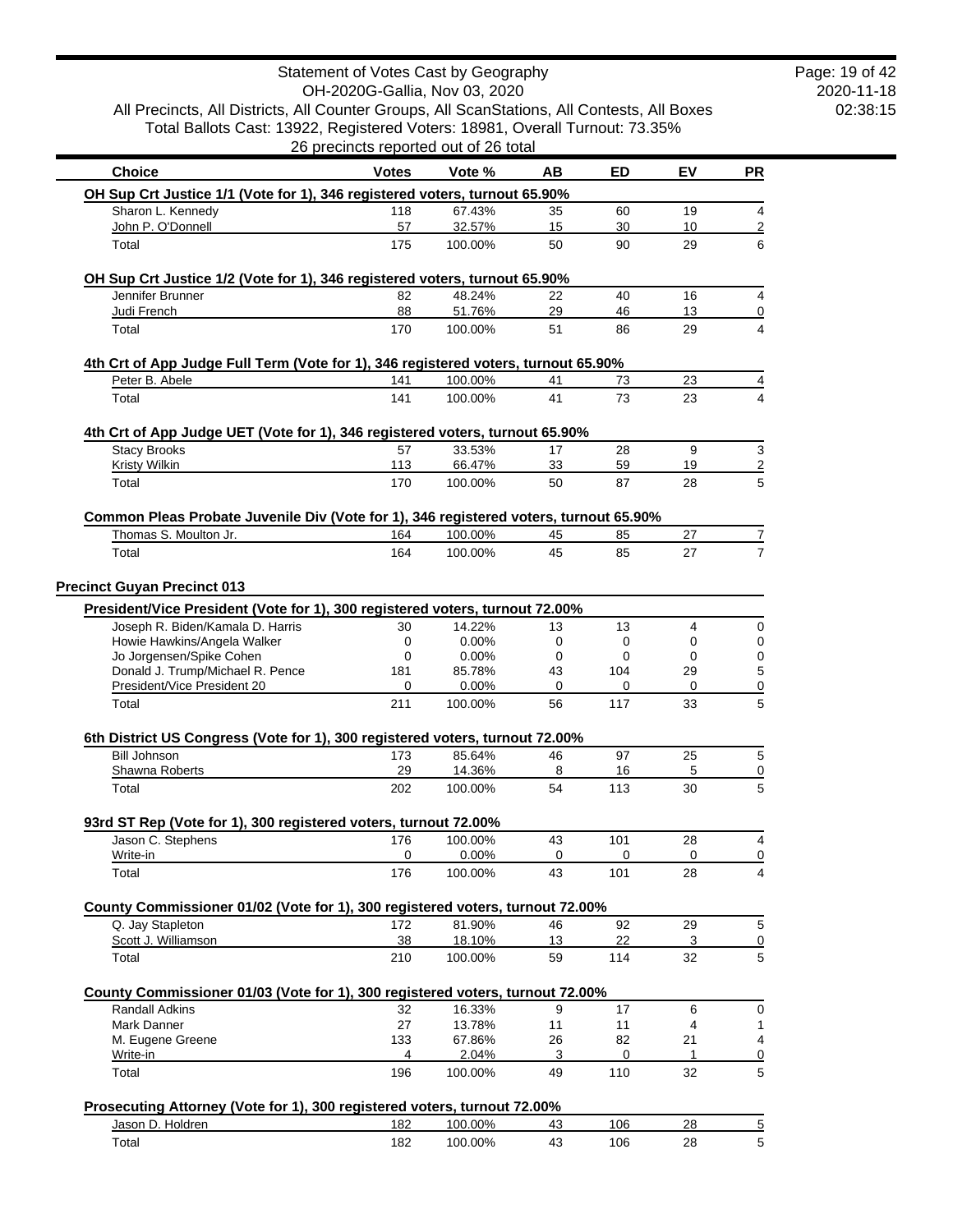| Total Ballots Cast: 13922, Registered Voters: 18981, Overall Turnout: 73.35%                       | 26 precincts reported out of 26 total |                    |          |           |          |                     |
|----------------------------------------------------------------------------------------------------|---------------------------------------|--------------------|----------|-----------|----------|---------------------|
|                                                                                                    |                                       | Vote %             |          |           |          |                     |
| <b>Choice</b>                                                                                      | <b>Votes</b>                          |                    | AВ       | ED        | EV       | PR                  |
| Clerk Of Courts (Vote for 1), 300 registered voters, turnout 72.00%<br>Noreen M. Saunders          | 170                                   | 100.00%            | 40       | 98        | 28       | 4                   |
| Total                                                                                              | 170                                   | 100.00%            | 40       | 98        | 28       | 4                   |
|                                                                                                    |                                       |                    |          |           |          |                     |
| Sheriff (Vote for 1), 300 registered voters, turnout 72.00%                                        |                                       |                    |          |           |          |                     |
| Matthew D. Champlin                                                                                | 175                                   | 84.54%             | 50       | 98        | 22       | $\,$ 5 $\,$         |
| Jimmy Spears<br>Total                                                                              | 32<br>207                             | 15.46%<br>100.00%  | 7<br>57  | 14<br>112 | 11<br>33 | $\overline{0}$<br>5 |
|                                                                                                    |                                       |                    |          |           |          |                     |
| County Recorder (Vote for 1), 300 registered voters, turnout 72.00%                                |                                       |                    |          |           |          |                     |
| J. Roger Walker                                                                                    | 162                                   | 100.00%            | 36       | 96        | 25       | $\overline{5}$      |
| Total                                                                                              | 162                                   | 100.00%            | 36       | 96        | 25       | 5                   |
| County Treasurer (Vote for 1), 300 registered voters, turnout 72.00%                               |                                       |                    |          |           |          |                     |
| <b>Steve Mcghee</b>                                                                                | 172                                   | 100.00%            | 42       | 99        | 26       | $\overline{5}$      |
| Total                                                                                              | 172                                   | 100.00%            | 42       | 99        | 26       | 5                   |
|                                                                                                    |                                       |                    |          |           |          |                     |
| County Engineer (Vote for 1), 300 registered voters, turnout 72.00%                                |                                       |                    |          |           |          |                     |
| Brett A. Boothe<br>Total                                                                           | 166<br>166                            | 100.00%<br>100.00% | 42<br>42 | 94<br>94  | 25<br>25 | $\overline{5}$<br>5 |
|                                                                                                    |                                       |                    |          |           |          |                     |
| Coroner (Vote for 1), 300 registered voters, turnout 72.00%                                        |                                       |                    |          |           |          |                     |
| Daniel H. Whiteley                                                                                 | 167                                   | 100.00%            | 40       | 95        | 27       | $\overline{5}$      |
| Total                                                                                              | 167                                   | 100.00%            | 40       | 95        | 27       | 5                   |
| 10th St Brd Of Education (Vote for 1), 300 registered voters, turnout 72.00%                       |                                       |                    |          |           |          |                     |
| Mary E Binegar                                                                                     | 80                                    | 52.98%             | 19       | 50        | 8        | $\mathsf 3$         |
| Brendan P. Shea                                                                                    | 71                                    | 47.02%             | 18       | 36        | 15       | $\overline{2}$      |
| Total                                                                                              | 151                                   | 100.00%            | 37       | 86        | 23       | 5                   |
|                                                                                                    |                                       |                    |          |           |          |                     |
| OH Sup Crt Justice 1/1 (Vote for 1), 300 registered voters, turnout 72.00%<br>Sharon L. Kennedy    | 125                                   | 72.25%             | 30       | 67        | 25       | 3                   |
| John P. O'Donnell                                                                                  | 48                                    | 27.75%             | 19       | 25        | 2        | $\overline{2}$      |
| Total                                                                                              | 173                                   | 100.00%            | 49       | 92        | 27       | 5                   |
|                                                                                                    |                                       |                    |          |           |          |                     |
| OH Sup Crt Justice 1/2 (Vote for 1), 300 registered voters, turnout 72.00%<br>Jennifer Brunner     | 91                                    | 53.53%             | 25       | 51        | 13       | $\overline{2}$      |
| Judi French                                                                                        | 79                                    | 46.47%             | 24       | 39        | 13       | $\overline{3}$      |
| Total                                                                                              | 170                                   | 100.00%            | 49       | 90        | 26       | $5\phantom{.0}$     |
|                                                                                                    |                                       |                    |          |           |          |                     |
| 4th Crt of App Judge Full Term (Vote for 1), 300 registered voters, turnout 72.00%                 |                                       |                    |          |           |          |                     |
| Peter B. Abele<br>Total                                                                            | 140<br>140                            | 100.00%<br>100.00% | 35<br>35 | 79<br>79  | 21<br>21 | $\overline{5}$<br>5 |
|                                                                                                    |                                       |                    |          |           |          |                     |
| 4th Crt of App Judge UET (Vote for 1), 300 registered voters, turnout 72.00%                       |                                       |                    |          |           |          |                     |
| <b>Stacy Brooks</b>                                                                                | 78                                    | 48.45%             | 22       | 48        | 6        | $\overline{2}$      |
| <b>Kristy Wilkin</b>                                                                               | 83                                    | 51.55%             | 26       | 36        | 18       | $\overline{3}$      |
| Total                                                                                              | 161                                   | 100.00%            | 48       | 84        | 24       | 5                   |
| Common Pleas Probate Juvenile Div (Vote for 1), 300 registered voters, turnout 72.00%              |                                       |                    |          |           |          |                     |
| Thomas S. Moulton Jr.                                                                              | 154                                   | 100.00%            | 37       | 89        | 24       | $\overline{4}$      |
| Total                                                                                              | 154                                   | 100.00%            | 37       | 89        | 24       | 4                   |
|                                                                                                    |                                       |                    |          |           |          |                     |
| Village of Crown City Fire (Vote for 1), 300 registered voters, turnout 72.00%<br>FOR THE TAX LEVY | 162                                   | 78.64%             | 42       | 96        | 22       | $\overline{2}$      |
|                                                                                                    |                                       |                    |          |           |          |                     |

AGAINST THE TAX LEVY 44 21.36% 16 16 9 3

Statement of Votes Cast by Geography

2020-11-18 02:38:15 Page: 20 of 42

 $\mathcal{L}^{\text{max}}_{\text{max}}$  , where  $\mathcal{L}^{\text{max}}_{\text{max}}$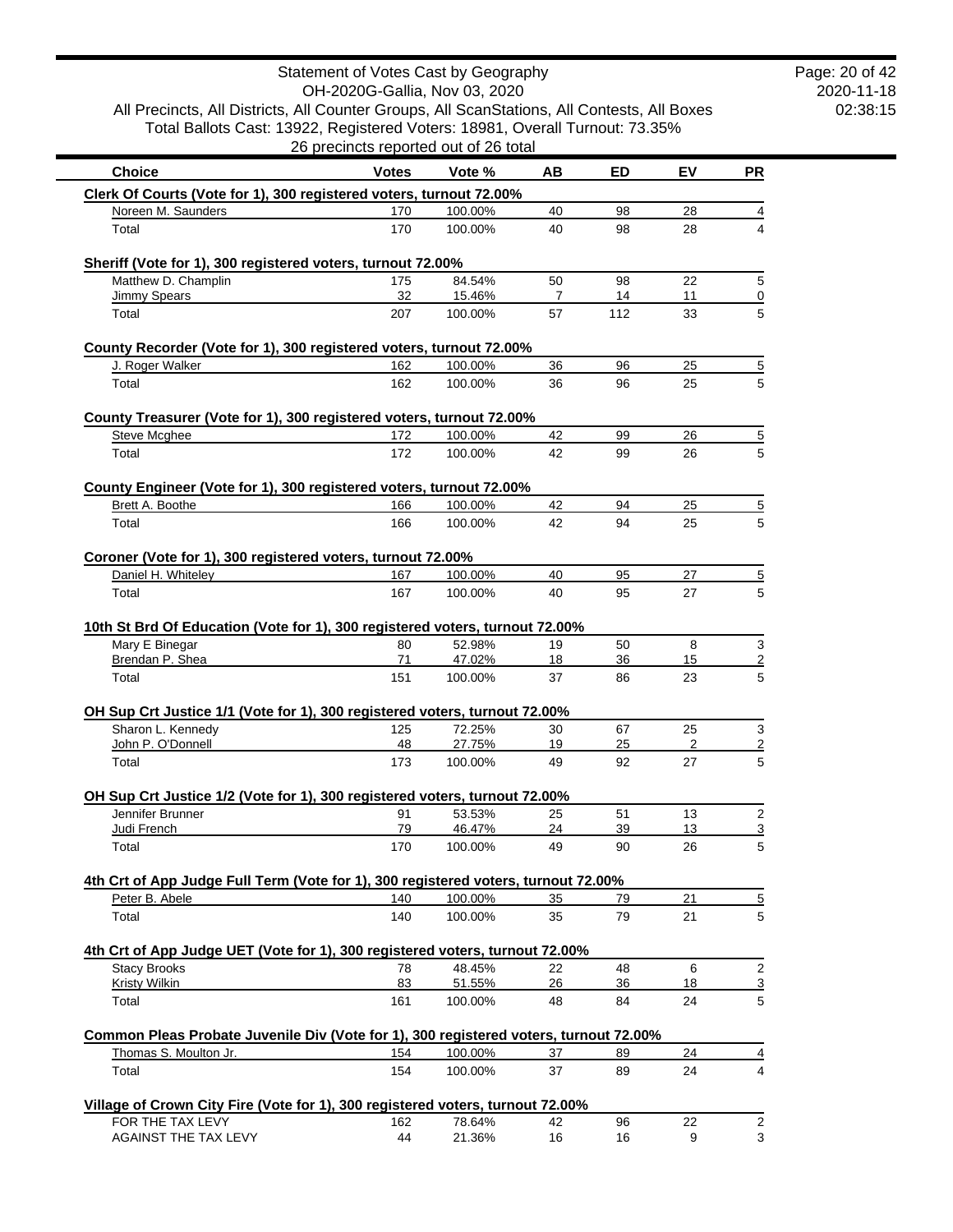| Statement of Votes Cast by Geography<br>Page: 21 of 42<br>OH-2020G-Gallia, Nov 03, 2020<br>All Precincts, All Districts, All Counter Groups, All ScanStations, All Contests, All Boxes<br>Total Ballots Cast: 13922, Registered Voters: 18981, Overall Turnout: 73.35%<br>26 precincts reported out of 26 total |                     |                            |                     |                 |                |                       |  |
|-----------------------------------------------------------------------------------------------------------------------------------------------------------------------------------------------------------------------------------------------------------------------------------------------------------------|---------------------|----------------------------|---------------------|-----------------|----------------|-----------------------|--|
|                                                                                                                                                                                                                                                                                                                 |                     |                            |                     |                 |                |                       |  |
| <b>Choice</b><br>Total                                                                                                                                                                                                                                                                                          | <b>Votes</b><br>206 | Vote %<br>100.00%          | AB<br>58            | ED<br>112       | EV<br>31       | <b>PR</b><br>5        |  |
|                                                                                                                                                                                                                                                                                                                 |                     |                            |                     |                 |                |                       |  |
| <b>Precinct Guyan Township 014</b>                                                                                                                                                                                                                                                                              |                     |                            |                     |                 |                |                       |  |
| President/Vice President (Vote for 1), 524 registered voters, turnout 74.62%<br>Joseph R. Biden/Kamala D. Harris                                                                                                                                                                                                |                     |                            |                     |                 |                |                       |  |
| Howie Hawkins/Angela Walker                                                                                                                                                                                                                                                                                     | 39<br>1             | 10.05%<br>0.26%            | 22<br>1             | 9<br>0          | 8<br>0         | 0<br>$\mathbf 0$      |  |
| Jo Jorgensen/Spike Cohen                                                                                                                                                                                                                                                                                        | 5                   | 1.29%                      | $\mathbf 0$         | 4               | 0              |                       |  |
| Donald J. Trump/Michael R. Pence                                                                                                                                                                                                                                                                                | 343                 | 88.40%                     | 93                  | 160             | 80             | 10                    |  |
| President/Vice President 20                                                                                                                                                                                                                                                                                     | 0                   | 0.00%                      | 0                   | 0               | 0              | 0                     |  |
| Total                                                                                                                                                                                                                                                                                                           | 388                 | 100.00%                    | 116                 | 173             | 88             | 11                    |  |
| 6th District US Congress (Vote for 1), 524 registered voters, turnout 74.62%                                                                                                                                                                                                                                    |                     |                            |                     |                 |                |                       |  |
| <b>Bill Johnson</b>                                                                                                                                                                                                                                                                                             | 317                 | 86.85%                     | 82                  | 153             | 70             | 12                    |  |
| Shawna Roberts                                                                                                                                                                                                                                                                                                  | 48                  | 13.15%                     | 22                  | 13              | 13             | 0                     |  |
| Total                                                                                                                                                                                                                                                                                                           | 365                 | 100.00%                    | 104                 | 166             | 83             | 12                    |  |
| 93rd ST Rep (Vote for 1), 524 registered voters, turnout 74.62%                                                                                                                                                                                                                                                 |                     |                            |                     |                 |                |                       |  |
| Jason C. Stephens                                                                                                                                                                                                                                                                                               | 310                 | 97.79%                     | 81                  | 145             | 73             | 11                    |  |
| Write-in<br>Total                                                                                                                                                                                                                                                                                               | 7<br>317            | 2.21%<br>100.00%           | 3<br>84             | 3<br>148        | 1<br>74        | $\overline{0}$<br>11  |  |
|                                                                                                                                                                                                                                                                                                                 |                     |                            |                     |                 |                |                       |  |
| County Commissioner 01/02 (Vote for 1), 524 registered voters, turnout 74.62%                                                                                                                                                                                                                                   |                     |                            |                     |                 |                |                       |  |
| Q. Jay Stapleton                                                                                                                                                                                                                                                                                                | 285                 | 74.61%                     | 72                  | 134             | 69             | 10                    |  |
| Scott J. Williamson<br>Total                                                                                                                                                                                                                                                                                    | 97<br>382           | 25.39%<br>100.00%          | 41<br>113           | 36<br>170       | 18<br>87       | $\overline{2}$<br>12  |  |
| <b>Randall Adkins</b><br>Mark Danner<br>M. Eugene Greene                                                                                                                                                                                                                                                        | 77<br>75<br>216     | 20.75%<br>20.22%<br>58.22% | 41<br>21<br>43      | 20<br>34<br>112 | 14<br>17<br>55 | $\mathbf 2$<br>3<br>6 |  |
| Write-in<br>Total                                                                                                                                                                                                                                                                                               | 3<br>371            | 0.81%<br>100.00%           | $\mathbf{1}$<br>106 | 1<br>167        | 0<br>86        | 1<br>12               |  |
|                                                                                                                                                                                                                                                                                                                 |                     |                            |                     |                 |                |                       |  |
| Prosecuting Attorney (Vote for 1), 524 registered voters, turnout 74.62%                                                                                                                                                                                                                                        |                     |                            |                     |                 |                |                       |  |
| Jason D. Holdren                                                                                                                                                                                                                                                                                                | 336                 | 100.00%                    | 90<br>90            | 156             | 79<br>79       | 11<br>11              |  |
| Total                                                                                                                                                                                                                                                                                                           | 336                 | 100.00%                    |                     | 156             |                |                       |  |
| Clerk Of Courts (Vote for 1), 524 registered voters, turnout 74.62%                                                                                                                                                                                                                                             |                     |                            |                     |                 |                |                       |  |
| Noreen M. Saunders                                                                                                                                                                                                                                                                                              | 320                 | 100.00%                    | 87                  | 150             | 75             | $\overline{8}$        |  |
| Total                                                                                                                                                                                                                                                                                                           | 320                 | 100.00%                    | 87                  | 150             | 75             | 8                     |  |
| Sheriff (Vote for 1), 524 registered voters, turnout 74.62%                                                                                                                                                                                                                                                     |                     |                            |                     |                 |                |                       |  |
| Matthew D. Champlin                                                                                                                                                                                                                                                                                             | 283                 | 74.08%                     | 66                  | 142             | 67             | 8                     |  |
| <b>Jimmy Spears</b>                                                                                                                                                                                                                                                                                             | 99                  | 25.92%                     | 46                  | 30              | 20             | 3                     |  |
| Total                                                                                                                                                                                                                                                                                                           | 382                 | 100.00%                    | 112                 | 172             | 87             | 11                    |  |
| County Recorder (Vote for 1), 524 registered voters, turnout 74.62%                                                                                                                                                                                                                                             |                     |                            |                     |                 |                |                       |  |
| J. Roger Walker                                                                                                                                                                                                                                                                                                 | 311                 | 100.00%                    | 85                  | 144             | 72             | 10                    |  |
| Total                                                                                                                                                                                                                                                                                                           | 311                 | 100.00%                    | 85                  | 144             | 72             | 10                    |  |
| County Treasurer (Vote for 1), 524 registered voters, turnout 74.62%                                                                                                                                                                                                                                            |                     |                            |                     |                 |                |                       |  |
| <b>Steve Mcghee</b>                                                                                                                                                                                                                                                                                             | 314                 | 100.00%                    | 85                  | 148             | 72             | $\overline{9}$        |  |
| Total                                                                                                                                                                                                                                                                                                           | 314                 | 100.00%                    | 85                  | 148             | 72             | 9                     |  |
| County Engineer (Vote for 1), 524 registered voters, turnout 74.62%                                                                                                                                                                                                                                             |                     |                            |                     |                 |                |                       |  |
| Brett A. Boothe                                                                                                                                                                                                                                                                                                 | 311                 | 100.00%                    | 80                  | 149             | 73             | $\overline{\partial}$ |  |
| Total                                                                                                                                                                                                                                                                                                           | 311                 | 100.00%                    | 80                  | 149             | 73             | 9                     |  |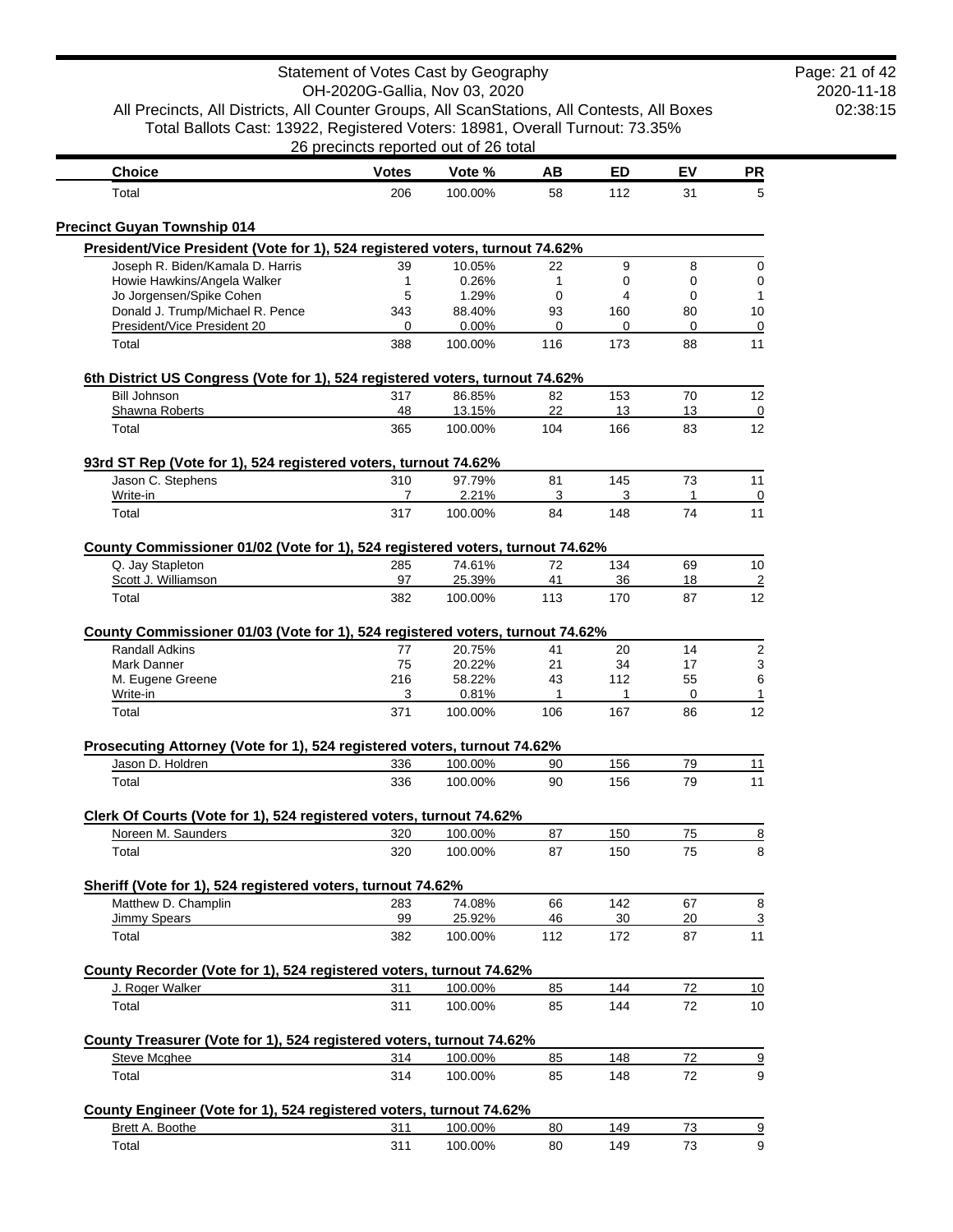|                                                                                                                  |              | Statement of Votes Cast by Geography<br>OH-2020G-Gallia, Nov 03, 2020 |           |            |           |           |
|------------------------------------------------------------------------------------------------------------------|--------------|-----------------------------------------------------------------------|-----------|------------|-----------|-----------|
| All Precincts, All Districts, All Counter Groups, All ScanStations, All Contests, All Boxes                      |              |                                                                       |           |            |           |           |
| Total Ballots Cast: 13922, Registered Voters: 18981, Overall Turnout: 73.35%                                     |              |                                                                       |           |            |           |           |
|                                                                                                                  |              | 26 precincts reported out of 26 total                                 |           |            |           |           |
| <b>Choice</b>                                                                                                    | <b>Votes</b> | Vote %                                                                | AB        | ED         | EV        | <b>PR</b> |
| Coroner (Vote for 1), 524 registered voters, turnout 74.62%                                                      |              |                                                                       |           |            |           |           |
| Daniel H. Whiteley                                                                                               | 321          | 100.00%                                                               | 87        | 151        | 74        |           |
| Total                                                                                                            | 321          | 100.00%                                                               | 87        | 151        | 74        |           |
| 10th St Brd Of Education (Vote for 1), 524 registered voters, turnout 74.62%                                     |              |                                                                       |           |            |           |           |
| Mary E Binegar                                                                                                   | 116          | 45.49%                                                                | 35        | 51         | 28        |           |
| Brendan P. Shea<br>Total                                                                                         | 139<br>255   | 54.51%<br>100.00%                                                     | 36<br>71  | 71<br>122  | 28<br>56  |           |
|                                                                                                                  |              |                                                                       |           |            |           |           |
| OH Sup Crt Justice 1/1 (Vote for 1), 524 registered voters, turnout 74.62%<br>Sharon L. Kennedy                  | 202          | 66.89%                                                                | 62        | 92         | 46        |           |
| John P. O'Donnell                                                                                                | 100          | 33.11%                                                                | 23        | 53         | 20        |           |
| Total                                                                                                            | 302          | 100.00%                                                               | 85        | 145        | 66        |           |
| OH Sup Crt Justice 1/2 (Vote for 1), 524 registered voters, turnout 74.62%                                       |              |                                                                       |           |            |           |           |
| Jennifer Brunner                                                                                                 | 144          | 47.37%                                                                | 43        | 63         | 33        |           |
| Judi French                                                                                                      | 160          | 52.63%<br>100.00%                                                     | 41        | 79<br>142  | 38<br>71  |           |
| Total                                                                                                            | 304          |                                                                       | 84        |            |           |           |
| 4th Crt of App Judge Full Term (Vote for 1), 524 registered voters, turnout 74.62%                               |              |                                                                       |           |            |           |           |
| Peter B. Abele<br>Total                                                                                          | 249<br>249   | 100.00%<br>100.00%                                                    | 68<br>68  | 124<br>124 | 52        |           |
|                                                                                                                  |              |                                                                       |           |            | 52        |           |
| 4th Crt of App Judge UET (Vote for 1), 524 registered voters, turnout 74.62%                                     |              |                                                                       |           |            |           |           |
| <b>Stacy Brooks</b>                                                                                              | 110          | 37.41%                                                                | 37        | 47         | 23        |           |
| <b>Kristy Wilkin</b><br>Total                                                                                    | 184<br>294   | 62.59%<br>100.00%                                                     | 44<br>81  | 94<br>141  | 43<br>66  |           |
|                                                                                                                  |              |                                                                       |           |            |           |           |
| Common Pleas Probate Juvenile Div (Vote for 1), 524 registered voters, turnout 74.62%                            |              |                                                                       |           |            |           |           |
| Thomas S. Moulton Jr.<br>Total                                                                                   | 299<br>299   | 100.00%<br>100.00%                                                    | 84<br>84  | 140<br>140 | 68<br>68  |           |
|                                                                                                                  |              |                                                                       |           |            |           |           |
| <b>Precinct Harrison Twp 015</b>                                                                                 |              |                                                                       |           |            |           |           |
| President/Vice President (Vote for 1), 621 registered voters, turnout 74.07%<br>Joseph R. Biden/Kamala D. Harris | 63           | 14.03%                                                                | 34        | 20         | 9         |           |
| Howie Hawkins/Angela Walker                                                                                      | 1            | 0.22%                                                                 | 1         | 0          | 0         |           |
| Jo Jorgensen/Spike Cohen                                                                                         | 4            | 0.89%                                                                 | 2         | 1          | 0         |           |
| Donald J. Trump/Michael R. Pence                                                                                 | 381          | 84.86%                                                                | 84        | 183        | 97        |           |
| President/Vice President 20<br>Total                                                                             | 0<br>449     | 0.00%<br>100.00%                                                      | 0<br>121  | 0<br>204   | 0<br>106  |           |
|                                                                                                                  |              |                                                                       |           |            |           |           |
| 6th District US Congress (Vote for 1), 621 registered voters, turnout 74.07%<br><b>Bill Johnson</b>              | 366          | 85.12%                                                                | 85        | 175        | 92        |           |
| Shawna Roberts                                                                                                   | 64           | 14.88%                                                                | 30        | 22         | 11        | 14        |
| Total                                                                                                            | 430          | 100.00%                                                               | 115       | 197        | 103       |           |
| 93rd ST Rep (Vote for 1), 621 registered voters, turnout 74.07%                                                  |              |                                                                       |           |            |           |           |
| Jason C. Stephens                                                                                                | 362          | 98.37%                                                                | 83        | 177        | 86        | 16        |
| Write-in                                                                                                         | 6            | 1.63%                                                                 | 3         | 1          | 2         |           |
| Total                                                                                                            | 368          | 100.00%                                                               | 86        | 178        | 88        | 16        |
| County Commissioner 01/02 (Vote for 1), 621 registered voters, turnout 74.07%                                    |              |                                                                       |           |            |           |           |
| Q. Jay Stapleton                                                                                                 | 357          | 80.41%                                                                | 80        | 170        | 92        | 15        |
| Scott J. Williamson<br>Total                                                                                     | 87<br>444    | 19.59%<br>100.00%                                                     | 38<br>118 | 33<br>203  | 13<br>105 | 18        |
|                                                                                                                  |              |                                                                       |           |            |           |           |
| County Commissioner 01/03 (Vote for 1), 621 registered voters, turnout 74.07%                                    |              |                                                                       |           |            |           |           |
| <b>Randall Adkins</b>                                                                                            | 72           | 16.98%                                                                | 27        | 29         | 14        |           |

2020-11-18 02:38:15 Page: 22 of 42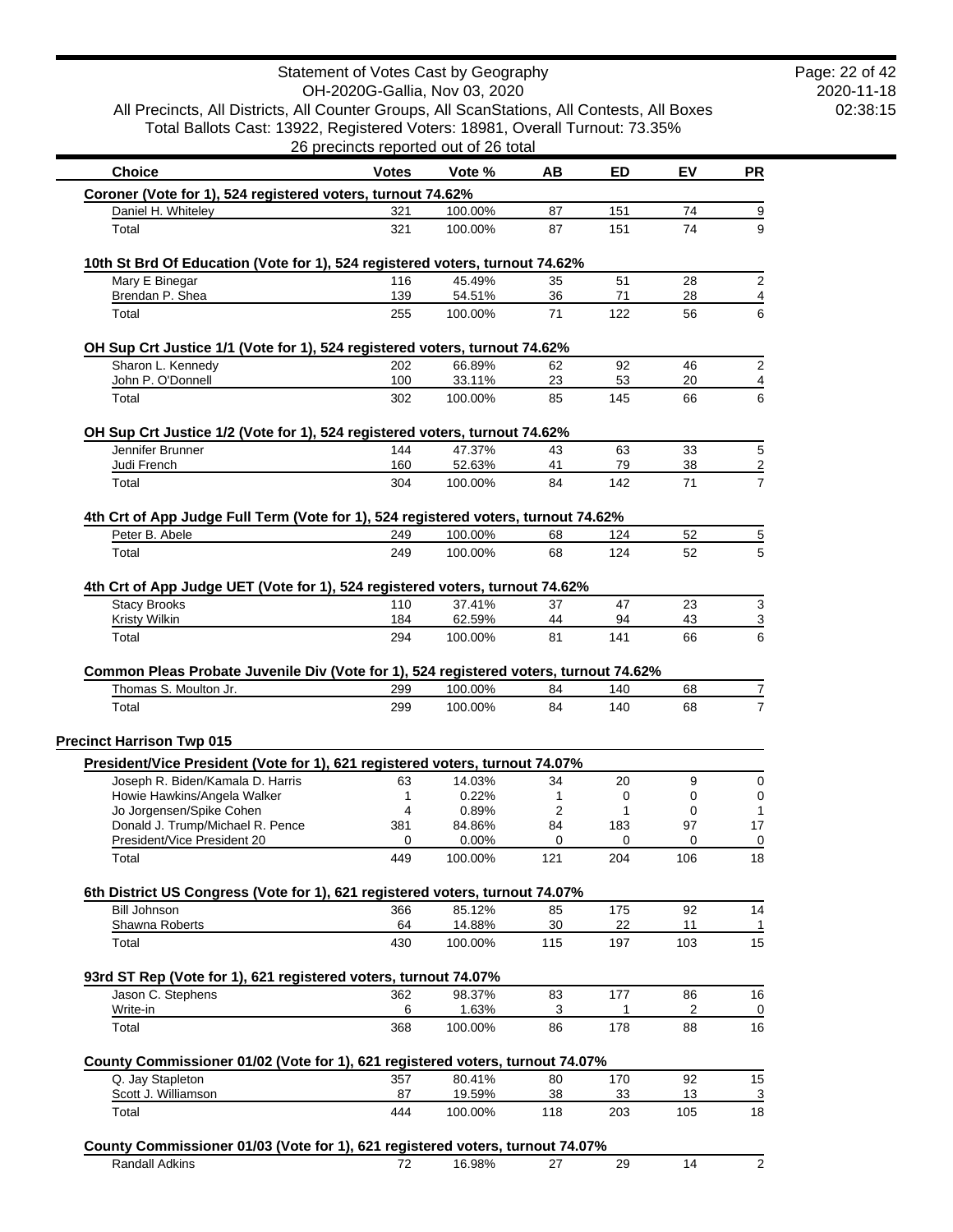|                                                                                                                                                                                                                                                                                                                                                                 | Statement of Votes Cast by Geography  |                   |                |           |           |                                      |
|-----------------------------------------------------------------------------------------------------------------------------------------------------------------------------------------------------------------------------------------------------------------------------------------------------------------------------------------------------------------|---------------------------------------|-------------------|----------------|-----------|-----------|--------------------------------------|
|                                                                                                                                                                                                                                                                                                                                                                 | OH-2020G-Gallia, Nov 03, 2020         |                   |                |           |           |                                      |
| All Precincts, All Districts, All Counter Groups, All ScanStations, All Contests, All Boxes                                                                                                                                                                                                                                                                     |                                       |                   |                |           |           |                                      |
| Total Ballots Cast: 13922, Registered Voters: 18981, Overall Turnout: 73.35%                                                                                                                                                                                                                                                                                    | 26 precincts reported out of 26 total |                   |                |           |           |                                      |
|                                                                                                                                                                                                                                                                                                                                                                 |                                       |                   |                |           |           |                                      |
| <b>Choice</b><br><b>Mark Danner</b>                                                                                                                                                                                                                                                                                                                             | <b>Votes</b><br>105                   | Vote %<br>24.76%  | ΑВ<br>34       | ED<br>42  | EV<br>26  | <b>PR</b>                            |
| M. Eugene Greene                                                                                                                                                                                                                                                                                                                                                | 235                                   | 55.42%            | 47             | 114       | 62        | 3<br>12                              |
| Write-in                                                                                                                                                                                                                                                                                                                                                        | 12                                    | 2.83%             | $\overline{7}$ | 5         | 0         | 0                                    |
| Total                                                                                                                                                                                                                                                                                                                                                           | 424                                   | 100.00%           | 115            | 190       | 102       | 17                                   |
| Prosecuting Attorney (Vote for 1), 621 registered voters, turnout 74.07%                                                                                                                                                                                                                                                                                        |                                       |                   |                |           |           |                                      |
| Jason D. Holdren                                                                                                                                                                                                                                                                                                                                                | 394                                   | 100.00%           | 99             | 184       | 94        | 17                                   |
| Total                                                                                                                                                                                                                                                                                                                                                           | 394                                   | 100.00%           | 99             | 184       | 94        | 17                                   |
| Clerk Of Courts (Vote for 1), 621 registered voters, turnout 74.07%                                                                                                                                                                                                                                                                                             |                                       |                   |                |           |           |                                      |
| Noreen M. Saunders                                                                                                                                                                                                                                                                                                                                              | 373                                   | 100.00%           | 95             | 177       | 87        | 14                                   |
| Total                                                                                                                                                                                                                                                                                                                                                           | 373                                   | 100.00%           | 95             | 177       | 87        | 14                                   |
| Sheriff (Vote for 1), 621 registered voters, turnout 74.07%                                                                                                                                                                                                                                                                                                     |                                       |                   |                |           |           |                                      |
| Matthew D. Champlin                                                                                                                                                                                                                                                                                                                                             | 328                                   | 72.89%            | 85             | 157       | 74        | 12                                   |
| <b>Jimmy Spears</b><br>Total                                                                                                                                                                                                                                                                                                                                    | 122<br>450                            | 27.11%<br>100.00% | 36<br>121      | 49<br>206 | 31<br>105 | 18                                   |
|                                                                                                                                                                                                                                                                                                                                                                 |                                       |                   |                |           |           |                                      |
| County Recorder (Vote for 1), 621 registered voters, turnout 74.07%                                                                                                                                                                                                                                                                                             |                                       |                   |                |           |           |                                      |
| J. Roger Walker                                                                                                                                                                                                                                                                                                                                                 | 369                                   | 100.00%           | 88             | 177       | 89        | 15                                   |
| Total                                                                                                                                                                                                                                                                                                                                                           | 369                                   | 100.00%           | 88             | 177       | 89        | 15                                   |
| County Treasurer (Vote for 1), 621 registered voters, turnout 74.07%                                                                                                                                                                                                                                                                                            |                                       |                   |                |           |           |                                      |
| Steve Mcghee                                                                                                                                                                                                                                                                                                                                                    | 378                                   | 100.00%           | 92             | 183       | 86        | 17                                   |
| Total                                                                                                                                                                                                                                                                                                                                                           | 378                                   | 100.00%           | 92             | 183       | 86        | 17                                   |
|                                                                                                                                                                                                                                                                                                                                                                 |                                       |                   |                |           |           |                                      |
| County Engineer (Vote for 1), 621 registered voters, turnout 74.07%                                                                                                                                                                                                                                                                                             |                                       |                   |                |           |           |                                      |
| Brett A. Boothe                                                                                                                                                                                                                                                                                                                                                 | 371                                   | 100.00%           | 87             | 182       | 87        | 15                                   |
| Total                                                                                                                                                                                                                                                                                                                                                           | 371                                   | 100.00%           | 87             | 182       | 87        | 15                                   |
| Coroner (Vote for 1), 621 registered voters, turnout 74.07%                                                                                                                                                                                                                                                                                                     |                                       |                   |                |           |           |                                      |
| Daniel H. Whiteley                                                                                                                                                                                                                                                                                                                                              | 376                                   | 100.00%           |                |           |           |                                      |
| Total                                                                                                                                                                                                                                                                                                                                                           | 376                                   |                   | 93             | 182       | 86        |                                      |
| 10th St Brd Of Education (Vote for 1), 621 registered voters, turnout 74.07%                                                                                                                                                                                                                                                                                    |                                       | 100.00%           | 93             | 182       | 86        |                                      |
| Mary E Binegar                                                                                                                                                                                                                                                                                                                                                  |                                       |                   |                |           |           |                                      |
|                                                                                                                                                                                                                                                                                                                                                                 | 171                                   | 50.89%            | 43             | 87        | 33        |                                      |
| Brendan P. Shea                                                                                                                                                                                                                                                                                                                                                 | 165                                   | 49.11%            | 51             | 71        | 39        |                                      |
| Total                                                                                                                                                                                                                                                                                                                                                           | 336                                   | 100.00%           | 94             | 158       | 72        |                                      |
|                                                                                                                                                                                                                                                                                                                                                                 |                                       |                   |                |           |           |                                      |
| Sharon L. Kennedy                                                                                                                                                                                                                                                                                                                                               | 282                                   | 75.20%            | 93             | 121       | 58        |                                      |
| John P. O'Donnell                                                                                                                                                                                                                                                                                                                                               | 93                                    | 24.80%            | 17             | 50        | 22        |                                      |
| Total                                                                                                                                                                                                                                                                                                                                                           | 375                                   | 100.00%           | 110            | 171       | 80        |                                      |
|                                                                                                                                                                                                                                                                                                                                                                 |                                       |                   |                |           |           |                                      |
| Jennifer Brunner                                                                                                                                                                                                                                                                                                                                                | 183                                   | 49.46%            | 45             | 91        | 39        |                                      |
| Judi French                                                                                                                                                                                                                                                                                                                                                     | 187                                   | 50.54%            | 65             | 78        | 39        | 15<br>15<br>8<br>12<br>10<br>14<br>8 |
| Total                                                                                                                                                                                                                                                                                                                                                           | 370                                   | 100.00%           | 110            | 169       | 78        |                                      |
|                                                                                                                                                                                                                                                                                                                                                                 |                                       |                   |                |           |           |                                      |
| Peter B. Abele                                                                                                                                                                                                                                                                                                                                                  | 313                                   | 100.00%           | 78             | 151       | 71        |                                      |
| Total                                                                                                                                                                                                                                                                                                                                                           | 313                                   | 100.00%           | 78             | 151       | 71        |                                      |
|                                                                                                                                                                                                                                                                                                                                                                 |                                       |                   |                |           |           | 13<br>13<br>13                       |
| <b>Stacy Brooks</b>                                                                                                                                                                                                                                                                                                                                             | 178                                   | 50.00%            | 50             | 83        | 39        |                                      |
| OH Sup Crt Justice 1/1 (Vote for 1), 621 registered voters, turnout 74.07%<br>OH Sup Crt Justice 1/2 (Vote for 1), 621 registered voters, turnout 74.07%<br>4th Crt of App Judge Full Term (Vote for 1), 621 registered voters, turnout 74.07%<br>4th Crt of App Judge UET (Vote for 1), 621 registered voters, turnout 74.07%<br><b>Kristy Wilkin</b><br>Total | 178                                   | 50.00%<br>100.00% | 57             | 75<br>158 | 38        | 6<br>$\overline{8}$                  |

2020-11-18 02:38:15 Page: 23 of 42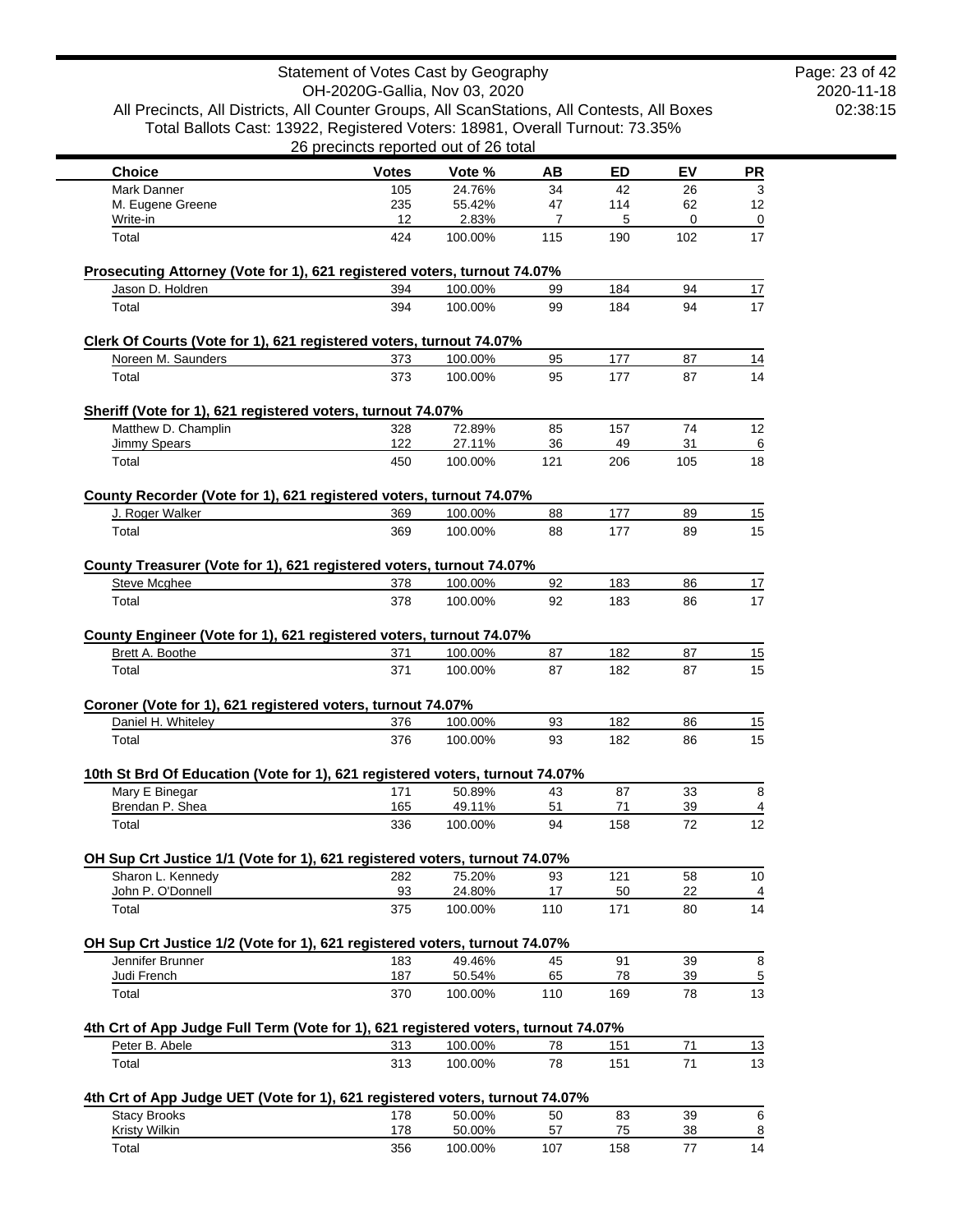Total Ballots Cast: 13922, Registered Voters: 18981, Overall Turnout: 73.35% 26 precincts reported out of 26 total

| <b>Choice</b>                                                                                                                             | <b>Votes</b>     | Vote %                     | ΑВ             | ED              | EV             | <b>PR</b>            |
|-------------------------------------------------------------------------------------------------------------------------------------------|------------------|----------------------------|----------------|-----------------|----------------|----------------------|
| Common Pleas Probate Juvenile Div (Vote for 1), 621 registered voters, turnout 74.07%                                                     |                  |                            |                |                 |                |                      |
| Thomas S. Moulton Jr.                                                                                                                     | 371              | 100.00%                    | 101            | 175             | 80             | 15                   |
| Total                                                                                                                                     | 371              | 100.00%                    | 101            | 175             | 80             | 15                   |
| <b>Precinct Huntington Twp 016</b>                                                                                                        |                  |                            |                |                 |                |                      |
| President/Vice President (Vote for 1), 924 registered voters, turnout 74.35%                                                              |                  |                            |                |                 |                |                      |
| Joseph R. Biden/Kamala D. Harris                                                                                                          | 137              | 20.09%                     | 75             | 37              | 19             | 6                    |
| Howie Hawkins/Angela Walker                                                                                                               | 2                | 0.29%                      | 2              | 0               | 0              | $\pmb{0}$            |
| Jo Jorgensen/Spike Cohen                                                                                                                  | 2                | 0.29%                      | 0              | 2               | 0              | $\pmb{0}$            |
| Donald J. Trump/Michael R. Pence<br>President/Vice President 20                                                                           | 541<br>0         | 79.33%<br>0.00%            | 124<br>0       | 261<br>0        | 133<br>0       | 23<br>$\mathbf 0$    |
| Total                                                                                                                                     | 682              | 100.00%                    | 201            | 300             | 152            | 29                   |
| 6th District US Congress (Vote for 1), 924 registered voters, turnout 74.35%                                                              |                  |                            |                |                 |                |                      |
| <b>Bill Johnson</b>                                                                                                                       | 512              | 78.17%                     | 117            | 248             | 130            | 17                   |
| Shawna Roberts                                                                                                                            | 143              | 21.83%                     | 78             | 39              | 16             | 10                   |
| Total                                                                                                                                     | 655              | 100.00%                    | 195            | 287             | 146            | 27                   |
| 93rd ST Rep (Vote for 1), 924 registered voters, turnout 74.35%                                                                           |                  |                            |                |                 |                |                      |
| Jason C. Stephens<br>Write-in                                                                                                             | 523<br>27        | 95.09%<br>4.91%            | 125<br>22      | 252<br>3        | 125<br>2       | 21                   |
| Total                                                                                                                                     | 550              | 100.00%                    | 147            | 255             | 127            | $\overline{0}$<br>21 |
|                                                                                                                                           |                  |                            |                |                 |                |                      |
| County Commissioner 01/02 (Vote for 1), 924 registered voters, turnout 74.35%                                                             |                  |                            |                |                 |                |                      |
| Q. Jay Stapleton<br>Scott J. Williamson                                                                                                   | 386<br>280       | 57.96%<br>42.04%           | 90<br>111      | 182<br>111      | 106<br>39      | 8<br><u>19</u>       |
| Total                                                                                                                                     | 666              | 100.00%                    | 201            | 293             | 145            | 27                   |
| County Commissioner 01/03 (Vote for 1), 924 registered voters, turnout 74.35%<br><b>Randall Adkins</b><br>Mark Danner<br>M. Eugene Greene | 217<br>76<br>351 | 33.38%<br>11.69%<br>54.00% | 91<br>24<br>80 | 75<br>32<br>172 | 33<br>20<br>90 | 18<br>0<br>9         |
| Write-in<br>Total                                                                                                                         | 6<br>650         | 0.92%<br>100.00%           | 4<br>199       | 2<br>281        | 0<br>143       | $\overline{0}$<br>27 |
|                                                                                                                                           |                  |                            |                |                 |                |                      |
| Prosecuting Attorney (Vote for 1), 924 registered voters, turnout 74.35%                                                                  |                  |                            |                |                 |                |                      |
| Jason D. Holdren                                                                                                                          | 548              | 100.00%                    | 139            | 254             | 131            | 24                   |
| Total                                                                                                                                     | 548              | 100.00%                    | 139            | 254             | 131            | 24                   |
| Clerk Of Courts (Vote for 1), 924 registered voters, turnout 74.35%                                                                       |                  |                            |                |                 |                |                      |
| Noreen M. Saunders                                                                                                                        | 541              | 100.00%                    | 135            | 254             | 129            | $\overline{23}$      |
| Total                                                                                                                                     | 541              | 100.00%                    | 135            | 254             | 129            | 23                   |
| Sheriff (Vote for 1), 924 registered voters, turnout 74.35%                                                                               |                  |                            |                |                 |                |                      |
| Matthew D. Champlin                                                                                                                       | 447              | 66.42%                     | 124            | 194             | 113            | 16                   |
| Jimmy Spears                                                                                                                              | 226              | 33.58%                     | 73             | 104             | 36             | 13                   |
| Total                                                                                                                                     | 673              | 100.00%                    | 197            | 298             | 149            | 29                   |
| County Recorder (Vote for 1), 924 registered voters, turnout 74.35%                                                                       |                  |                            |                |                 |                |                      |
| J. Roger Walker                                                                                                                           | 544              | 100.00%                    | 138            | 255             | 128            | 23                   |
| Total                                                                                                                                     | 544              | 100.00%                    | 138            | 255             | 128            | 23                   |
| County Treasurer (Vote for 1), 924 registered voters, turnout 74.35%                                                                      |                  |                            |                |                 |                |                      |
| <b>Steve Mcghee</b>                                                                                                                       | 542              | 100.00%                    | 138            | 255             | 127            | 22                   |
| Total                                                                                                                                     | 542              | 100.00%                    | 138            | 255             | 127            | 22                   |
| County Engineer (Vote for 1), 924 registered voters, turnout 74.35%                                                                       |                  |                            |                |                 |                |                      |
| Brett A. Boothe                                                                                                                           | 541              | 100.00%                    | 136            | 253             | 128            | 24                   |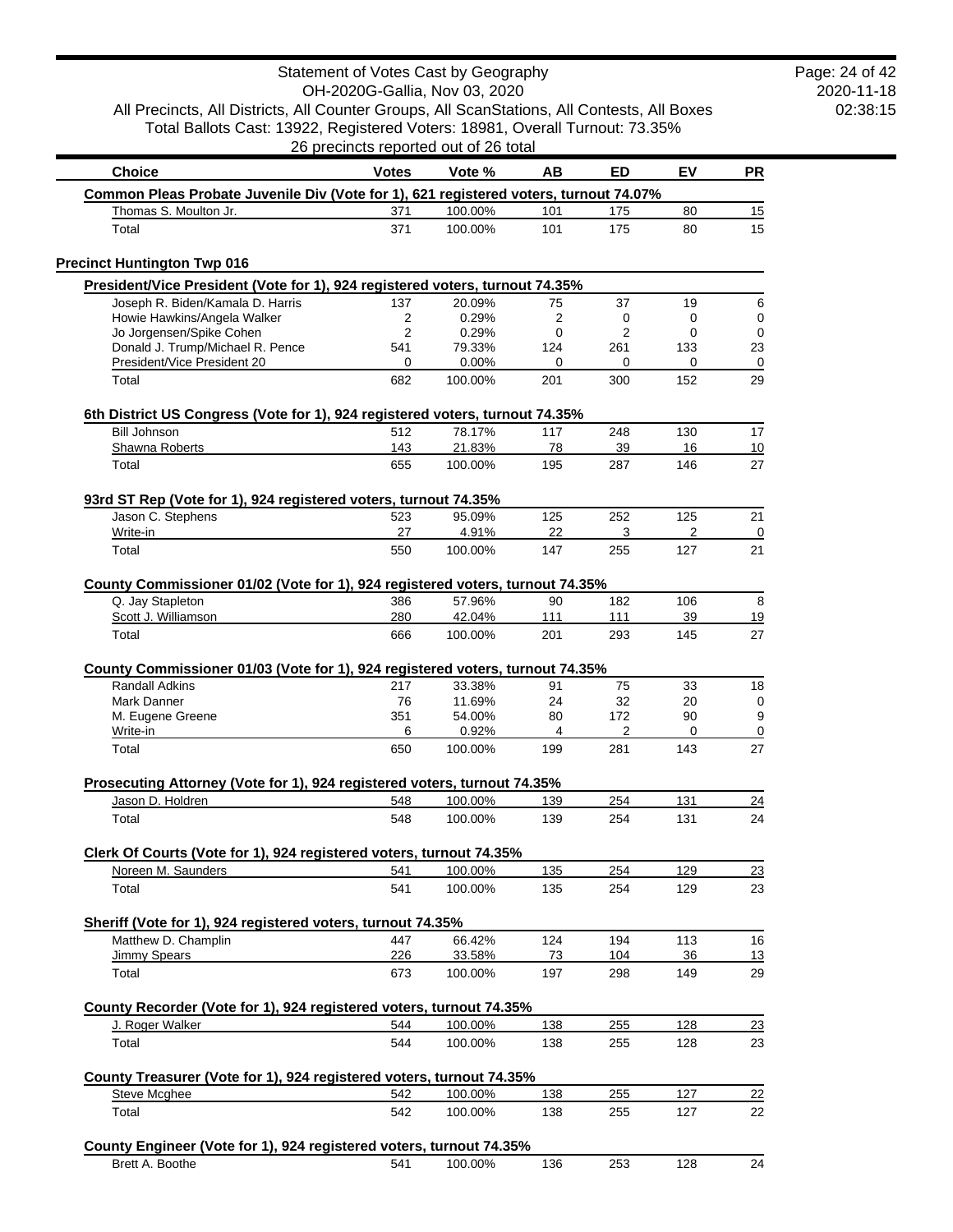|                                                                                                      | Statement of Votes Cast by Geography  |                  |          |            |          |                |
|------------------------------------------------------------------------------------------------------|---------------------------------------|------------------|----------|------------|----------|----------------|
|                                                                                                      | OH-2020G-Gallia, Nov 03, 2020         |                  |          |            |          |                |
| All Precincts, All Districts, All Counter Groups, All ScanStations, All Contests, All Boxes          |                                       |                  |          |            |          |                |
| Total Ballots Cast: 13922, Registered Voters: 18981, Overall Turnout: 73.35%                         |                                       |                  |          |            |          |                |
|                                                                                                      | 26 precincts reported out of 26 total |                  |          |            |          |                |
| <b>Choice</b>                                                                                        | <b>Votes</b>                          | Vote %           | AВ       | <b>ED</b>  | EV       | <b>PR</b>      |
| Total                                                                                                | 541                                   | 100.00%          | 136      | 253        | 128      | 24             |
| Coroner (Vote for 1), 924 registered voters, turnout 74.35%                                          |                                       |                  |          |            |          |                |
| Daniel H. Whiteley                                                                                   | 548                                   | 100.00%          | 139      | 253        | 131      | 25             |
| Total                                                                                                | 548                                   | 100.00%          | 139      | 253        | 131      | 25             |
| 10th St Brd Of Education (Vote for 1), 924 registered voters, turnout 74.35%                         |                                       |                  |          |            |          |                |
| Mary E Binegar                                                                                       | 242                                   | 45.49%           | 79       | 93         | 56       | 14             |
| Brendan P. Shea                                                                                      | 290                                   | 54.51%           | 77       | 138        | 65       | 10             |
| Total                                                                                                | 532                                   | 100.00%          | 156      | 231        | 121      | 24             |
| OH Sup Crt Justice 1/1 (Vote for 1), 924 registered voters, turnout 74.35%                           |                                       |                  |          |            |          |                |
| Sharon L. Kennedy                                                                                    | 347                                   | 62.41%           | 86       | 159        | 88       | 14             |
| John P. O'Donnell                                                                                    | 209                                   | 37.59%           | 74       | 87         | 40       | $\frac{8}{1}$  |
| Total                                                                                                | 556                                   | 100.00%          | 160      | 246        | 128      | 22             |
| OH Sup Crt Justice 1/2 (Vote for 1), 924 registered voters, turnout 74.35%                           |                                       |                  |          |            |          |                |
| Jennifer Brunner<br>Judi French                                                                      | 281<br>265                            | 51.47%<br>48.53% | 92<br>65 | 127<br>113 | 51<br>77 | 11<br>10       |
| Total                                                                                                | 546                                   | 100.00%          | 157      | 240        | 128      | 21             |
|                                                                                                      |                                       |                  |          |            |          |                |
| 4th Crt of App Judge Full Term (Vote for 1), 924 registered voters, turnout 74.35%<br>Peter B. Abele | 458                                   | 100.00%          | 111      | 217        | 109      | 21             |
| Total                                                                                                | 458                                   | 100.00%          | 111      | 217        | 109      | 21             |
| 4th Crt of App Judge UET (Vote for 1), 924 registered voters, turnout 74.35%<br><b>Stacy Brooks</b>  | 207                                   | 37.64%           | 79       | 79         | 40       | 9              |
| <b>Kristy Wilkin</b>                                                                                 | 343                                   | 62.36%           | 79       | 162        | 90       | 12             |
| Total                                                                                                | 550                                   | 100.00%          | 158      | 241        | 130      | 21             |
| Common Pleas Probate Juvenile Div (Vote for 1), 924 registered voters, turnout 74.35%                |                                       |                  |          |            |          |                |
| Thomas S. Moulton Jr.                                                                                | 525                                   | 100.00%          | 136      | 241        | 126      | 22             |
| Total                                                                                                | 525                                   | 100.00%          | 136      | 241        | 126      | 22             |
| Village of Vinton Current Expenses (Vote for 1), 158 registered voters, turnout 74.05%               |                                       |                  |          |            |          |                |
| FOR THE TAX LEVY                                                                                     | 77                                    | 69.37%           | 25       | 30         | 17       | 5              |
| <b>AGAINST THE TAX LEVY</b>                                                                          | 34                                    | 30.63%           | 9        | 12         | 11       | $\overline{2}$ |
| Total                                                                                                | 111                                   | 100.00%          | 34       | 42         | 28       | 7              |
| <b>Precinct Morgan Township 017</b>                                                                  |                                       |                  |          |            |          |                |
| President/Vice President (Vote for 1), 870 registered voters, turnout 71.26%                         |                                       |                  |          |            |          |                |
| Joseph R. Biden/Kamala D. Harris<br>Howie Hawkins/Angela Walker                                      | 115<br>0                              | 18.67%<br>0.00%  | 40       | 48<br>0    | 26<br>0  | 1              |
| Jo Jorgensen/Spike Cohen                                                                             | 3                                     | 0.49%            | 0<br>1   | 1          | 1        | 0<br>0         |
| Donald J. Trump/Michael R. Pence                                                                     | 498                                   | 80.84%           | 99       | 238        | 150      | 11             |
| President/Vice President 20                                                                          | 0                                     | 0.00%            | 0        | 0          | 0        | 0              |
| Total                                                                                                | 616                                   | 100.00%          | 140      | 287        | 177      | 12             |
| 6th District US Congress (Vote for 1), 870 registered voters, turnout 71.26%                         |                                       |                  |          |            |          |                |
| <b>Bill Johnson</b>                                                                                  | 472                                   | 80.00%           | 89       | 231        | 143      | 9              |
| Shawna Roberts                                                                                       | 118                                   | 20.00%           | 45       | 45         | 26       | $\overline{2}$ |
| Total                                                                                                | 590                                   | 100.00%          | 134      | 276        | 169      | 11             |
| 93rd ST Rep (Vote for 1), 870 registered voters, turnout 71.26%                                      |                                       |                  |          |            |          |                |
| Jason C. Stephens<br>Write-in                                                                        | 477<br>16                             | 96.75%           | 81<br>13 | 236<br>0   | 150<br>2 | 10             |
|                                                                                                      |                                       | 3.25%            |          |            |          | 1              |

Total 493 100.00% 94 236 152 11

2020-11-18 02:38:15

Page: 25 of 42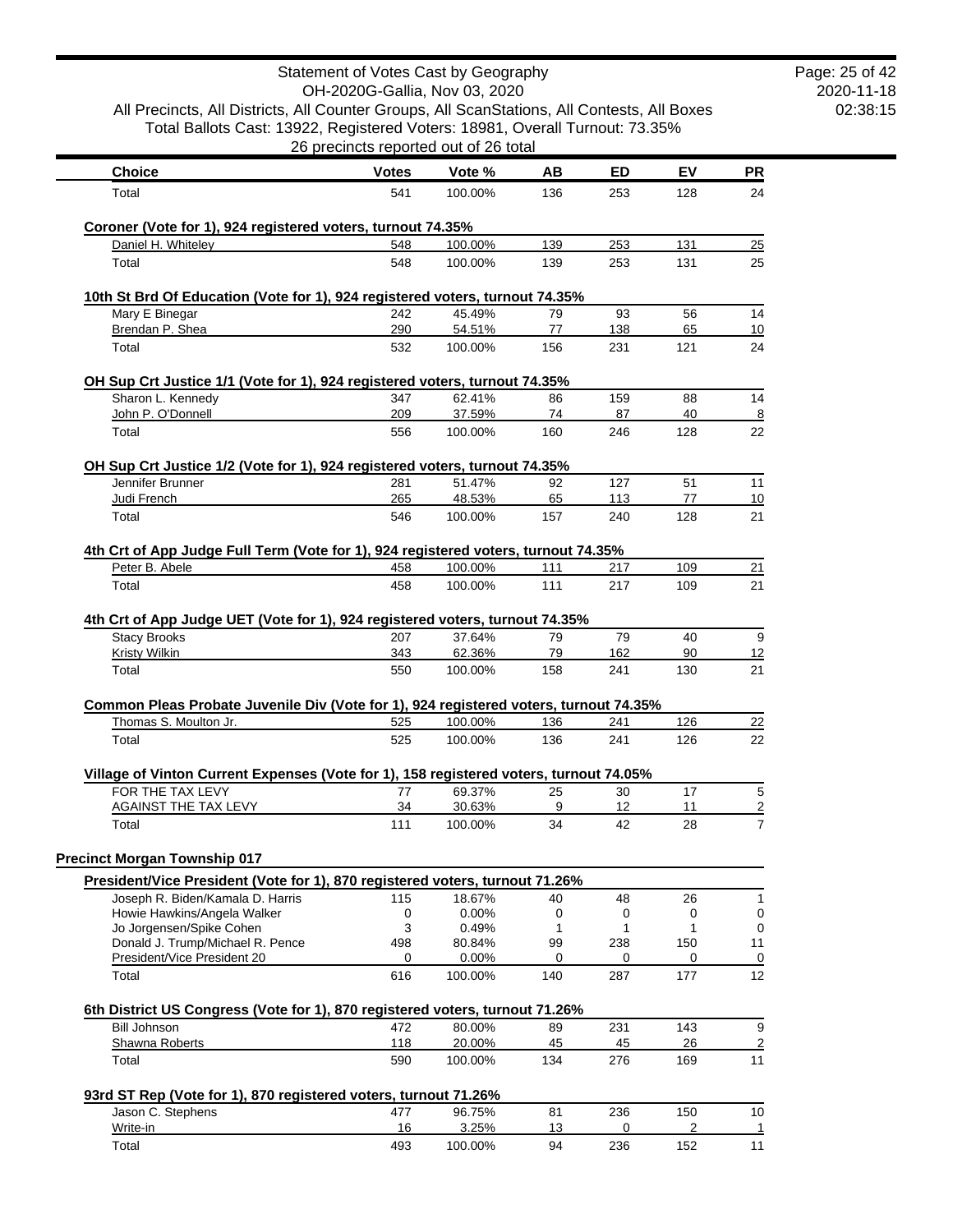2020-11-18 02:38:15 Page: 26 of 42

All Precincts, All Districts, All Counter Groups, All ScanStations, All Contests, All Boxes Total Ballots Cast: 13922, Registered Voters: 18981, Overall Turnout: 73.35% 26 precincts reported out of 26 total

| <b>Choice</b>                                                                                  | <b>Votes</b> | Vote %            | AB        | ED        | EV        | <b>PR</b>            |
|------------------------------------------------------------------------------------------------|--------------|-------------------|-----------|-----------|-----------|----------------------|
| County Commissioner 01/02 (Vote for 1), 870 registered voters, turnout 71.26%                  |              |                   |           |           |           |                      |
| Q. Jay Stapleton                                                                               | 412          | 70.55%            | 81        | 187       | 135       | 9                    |
| Scott J. Williamson                                                                            | 172          | 29.45%            | 56        | 77        | 36        | $\overline{3}$       |
| Total                                                                                          | 584          | 100.00%           | 137       | 264       | 171       | 12                   |
| County Commissioner 01/03 (Vote for 1), 870 registered voters, turnout 71.26%                  |              |                   |           |           |           |                      |
| <b>Randall Adkins</b>                                                                          | 221          | 37.27%            | 66        | 103       | 46        | 6                    |
| Mark Danner                                                                                    | 70           | 11.80%            | 15        | 33        | 22        | 0                    |
| M. Eugene Greene                                                                               | 287          | 48.40%            | 44        | 135       | 102       | 6                    |
| Write-in<br>Total                                                                              | 15<br>593    | 2.53%<br>100.00%  | 7<br>132  | 6<br>277  | 2<br>172  | $\mathbf 0$<br>12    |
|                                                                                                |              |                   |           |           |           |                      |
| Prosecuting Attorney (Vote for 1), 870 registered voters, turnout 71.26%<br>Jason D. Holdren   | 505          | 100.00%           | 99        | 242       | 154       | 10                   |
| Total                                                                                          | 505          | 100.00%           | 99        | 242       | 154       | 10                   |
| Clerk Of Courts (Vote for 1), 870 registered voters, turnout 71.26%                            |              |                   |           |           |           |                      |
| Noreen M. Saunders                                                                             | 497          | 100.00%           | 93        | 242       | 152       | 10                   |
| Total                                                                                          | 497          | 100.00%           | 93        | 242       | 152       | 10                   |
| Sheriff (Vote for 1), 870 registered voters, turnout 71.26%                                    |              |                   |           |           |           |                      |
| Matthew D. Champlin                                                                            | 407          | 67.83%            | 79        | 194       | 124       | 10                   |
| <b>Jimmy Spears</b><br>Total                                                                   | 193<br>600   | 32.17%<br>100.00% | 56<br>135 | 87<br>281 | 48<br>172 | $\overline{2}$<br>12 |
|                                                                                                |              |                   |           |           |           |                      |
| County Recorder (Vote for 1), 870 registered voters, turnout 71.26%<br>J. Roger Walker         | 511          | 100.00%           | 98        | 250       | 154       |                      |
| Total                                                                                          | 511          | 100.00%           | 98        | 250       | 154       | $\overline{9}$       |
| County Treasurer (Vote for 1), 870 registered voters, turnout 71.26%<br>Steve Mcghee           | 495          | 100.00%           | 97        | 242       | 147       | $\overline{9}$       |
| Total                                                                                          | 495          | 100.00%           | 97        | 242       | 147       | 9                    |
| County Engineer (Vote for 1), 870 registered voters, turnout 71.26%                            |              |                   |           |           |           |                      |
| Brett A. Boothe                                                                                | 490          | 100.00%           | 98        | 237       | 145       | 10                   |
| Total                                                                                          | 490          | 100.00%           | 98        | 237       | 145       | 10                   |
|                                                                                                |              |                   |           |           |           |                      |
| Coroner (Vote for 1), 870 registered voters, turnout 71.26%<br>Daniel H. Whiteley              | 497          | 100.00%           | 96        | 241       | 152       | $\overline{8}$       |
| Total                                                                                          | 497          | 100.00%           | 96        | 241       |           | 8                    |
|                                                                                                |              |                   |           |           | 152       |                      |
| 10th St Brd Of Education (Vote for 1), 870 registered voters, turnout 71.26%<br>Mary E Binegar | 222          | 50.80%            | 39        | 119       | 58        | 6                    |
| Brendan P. Shea                                                                                | 215          | 49.20%            | 54        | 87        | 70        | $\overline{4}$       |
| Total                                                                                          | 437          | 100.00%           | 93        | 206       | 128       | 10                   |
| OH Sup Crt Justice 1/1 (Vote for 1), 870 registered voters, turnout 71.26%                     |              |                   |           |           |           |                      |
| Sharon L. Kennedy                                                                              | 350          | 72.46%            | 72        | 163       | 110       | $\sqrt{5}$           |
| John P. O'Donnell                                                                              | 133          | 27.54%            | 30        | 67        | 30        | 6                    |
| Total                                                                                          | 483          | 100.00%           | 102       | 230       | 140       | 11                   |
| OH Sup Crt Justice 1/2 (Vote for 1), 870 registered voters, turnout 71.26%                     |              |                   |           |           |           |                      |
| Jennifer Brunner                                                                               | 240          | 50.42%            | 40        | 130       | 63        | $\boldsymbol{7}$     |
| Judi French                                                                                    | 236          | 49.58%            | 64        | 92        | 76        | $\overline{4}$       |
| Total                                                                                          | 476          | 100.00%           | 104       | 222       | 139       | 11                   |
| 4th Crt of App Judge Full Term (Vote for 1), 870 registered voters, turnout 71.26%             |              |                   |           |           |           |                      |
| Peter B. Abele                                                                                 | 413          | 100.00%           | 79        | 205       | 119       | 10                   |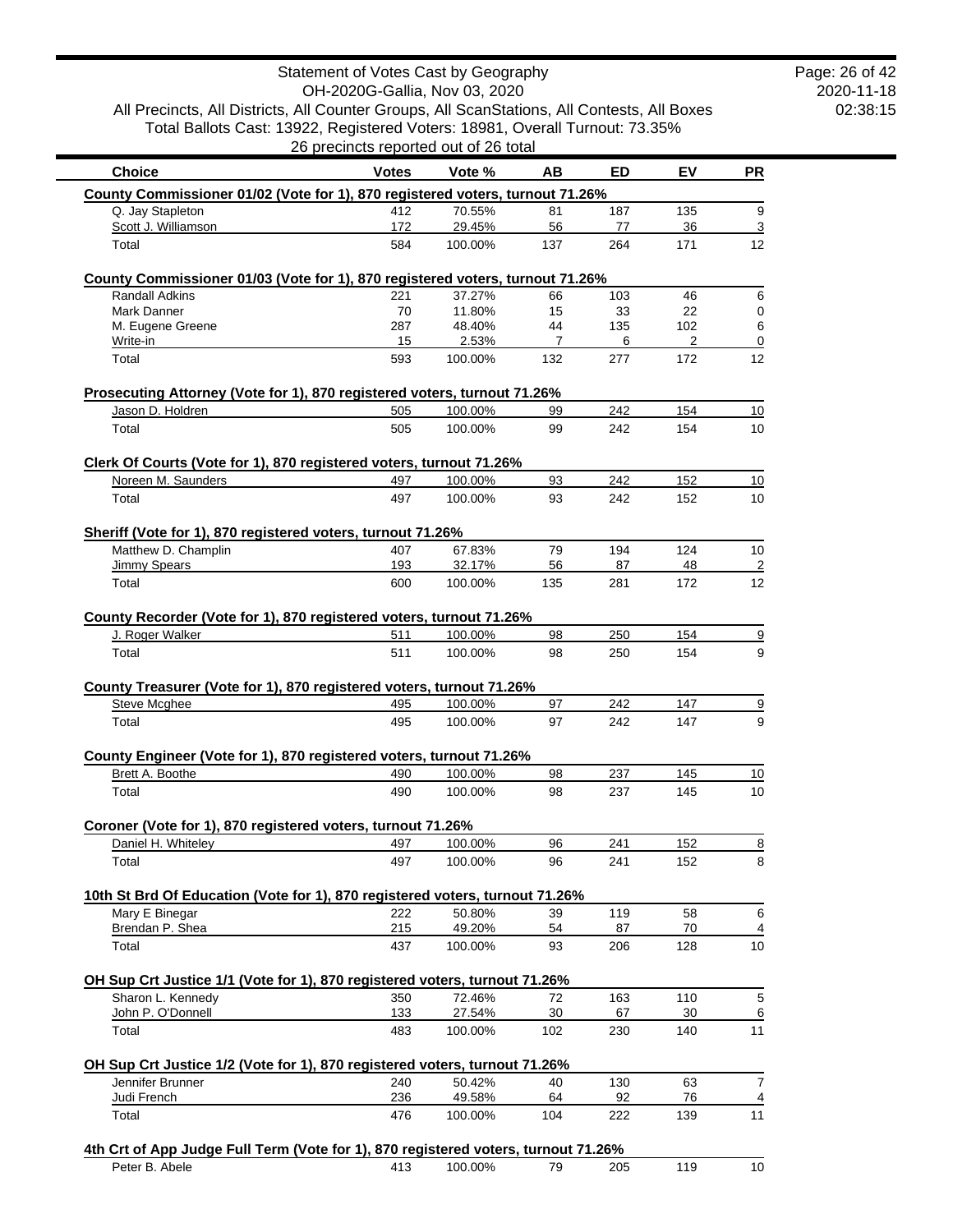|                                                                                                     | Statement of Votes Cast by Geography<br>OH-2020G-Gallia, Nov 03, 2020 |                   |           |              |           |                      |
|-----------------------------------------------------------------------------------------------------|-----------------------------------------------------------------------|-------------------|-----------|--------------|-----------|----------------------|
| All Precincts, All Districts, All Counter Groups, All ScanStations, All Contests, All Boxes         |                                                                       |                   |           |              |           |                      |
| Total Ballots Cast: 13922, Registered Voters: 18981, Overall Turnout: 73.35%                        |                                                                       |                   |           |              |           |                      |
|                                                                                                     | 26 precincts reported out of 26 total                                 |                   |           |              |           |                      |
| <b>Choice</b>                                                                                       | <b>Votes</b>                                                          | Vote %            | AB        | <b>ED</b>    | EV        | <u>PR</u>            |
| Total                                                                                               | 413                                                                   | 100.00%           | 79        | 205          | 119       | 10                   |
|                                                                                                     |                                                                       |                   |           |              |           |                      |
| 4th Crt of App Judge UET (Vote for 1), 870 registered voters, turnout 71.26%<br><b>Stacy Brooks</b> | 232                                                                   | 48.95%            | 43        | 125          | 56        | 8                    |
| <b>Kristy Wilkin</b>                                                                                | 242                                                                   | 51.05%            | 58        | 99           | 82        | 3                    |
| Total                                                                                               | 474                                                                   | 100.00%           | 101       | 224          | 138       | 11                   |
| Common Pleas Probate Juvenile Div (Vote for 1), 870 registered voters, turnout 71.26%               |                                                                       |                   |           |              |           |                      |
| Thomas S. Moulton Jr.                                                                               | 469                                                                   | 100.00%           | 97        | 221          | 141       | 10                   |
| Total                                                                                               | 469                                                                   | 100.00%           | 97        | 221          | 141       | 10                   |
| <b>Precinct Ohio Township 018</b>                                                                   |                                                                       |                   |           |              |           |                      |
| President/Vice President (Vote for 1), 587 registered voters, turnout 71.38%                        |                                                                       |                   |           |              |           |                      |
| Joseph R. Biden/Kamala D. Harris                                                                    | 59                                                                    | 14.22%            | 23        | 23           | 13        | 0                    |
| Howie Hawkins/Angela Walker                                                                         | 0                                                                     | 0.00%             | 0         | 0            | 0         | 0                    |
| Jo Jorgensen/Spike Cohen<br>Donald J. Trump/Michael R. Pence                                        | 3<br>353                                                              | 0.72%<br>85.06%   | 0<br>77   | 3<br>161     | 0<br>103  | 0<br>12              |
| President/Vice President 20                                                                         | 0                                                                     | 0.00%             | 0         | $\Omega$     | $\Omega$  | 0                    |
| Total                                                                                               | 415                                                                   | 100.00%           | 100       | 187          | 116       | 12                   |
|                                                                                                     |                                                                       |                   |           |              |           |                      |
| 6th District US Congress (Vote for 1), 587 registered voters, turnout 71.38%<br><b>Bill Johnson</b> | 337                                                                   | 85.53%            | 81        | 149          | 97        | 10                   |
| Shawna Roberts                                                                                      | 57                                                                    | 14.47%            | 19        | 22           | 15        | 1                    |
| Total                                                                                               | 394                                                                   | 100.00%           | 100       | 171          | 112       | 11                   |
| 93rd ST Rep (Vote for 1), 587 registered voters, turnout 71.38%                                     |                                                                       |                   |           |              |           |                      |
| Jason C. Stephens                                                                                   | 321                                                                   | 96.98%            | 77        | 140          | 94        | 10                   |
| Write-in                                                                                            | 10                                                                    | 3.02%             | 5         | 2            | 3         | 0                    |
| Total                                                                                               | 331                                                                   | 100.00%           | 82        | 142          | 97        | 10                   |
| County Commissioner 01/02 (Vote for 1), 587 registered voters, turnout 71.38%                       |                                                                       |                   |           |              |           |                      |
| Q. Jay Stapleton                                                                                    | 363                                                                   | 88.32%            | 90        | 162          | 102       | 9                    |
| Scott J. Williamson<br>Total                                                                        | 48<br>411                                                             | 11.68%<br>100.00% | 13<br>103 | 22<br>184    | 11<br>113 | $\overline{2}$<br>11 |
|                                                                                                     |                                                                       |                   |           |              |           |                      |
| County Commissioner 01/03 (Vote for 1), 587 registered voters, turnout 71.38%                       |                                                                       |                   |           |              |           |                      |
| <b>Randall Adkins</b>                                                                               | 71                                                                    | 17.88%            | 28        | 22           | 19        | $\sqrt{2}$           |
| Mark Danner<br>M. Eugene Greene                                                                     | 97<br>224                                                             | 24.43%<br>56.42%  | 22<br>47  | 44<br>106    | 29<br>64  | 2<br>$\overline{7}$  |
| Write-in                                                                                            | 5                                                                     | 1.26%             | 4         | $\mathbf{1}$ | 0         | 0                    |
| Total                                                                                               | 397                                                                   | 100.00%           | 101       | 173          | 112       | 11                   |
|                                                                                                     |                                                                       |                   |           |              |           |                      |
| Prosecuting Attorney (Vote for 1), 587 registered voters, turnout 71.38%<br>Jason D. Holdren        | 351                                                                   | 100.00%           | 80        | 157          | 103       | 11                   |
| Total                                                                                               | 351                                                                   | 100.00%           | 80        | 157          | 103       | 11                   |
|                                                                                                     |                                                                       |                   |           |              |           |                      |
| Clerk Of Courts (Vote for 1), 587 registered voters, turnout 71.38%                                 |                                                                       |                   |           |              |           |                      |
| Noreen M. Saunders                                                                                  | 337                                                                   | 100.00%           | 82        | 144          | 100       | 11                   |
| Total                                                                                               | 337                                                                   | 100.00%           | 82        | 144          | 100       | 11                   |
| Sheriff (Vote for 1), 587 registered voters, turnout 71.38%                                         |                                                                       |                   |           |              |           |                      |
| Matthew D. Champlin<br><b>Jimmy Spears</b>                                                          | 294<br>117                                                            | 71.53%<br>28.47%  | 70<br>33  | 130<br>52    | 84<br>30  | 10                   |
| Total                                                                                               | 411                                                                   | 100.00%           | 103       | 182          | 114       | $\overline{2}$<br>12 |
|                                                                                                     |                                                                       |                   |           |              |           |                      |
| County Recorder (Vote for 1), 587 registered voters, turnout 71.38%                                 |                                                                       |                   |           |              |           |                      |
| J. Roger Walker                                                                                     | 309                                                                   | 100.00%           | 73        | 136          | 91        | 9                    |

2020-11-18 02:38:15 Page: 27 of 42

 $\sim$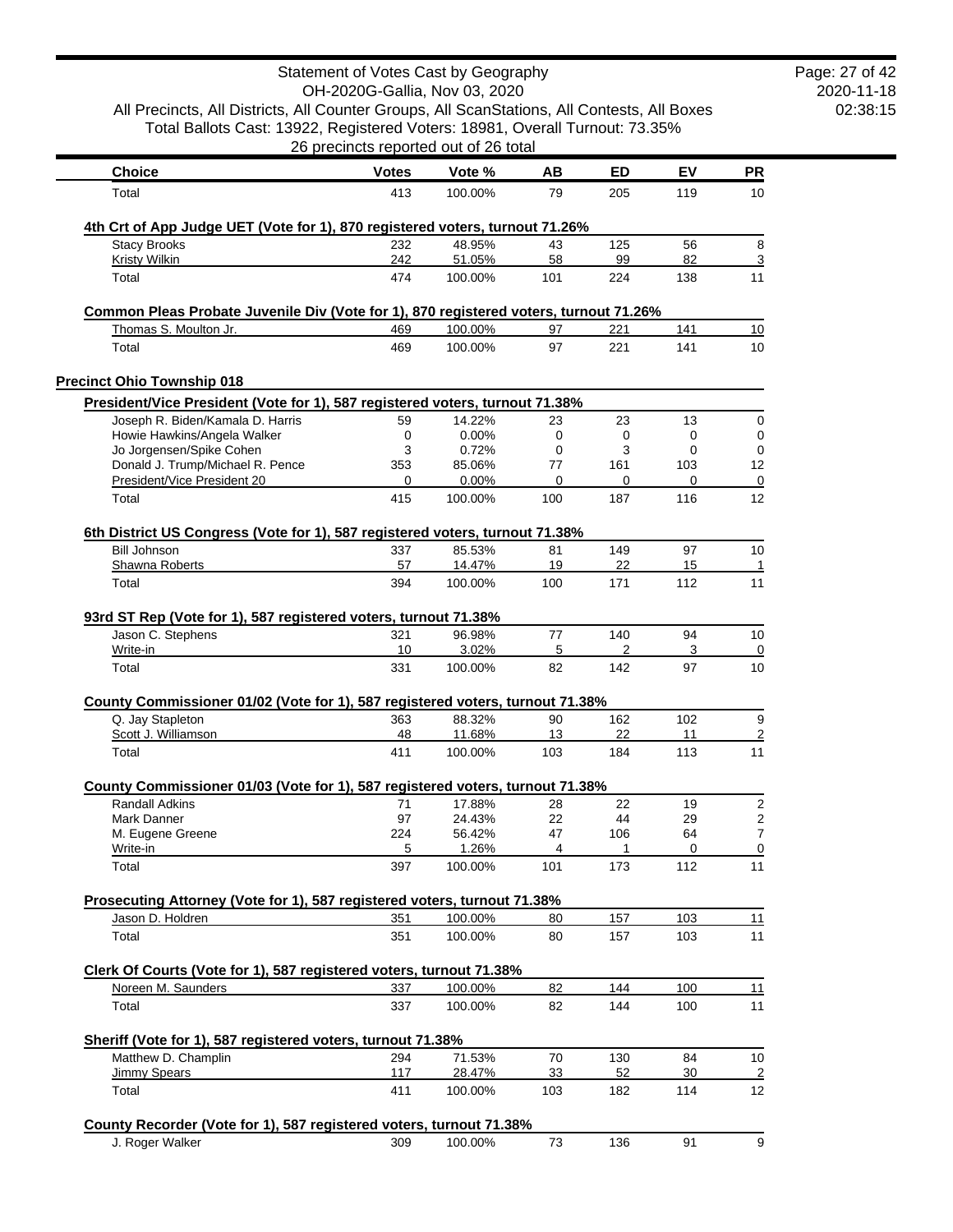|                                                                                                                                                                             |              | Statement of Votes Cast by Geography<br>OH-2020G-Gallia, Nov 03, 2020 |          |            |          |                     | Page: 28 of 42<br>2020-11-18 |
|-----------------------------------------------------------------------------------------------------------------------------------------------------------------------------|--------------|-----------------------------------------------------------------------|----------|------------|----------|---------------------|------------------------------|
| All Precincts, All Districts, All Counter Groups, All ScanStations, All Contests, All Boxes<br>Total Ballots Cast: 13922, Registered Voters: 18981, Overall Turnout: 73.35% |              | 26 precincts reported out of 26 total                                 |          |            |          |                     | 02:38:15                     |
| <b>Choice</b>                                                                                                                                                               | <b>Votes</b> | Vote %                                                                | AB       | ED         | EV       | PR                  |                              |
| Total                                                                                                                                                                       | 309          | 100.00%                                                               | 73       | 136        | 91       | 9                   |                              |
| County Treasurer (Vote for 1), 587 registered voters, turnout 71.38%                                                                                                        |              |                                                                       |          |            |          |                     |                              |
| <b>Steve Mcghee</b>                                                                                                                                                         | 325          | 100.00%                                                               | 79       | 143        | 93       | 10                  |                              |
| Total                                                                                                                                                                       | 325          | 100.00%                                                               | 79       | 143        | 93       | 10                  |                              |
| County Engineer (Vote for 1), 587 registered voters, turnout 71.38%                                                                                                         |              |                                                                       |          |            |          |                     |                              |
| Brett A. Boothe<br>Total                                                                                                                                                    | 335<br>335   | 100.00%<br>100.00%                                                    | 86<br>86 | 146<br>146 | 94<br>94 | $\overline{9}$<br>9 |                              |
|                                                                                                                                                                             |              |                                                                       |          |            |          |                     |                              |
| Coroner (Vote for 1), 587 registered voters, turnout 71.38%<br>Daniel H. Whiteley                                                                                           | 332          | 100.00%                                                               | 84       | 143        | 96       | $\overline{9}$      |                              |
| Total                                                                                                                                                                       | 332          | 100.00%                                                               | 84       | 143        | 96       | 9                   |                              |
| 10th St Brd Of Education (Vote for 1), 587 registered voters, turnout 71.38%                                                                                                |              |                                                                       |          |            |          |                     |                              |
| Mary E Binegar                                                                                                                                                              | 111          | 38.81%                                                                | 33       | 47         | 30       | 1                   |                              |
| Brendan P. Shea                                                                                                                                                             | 175          | 61.19%                                                                | 43       | 73         | 51       | $\overline{8}$      |                              |
| Total                                                                                                                                                                       | 286          | 100.00%                                                               | 76       | 120        | 81       | 9                   |                              |
| OH Sup Crt Justice 1/1 (Vote for 1), 587 registered voters, turnout 71.38%                                                                                                  |              |                                                                       |          |            |          |                     |                              |
| Sharon L. Kennedy<br>John P. O'Donnell                                                                                                                                      | 220<br>105   | 67.69%<br>32.31%                                                      | 56<br>32 | 96<br>41   | 63<br>28 | 5<br>$\overline{4}$ |                              |
| Total                                                                                                                                                                       | 325          | 100.00%                                                               | 88       | 137        | 91       | 9                   |                              |
| OH Sup Crt Justice 1/2 (Vote for 1), 587 registered voters, turnout 71.38%                                                                                                  |              |                                                                       |          |            |          |                     |                              |
| Jennifer Brunner                                                                                                                                                            | 155          | 50.00%                                                                | 45       | 67         | 37       | 6                   |                              |
| Judi French                                                                                                                                                                 | 155          | 50.00%                                                                | 40       | 62         | 50       | $\overline{3}$      |                              |
| Total                                                                                                                                                                       | 310          | 100.00%                                                               | 85       | 129        | 87       | 9                   |                              |
| 4th Crt of App Judge Full Term (Vote for 1), 587 registered voters, turnout 71.38%                                                                                          |              |                                                                       |          |            |          |                     |                              |
| Peter B. Abele<br>Total                                                                                                                                                     | 245<br>245   | 100.00%<br>100.00%                                                    | 66<br>66 | 103<br>103 | 68<br>68 | $\overline{8}$<br>8 |                              |
|                                                                                                                                                                             |              |                                                                       |          |            |          |                     |                              |
| 4th Crt of App Judge UET (Vote for 1), 587 registered voters, turnout 71.38%                                                                                                |              |                                                                       |          |            |          |                     |                              |
| <b>Stacy Brooks</b><br><b>Kristy Wilkin</b>                                                                                                                                 | 117<br>186   | 38.61%<br>61.39%                                                      | 38<br>44 | 47<br>81   | 27<br>58 | 5<br><u>3</u>       |                              |
| Total                                                                                                                                                                       | 303          | 100.00%                                                               | 82       | 128        | 85       | 8                   |                              |
| Common Pleas Probate Juvenile Div (Vote for 1), 587 registered voters, turnout 71.38%                                                                                       |              |                                                                       |          |            |          |                     |                              |
| Thomas S. Moulton Jr.                                                                                                                                                       | 306          | 100.00%                                                               | 77       | 133        | 86       | 10                  |                              |
| Total                                                                                                                                                                       | 306          | 100.00%                                                               | 77       | 133        | 86       | 10                  |                              |
| <b>Precinct Perry Township 019</b>                                                                                                                                          |              |                                                                       |          |            |          |                     |                              |
| President/Vice President (Vote for 1), 737 registered voters, turnout 77.88%                                                                                                |              |                                                                       |          |            |          |                     |                              |
| Joseph R. Biden/Kamala D. Harris<br>Howie Hawkins/Angela Walker                                                                                                             | 142<br>0     | 24.83%<br>0.00%                                                       | 69<br>0  | 37<br>0    | 34<br>0  | $\overline{2}$<br>0 |                              |
| Jo Jorgensen/Spike Cohen                                                                                                                                                    | 7            | 1.22%                                                                 | 3        | 3          | 0        | 1                   |                              |
| Donald J. Trump/Michael R. Pence                                                                                                                                            | 423          | 73.95%                                                                | 77       | 229        | 100      | 17                  |                              |
| President/Vice President 20<br>Total                                                                                                                                        | 0<br>572     | 0.00%<br>100.00%                                                      | 0<br>149 | 0<br>269   | 0<br>134 | 0<br>20             |                              |
| 6th District US Congress (Vote for 1), 737 registered voters, turnout 77.88%                                                                                                |              |                                                                       |          |            |          |                     |                              |
| <b>Bill Johnson</b>                                                                                                                                                         | 415          | 75.45%                                                                | 77       | 224        | 99       | 15                  |                              |
| Shawna Roberts                                                                                                                                                              | 135          | 24.55%                                                                | 65       | 34         | 33       | 3                   |                              |
| Total                                                                                                                                                                       | 550          | 100.00%                                                               | 142      | 258        | 132      | 18                  |                              |
| 93rd ST Rep (Vote for 1), 737 registered voters, turnout 77.88%                                                                                                             |              |                                                                       |          |            |          |                     |                              |
| Jason C. Stephens                                                                                                                                                           | 449          | 95.33%                                                                | 103      | 226        | 103      | 17                  |                              |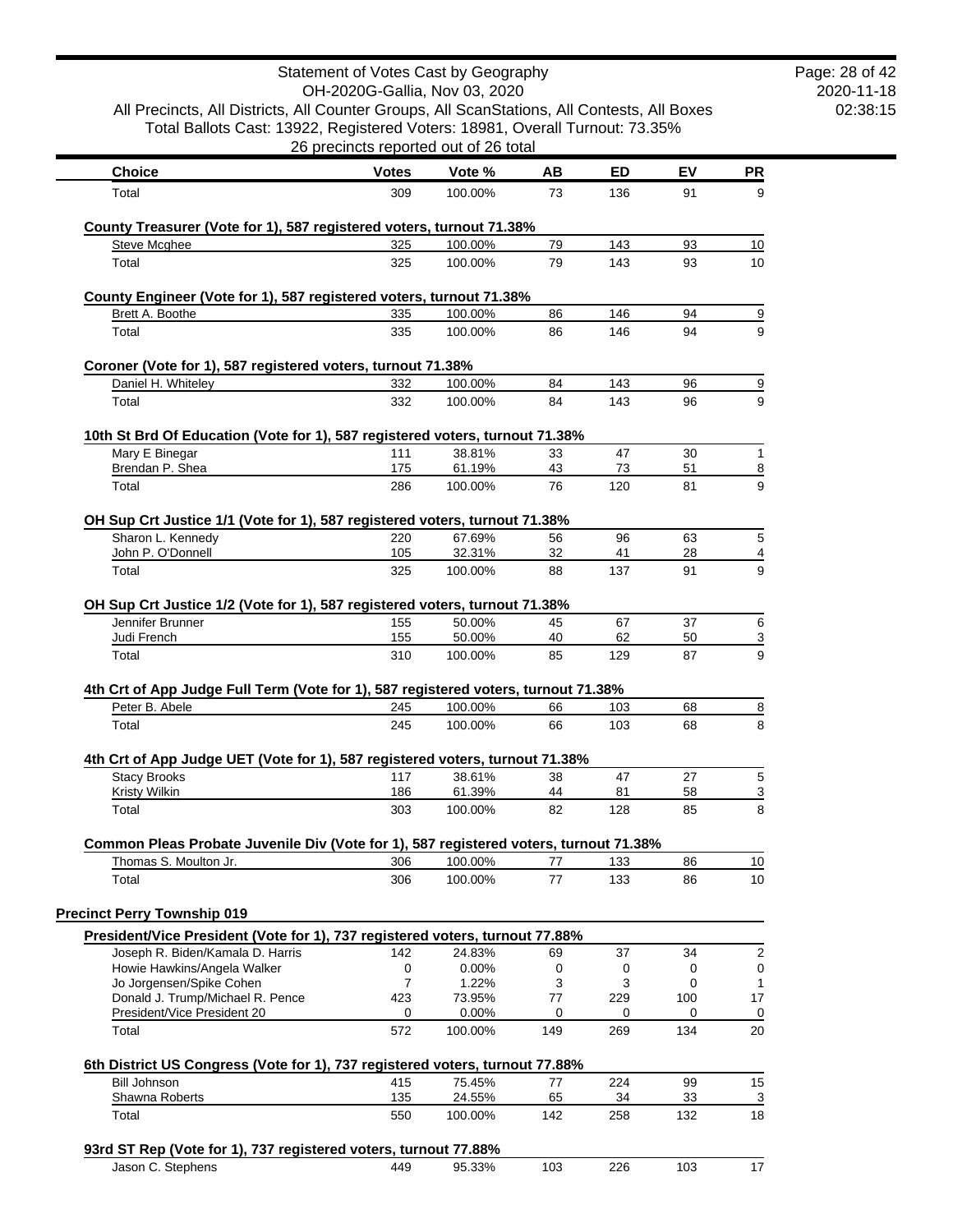|                                                                                                        | Statement of Votes Cast by Geography  |                   |           |             |           |                     |
|--------------------------------------------------------------------------------------------------------|---------------------------------------|-------------------|-----------|-------------|-----------|---------------------|
| All Precincts, All Districts, All Counter Groups, All ScanStations, All Contests, All Boxes            | OH-2020G-Gallia, Nov 03, 2020         |                   |           |             |           |                     |
| Total Ballots Cast: 13922, Registered Voters: 18981, Overall Turnout: 73.35%                           |                                       |                   |           |             |           |                     |
|                                                                                                        | 26 precincts reported out of 26 total |                   |           |             |           |                     |
| <b>Choice</b>                                                                                          | <b>Votes</b>                          | Vote %            | AВ        | <b>ED</b>   | EV        | PR                  |
| Write-in                                                                                               | 22                                    | 4.67%             | 14        | $\mathbf 0$ | 8         | 0                   |
| Total                                                                                                  | 471                                   | 100.00%           | 117       | 226         | 111       | 17                  |
| County Commissioner 01/02 (Vote for 1), 737 registered voters, turnout 77.88%                          |                                       |                   |           |             |           |                     |
| Q. Jay Stapleton                                                                                       | 422                                   | 75.36%            | 86        | 221         | 98        | 17                  |
| Scott J. Williamson<br>Total                                                                           | 138<br>560                            | 24.64%<br>100.00% | 58<br>144 | 41<br>262   | 36<br>134 | 3<br>20             |
|                                                                                                        |                                       |                   |           |             |           |                     |
| County Commissioner 01/03 (Vote for 1), 737 registered voters, turnout 77.88%<br><b>Randall Adkins</b> | 122                                   | 22.47%            | 52        | 34          | 33        | 3                   |
| Mark Danner                                                                                            | 120                                   | 22.10%            | 31        | 62          | 21        | 6                   |
| M. Eugene Greene                                                                                       | 274                                   | 50.46%            | 46        | 147         | 72        | 9                   |
| Write-in                                                                                               | 27                                    | 4.97%             | 15        | 7           | 5         | 0                   |
| Total                                                                                                  | 543                                   | 100.00%           | 144       | 250         | 131       | 18                  |
| Prosecuting Attorney (Vote for 1), 737 registered voters, turnout 77.88%                               |                                       |                   |           |             |           |                     |
| Jason D. Holdren                                                                                       | 471                                   | 100.00%           | 113       | 234         | 107       | 17                  |
| Total                                                                                                  | 471                                   | 100.00%           | 113       | 234         | 107       | 17                  |
| Clerk Of Courts (Vote for 1), 737 registered voters, turnout 77.88%                                    |                                       |                   |           |             |           |                     |
| Noreen M. Saunders                                                                                     | 464                                   | 100.00%           | 111       | 230         | 107       | 16                  |
| Total                                                                                                  | 464                                   | 100.00%           | 111       | 230         | 107       | 16                  |
| Sheriff (Vote for 1), 737 registered voters, turnout 77.88%                                            |                                       |                   |           |             |           |                     |
| Matthew D. Champlin                                                                                    | 347                                   | 61.52%            | 74        | 179         | 83        | 11                  |
| <b>Jimmy Spears</b>                                                                                    | 217                                   | 38.48%            | 75        | 83          | 51        | 8                   |
| Total                                                                                                  | 564                                   | 100.00%           | 149       | 262         | 134       | 19                  |
| County Recorder (Vote for 1), 737 registered voters, turnout 77.88%                                    |                                       |                   |           |             |           |                     |
| J. Roger Walker                                                                                        | 465                                   | 100.00%           | 114       | 230         | 105       | 16                  |
| Total                                                                                                  | 465                                   | 100.00%           | 114       | 230         | 105       | 16                  |
| County Treasurer (Vote for 1), 737 registered voters, turnout 77.88%                                   |                                       |                   |           |             |           |                     |
| Steve Mcghee                                                                                           | 457                                   | 100.00%           | 111       | 222         | 109       | 15                  |
| Total                                                                                                  | 457                                   | 100.00%           | 111       | 222         | 109       | 15                  |
| County Engineer (Vote for 1), 737 registered voters, turnout 77.88%                                    |                                       |                   |           |             |           |                     |
| Brett A. Boothe                                                                                        | 456                                   | 100.00%           | 108       | 229         | 104       | 15                  |
| Total                                                                                                  | 456                                   | 100.00%           | 108       | 229         | 104       | 15                  |
| Coroner (Vote for 1), 737 registered voters, turnout 77.88%                                            |                                       |                   |           |             |           |                     |
| Daniel H. Whiteley                                                                                     | 468                                   | 100.00%           | 117       | 228         | 109       | 14                  |
| Total                                                                                                  | 468                                   | 100.00%           | 117       | 228         | 109       | 14                  |
| 10th St Brd Of Education (Vote for 1), 737 registered voters, turnout 77.88%                           |                                       |                   |           |             |           |                     |
| Mary E Binegar                                                                                         | 234                                   | 57.07%            | 73        | 102         | 49        | 10                  |
| Brendan P. Shea                                                                                        | 176                                   | 42.93%            | 45        | 89          | 38        | 4                   |
| Total                                                                                                  | 410                                   | 100.00%           | 118       | 191         | 87        | 14                  |
| OH Sup Crt Justice 1/1 (Vote for 1), 737 registered voters, turnout 77.88%                             |                                       |                   |           |             |           |                     |
| Sharon L. Kennedy                                                                                      | 293                                   | 64.68%            | 60        | 154         | 71        | 8                   |
| John P. O'Donnell<br>Total                                                                             | 160<br>453                            | 35.32%<br>100.00% | 64<br>124 | 57<br>211   | 33<br>104 | 6<br>14             |
|                                                                                                        |                                       |                   |           |             |           |                     |
| OH Sup Crt Justice 1/2 (Vote for 1), 737 registered voters, turnout 77.88%                             |                                       |                   |           |             |           |                     |
| Jennifer Brunner<br>Judi French                                                                        | 264<br>189                            | 58.28%<br>41.72%  | 92<br>36  | 108<br>100  | 55<br>49  | 9<br>$\overline{4}$ |
|                                                                                                        |                                       |                   |           |             |           |                     |

2020-11-18 02:38:15 Page: 29 of 42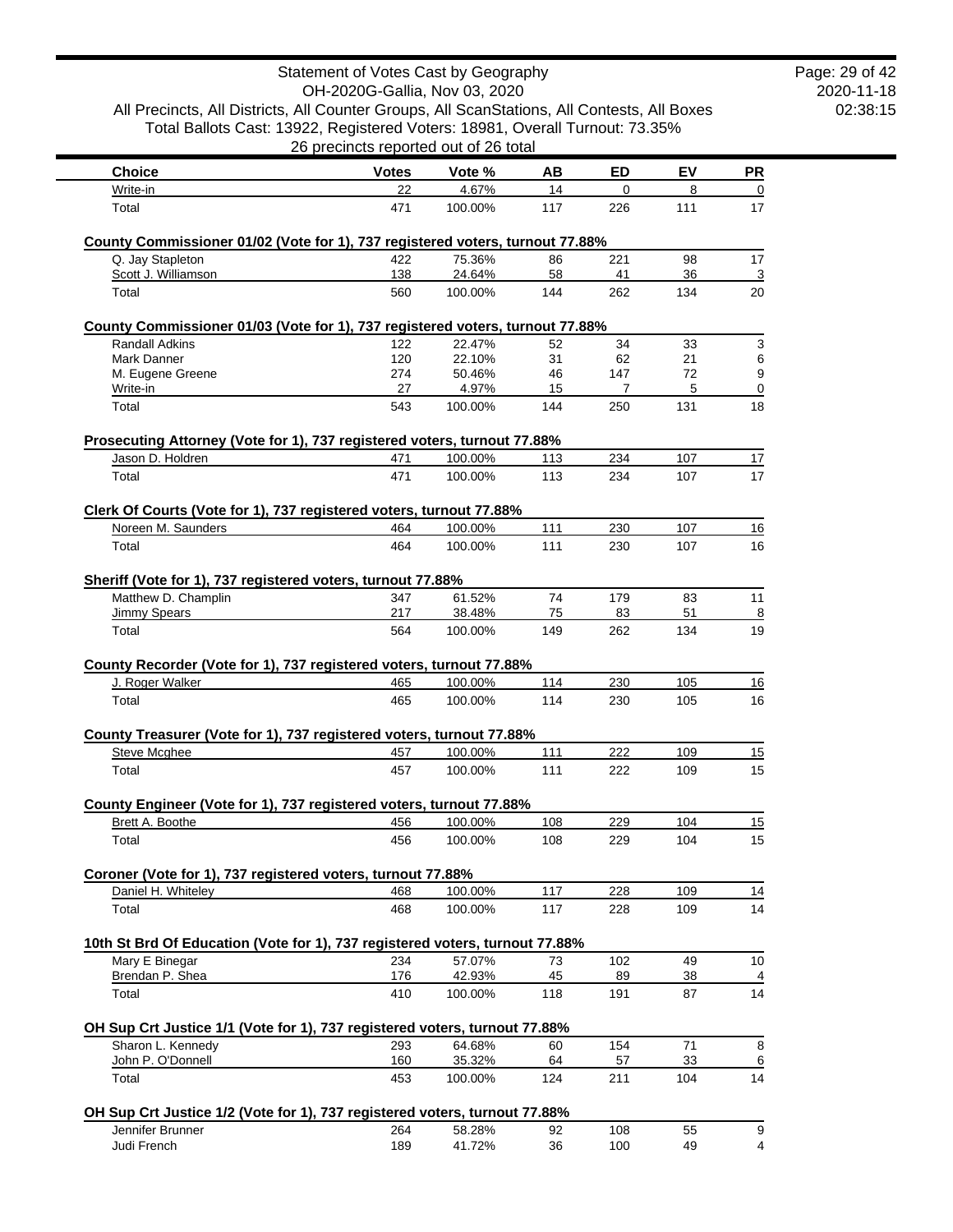|                                                                                                                  | Statement of Votes Cast by Geography<br>OH-2020G-Gallia, Nov 03, 2020 |                 |             |                |              |                |
|------------------------------------------------------------------------------------------------------------------|-----------------------------------------------------------------------|-----------------|-------------|----------------|--------------|----------------|
| All Precincts, All Districts, All Counter Groups, All ScanStations, All Contests, All Boxes                      |                                                                       |                 |             |                |              |                |
| Total Ballots Cast: 13922, Registered Voters: 18981, Overall Turnout: 73.35%                                     |                                                                       |                 |             |                |              |                |
|                                                                                                                  | 26 precincts reported out of 26 total                                 |                 |             |                |              |                |
| <b>Choice</b>                                                                                                    | <b>Votes</b>                                                          | Vote %          | AВ          | ED             | EV           | <b>PR</b>      |
| Total                                                                                                            | 453                                                                   | 100.00%         | 128         | 208            | 104          | 13             |
|                                                                                                                  |                                                                       |                 |             |                |              |                |
| 4th Crt of App Judge Full Term (Vote for 1), 737 registered voters, turnout 77.88%                               |                                                                       |                 |             |                |              |                |
| Peter B. Abele                                                                                                   | 380                                                                   | 100.00%         | 101         | 187            | 79           | 13             |
| Total                                                                                                            | 380                                                                   | 100.00%         | 101         | 187            | 79           | 13             |
| 4th Crt of App Judge UET (Vote for 1), 737 registered voters, turnout 77.88%                                     |                                                                       |                 |             |                |              |                |
| <b>Stacy Brooks</b>                                                                                              | 223                                                                   | 51.86%          | 70          | 96             | 47           | 10             |
| <b>Kristy Wilkin</b>                                                                                             | 207                                                                   | 48.14%          | 52          | 103            | 48           | 4              |
| Total                                                                                                            | 430                                                                   | 100.00%         | 122         | 199            | 95           | 14             |
| Common Pleas Probate Juvenile Div (Vote for 1), 737 registered voters, turnout 77.88%                            |                                                                       |                 |             |                |              |                |
| Thomas S. Moulton Jr.                                                                                            | 431                                                                   | 100.00%         | 114         | 207            | 97           | 13             |
| Total                                                                                                            | 431                                                                   | 100.00%         | 114         | 207            | 97           | 13             |
|                                                                                                                  |                                                                       |                 |             |                |              |                |
| <b>Precinct Centerville Pct 020</b>                                                                              |                                                                       |                 |             |                |              |                |
| President/Vice President (Vote for 1), 630 registered voters, turnout 79.52%<br>Joseph R. Biden/Kamala D. Harris |                                                                       | 24.90%          |             |                |              |                |
| Howie Hawkins/Angela Walker                                                                                      | 124<br>1                                                              | 0.20%           | 68<br>0     | 22<br>0        | 34<br>1      | 0<br>0         |
| Jo Jorgensen/Spike Cohen                                                                                         | 9                                                                     | 1.81%           | $\mathbf 0$ | $\overline{7}$ | $\mathbf{1}$ | 1              |
| Donald J. Trump/Michael R. Pence                                                                                 | 364                                                                   | 73.09%          | 79          | 186            | 88           | 11             |
| President/Vice President 20                                                                                      | 0                                                                     | 0.00%           | 0           | 0              | 0            | 0              |
| Total                                                                                                            | 498                                                                   | 100.00%         | 147         | 215            | 124          | 12             |
|                                                                                                                  |                                                                       |                 |             |                |              |                |
| 6th District US Congress (Vote for 1), 630 registered voters, turnout 79.52%<br><b>Bill Johnson</b>              | 366                                                                   | 76.41%          | 85          | 182            | 89           | 10             |
| Shawna Roberts                                                                                                   | 113                                                                   | 23.59%          | 53          | 26             | 33           | 1              |
| Total                                                                                                            | 479                                                                   | 100.00%         | 138         | 208            | 122          | 11             |
| 93rd ST Rep (Vote for 1), 630 registered voters, turnout 79.52%                                                  |                                                                       |                 |             |                |              |                |
| Jason C. Stephens                                                                                                | 397                                                                   | 95.89%          | 97          | 186            | 105          | 9              |
| Write-in                                                                                                         | 17                                                                    | 4.11%           | 10          | 1              | 6            | $\overline{0}$ |
| Total                                                                                                            | 414                                                                   | 100.00%         | 107         | 187            | 111          | 9              |
|                                                                                                                  |                                                                       |                 |             |                |              |                |
| County Commissioner 01/02 (Vote for 1), 630 registered voters, turnout 79.52%<br>Q. Jay Stapleton                | 358                                                                   | 73.97%          | 86          | 179            | 85           | 8              |
| Scott J. Williamson                                                                                              | $126$                                                                 | 26.03%          | 52          | 34             | 37           | 3              |
| Total                                                                                                            | 484                                                                   | 100.00%         | 138         | 213            | 122          | 11             |
|                                                                                                                  |                                                                       |                 |             |                |              |                |
| County Commissioner 01/03 (Vote for 1), 630 registered voters, turnout 79.52%                                    |                                                                       |                 |             |                |              |                |
| <b>Randall Adkins</b>                                                                                            | 97                                                                    | 20.25%          | 38          | 34             | 24           | 1              |
| Mark Danner                                                                                                      | 87                                                                    | 18.16%          | 25          | 35             | 27           | 0              |
| M. Eugene Greene<br>Write-in                                                                                     | 257<br>38                                                             | 53.65%<br>7.93% | 59<br>18    | 134<br>6       | 54<br>14     | 10<br>0        |
| Total                                                                                                            | 479                                                                   | 100.00%         | 140         | 209            | 119          | 11             |
|                                                                                                                  |                                                                       |                 |             |                |              |                |
| Prosecuting Attorney (Vote for 1), 630 registered voters, turnout 79.52%                                         |                                                                       |                 |             |                |              |                |
| Jason D. Holdren                                                                                                 | 414                                                                   | 100.00%         | 106         | 192            | 105          | 11             |
| Total                                                                                                            | 414                                                                   | 100.00%         | 106         | 192            | 105          | 11             |
| Clerk Of Courts (Vote for 1), 630 registered voters, turnout 79.52%                                              |                                                                       |                 |             |                |              |                |
| Noreen M. Saunders                                                                                               | 420                                                                   | 100.00%         | 113         | 193            | 105          | $\overline{9}$ |
| Total                                                                                                            | 420                                                                   | 100.00%         | 113         | 193            | 105          | 9              |
|                                                                                                                  |                                                                       |                 |             |                |              |                |
| Sheriff (Vote for 1), 630 registered voters, turnout 79.52%<br>Matthew D. Champlin                               | 320                                                                   | 65.84%          | 87          | 147            | 76           | 10             |
| Jimmy Spears                                                                                                     | 166                                                                   | 34.16%          | 55          | 63             | 47           | 1              |
|                                                                                                                  |                                                                       |                 |             |                |              |                |

2020-11-18 02:38:15 Page: 30 of 42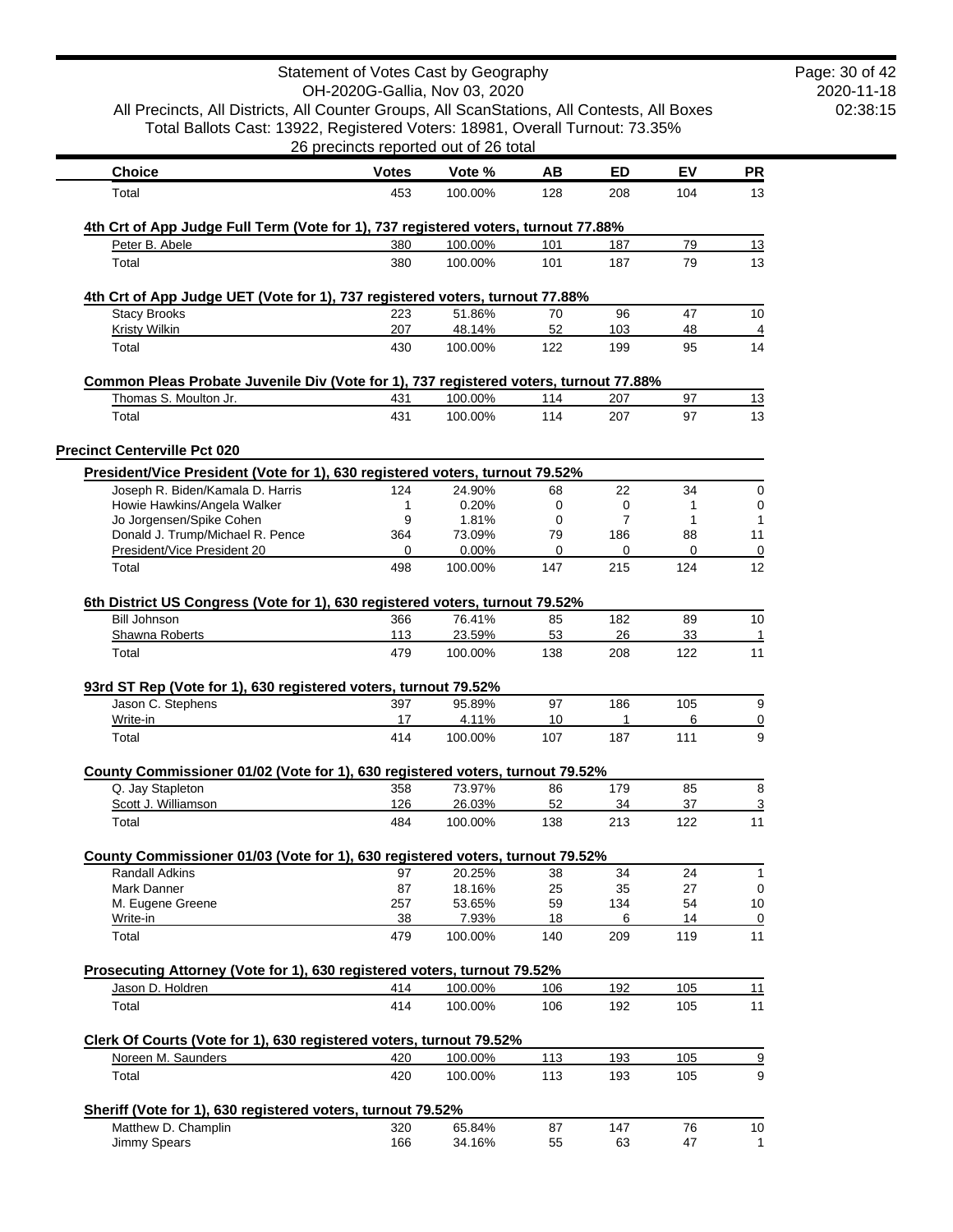| All Precincts, All Districts, All Counter Groups, All ScanStations, All Contests, All Boxes<br>Total Ballots Cast: 13922, Registered Voters: 18981, Overall Turnout: 73.35% |              | Statement of Votes Cast by Geography<br>OH-2020G-Gallia, Nov 03, 2020 |           |           |          |                       | Page: 31 of 42<br>2020-11-18<br>02:38:15 |
|-----------------------------------------------------------------------------------------------------------------------------------------------------------------------------|--------------|-----------------------------------------------------------------------|-----------|-----------|----------|-----------------------|------------------------------------------|
|                                                                                                                                                                             |              | 26 precincts reported out of 26 total                                 |           |           |          |                       |                                          |
| <b>Choice</b>                                                                                                                                                               | <b>Votes</b> | Vote %                                                                | AB        | ED        | EV       | <b>PR</b>             |                                          |
| Total                                                                                                                                                                       | 486          | 100.00%                                                               | 142       | 210       | 123      | 11                    |                                          |
| County Recorder (Vote for 1), 630 registered voters, turnout 79.52%<br>J. Roger Walker                                                                                      | 405          | 100.00%                                                               | 108       | 184       | 104      | <u>9</u>              |                                          |
| Total                                                                                                                                                                       | 405          | 100.00%                                                               | 108       | 184       | 104      | 9                     |                                          |
| County Treasurer (Vote for 1), 630 registered voters, turnout 79.52%                                                                                                        |              |                                                                       |           |           |          |                       |                                          |
| <b>Steve Mcghee</b>                                                                                                                                                         | 400          | 100.00%                                                               | 107       | 185       | 99       | 9                     |                                          |
| Total                                                                                                                                                                       | 400          | 100.00%                                                               | 107       | 185       | 99       | 9                     |                                          |
| County Engineer (Vote for 1), 630 registered voters, turnout 79.52%                                                                                                         |              |                                                                       |           |           |          |                       |                                          |
| Brett A. Boothe                                                                                                                                                             | 402          | 100.00%                                                               | 107       | 184       | 102      | $\overline{\partial}$ |                                          |
| Total                                                                                                                                                                       | 402          | 100.00%                                                               | 107       | 184       | 102      | 9                     |                                          |
| Coroner (Vote for 1), 630 registered voters, turnout 79.52%                                                                                                                 |              |                                                                       |           |           |          |                       |                                          |
| Daniel H. Whiteley                                                                                                                                                          | 408          | 100.00%                                                               | 113       | 184       | 102      | 9                     |                                          |
| Total                                                                                                                                                                       | 408          | 100.00%                                                               | 113       | 184       | 102      | 9                     |                                          |
| 10th St Brd Of Education (Vote for 1), 630 registered voters, turnout 79.52%                                                                                                |              |                                                                       |           |           |          |                       |                                          |
| Mary E Binegar<br>Brendan P. Shea                                                                                                                                           | 196<br>183   | 51.72%<br>48.28%                                                      | 66<br>52  | 72<br>94  | 53<br>36 | 5<br>1                |                                          |
| Total                                                                                                                                                                       | 379          | 100.00%                                                               | 118       | 166       | 89       | 6                     |                                          |
| OH Sup Crt Justice 1/1 (Vote for 1), 630 registered voters, turnout 79.52%                                                                                                  |              |                                                                       |           |           |          |                       |                                          |
| Sharon L. Kennedy                                                                                                                                                           | 247          | 60.24%                                                                | 65        | 116       | 60       | 6                     |                                          |
| John P. O'Donnell                                                                                                                                                           | 163          | 39.76%                                                                | 59        | 62        | 40       | $\overline{2}$        |                                          |
| Total                                                                                                                                                                       | 410          | 100.00%                                                               | 124       | 178       | 100      | 8                     |                                          |
| OH Sup Crt Justice 1/2 (Vote for 1), 630 registered voters, turnout 79.52%                                                                                                  |              |                                                                       |           |           |          |                       |                                          |
| Jennifer Brunner                                                                                                                                                            | 217          | 53.45%                                                                | 75        | 81        | 56       | 5                     |                                          |
| Judi French<br>Total                                                                                                                                                        | 189<br>406   | 46.55%<br>100.00%                                                     | 49<br>124 | 94<br>175 | 43<br>99 | $\overline{3}$<br>8   |                                          |
|                                                                                                                                                                             |              |                                                                       |           |           |          |                       |                                          |
| 4th Crt of App Judge Full Term (Vote for 1), 630 registered voters, turnout 79.52%<br>Peter B. Abele                                                                        | 350          | 100.00%                                                               | 101       | 155       | 86       | $\overline{8}$        |                                          |
| Total                                                                                                                                                                       | 350          | 100.00%                                                               | 101       | 155       | 86       | 8                     |                                          |
|                                                                                                                                                                             |              |                                                                       |           |           |          |                       |                                          |
| 4th Crt of App Judge UET (Vote for 1), 630 registered voters, turnout 79.52%<br><b>Stacy Brooks</b>                                                                         | 168          | 41.79%                                                                | 60        | 63        | 43       | $\overline{2}$        |                                          |
| <b>Kristy Wilkin</b>                                                                                                                                                        | 234          | 58.21%                                                                | 65        | 109       | 54       | $\underline{6}$       |                                          |
| Total                                                                                                                                                                       | 402          | 100.00%                                                               | 125       | 172       | 97       | 8                     |                                          |
| Common Pleas Probate Juvenile Div (Vote for 1), 630 registered voters, turnout 79.52%                                                                                       |              |                                                                       |           |           |          |                       |                                          |
| Thomas S. Moulton Jr.                                                                                                                                                       | 398          | 100.00%                                                               | 108       | 182       | 100      | $\overline{8}$        |                                          |
| Total                                                                                                                                                                       | 398          | 100.00%                                                               | 108       | 182       | 100      | 8                     |                                          |
| <b>Precinct Raccoon Township 021</b>                                                                                                                                        |              |                                                                       |           |           |          |                       |                                          |
| President/Vice President (Vote for 1), 685 registered voters, turnout 68.61%                                                                                                |              |                                                                       |           |           |          |                       |                                          |
| Joseph R. Biden/Kamala D. Harris                                                                                                                                            | 125          | 26.82%                                                                | 50        | 32        | 37       | 6                     |                                          |
| Howie Hawkins/Angela Walker<br>Jo Jorgensen/Spike Cohen                                                                                                                     | 0<br>6       | 0.00%<br>1.29%                                                        | 0<br>2    | 0<br>4    | 0<br>0   | 0<br>0                |                                          |
| Donald J. Trump/Michael R. Pence                                                                                                                                            | 335          | 71.89%                                                                | 78        | 150       | 95       | 12                    |                                          |
| President/Vice President 20                                                                                                                                                 | 0            | 0.00%                                                                 | 0         | 0         | 0        | 0                     |                                          |
| Total                                                                                                                                                                       | 466          | 100.00%                                                               | 130       | 186       | 132      | 18                    |                                          |
| 6th District US Congress (Vote for 1), 685 registered voters, turnout 68.61%                                                                                                |              |                                                                       |           |           |          |                       |                                          |
| <b>Bill Johnson</b>                                                                                                                                                         | 348          | 76.82%                                                                | 90        | 152       | 94       | 12                    |                                          |
| Shawna Roberts                                                                                                                                                              | 105          | 23.18%                                                                | 38        | 30        | 34       | 3                     |                                          |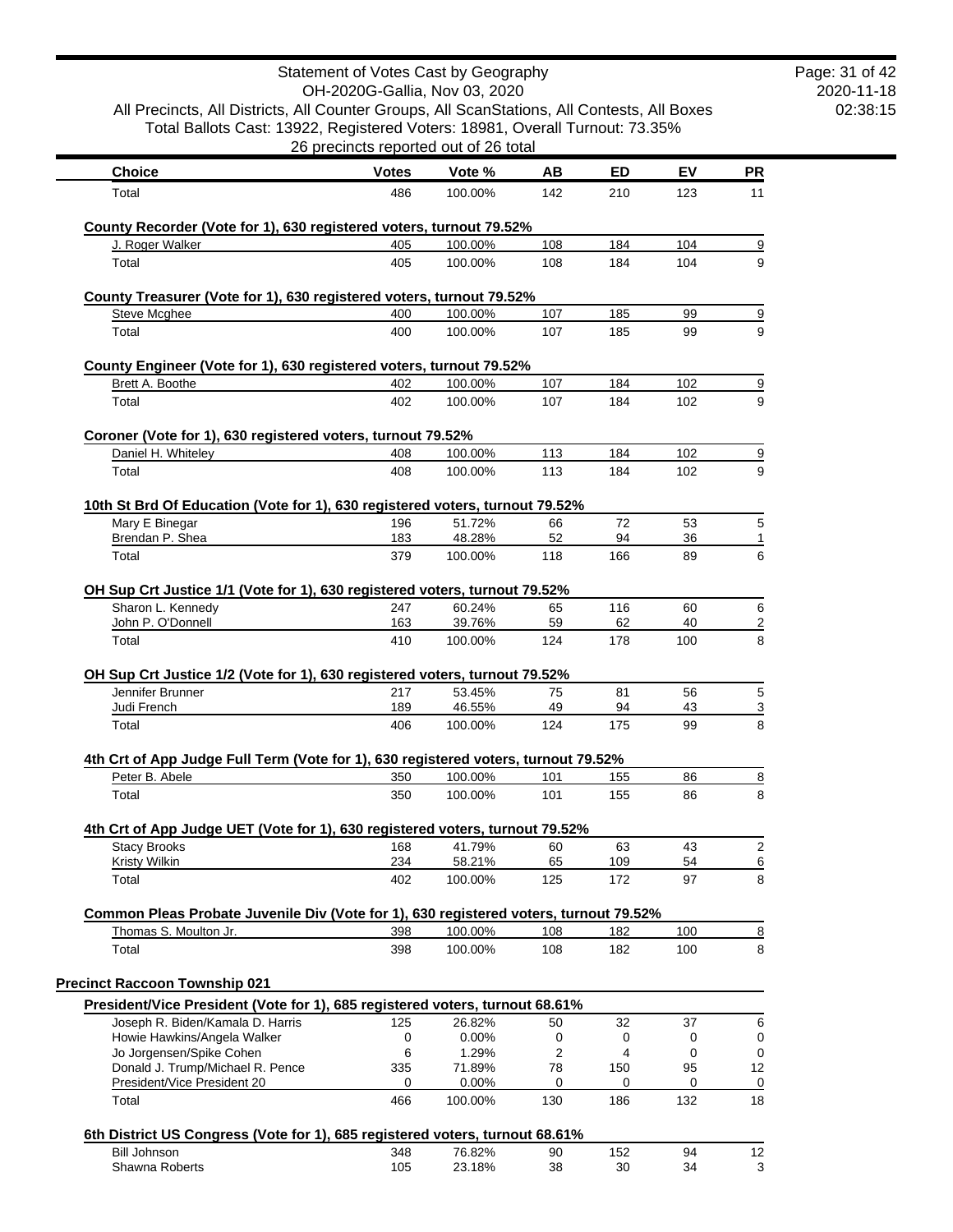|                                                                                                 | Statement of Votes Cast by Geography<br>OH-2020G-Gallia, Nov 03, 2020 |                    |           |            |            |                |
|-------------------------------------------------------------------------------------------------|-----------------------------------------------------------------------|--------------------|-----------|------------|------------|----------------|
| All Precincts, All Districts, All Counter Groups, All ScanStations, All Contests, All Boxes     |                                                                       |                    |           |            |            |                |
| Total Ballots Cast: 13922, Registered Voters: 18981, Overall Turnout: 73.35%                    |                                                                       |                    |           |            |            |                |
|                                                                                                 | 26 precincts reported out of 26 total                                 |                    |           |            |            |                |
| <b>Choice</b>                                                                                   | <b>Votes</b>                                                          | Vote %             | AB        | ED         | EV         | PR             |
| Total                                                                                           | 453                                                                   | 100.00%            | 128       | 182        | 128        | 15             |
| 93rd ST Rep (Vote for 1), 685 registered voters, turnout 68.61%                                 |                                                                       |                    |           |            |            |                |
| Jason C. Stephens                                                                               | 371                                                                   | 94.40%             | 92        | 157        | 108        | 14             |
| Write-in<br>Total                                                                               | 22<br>393                                                             | 5.60%<br>100.00%   | 14<br>106 | 2<br>159   | 6<br>114   | 0<br>14        |
|                                                                                                 |                                                                       |                    |           |            |            |                |
| County Commissioner 01/02 (Vote for 1), 685 registered voters, turnout 68.61%                   |                                                                       |                    |           |            |            |                |
| Q. Jay Stapleton                                                                                | 328<br>119                                                            | 73.38%<br>26.62%   | 85        | 145        | 89         | 9              |
| Scott J. Williamson<br>Total                                                                    | 447                                                                   | 100.00%            | 41<br>126 | 31<br>176  | 41<br>130  | 6<br>15        |
|                                                                                                 |                                                                       |                    |           |            |            |                |
| County Commissioner 01/03 (Vote for 1), 685 registered voters, turnout 68.61%                   |                                                                       |                    |           |            |            |                |
| <b>Randall Adkins</b><br>Mark Danner                                                            | 110<br>61                                                             | 24.66%<br>13.68%   | 33<br>16  | 33<br>32   | 41<br>10   | 3<br>3         |
| M. Eugene Greene                                                                                | 243                                                                   | 54.48%             | 64        | 100        | 71         | 8              |
| Write-in                                                                                        | 32                                                                    | 7.17%              | 9         | 14         | 9          | 0              |
| Total                                                                                           | 446                                                                   | 100.00%            | 122       | 179        | 131        | 14             |
| Prosecuting Attorney (Vote for 1), 685 registered voters, turnout 68.61%                        |                                                                       |                    |           |            |            |                |
| Jason D. Holdren                                                                                | 382                                                                   | 100.00%            | 99        | 155        | 113        | 15             |
| Total                                                                                           | 382                                                                   | 100.00%            | 99        | 155        | 113        | 15             |
| Clerk Of Courts (Vote for 1), 685 registered voters, turnout 68.61%                             |                                                                       |                    |           |            |            |                |
| Noreen M. Saunders                                                                              | 376                                                                   | 100.00%            | 102       | 147        | 113        | 14             |
| Total                                                                                           | 376                                                                   | 100.00%            | 102       | 147        | 113        | 14             |
|                                                                                                 |                                                                       |                    |           |            |            |                |
| Sheriff (Vote for 1), 685 registered voters, turnout 68.61%<br>Matthew D. Champlin              | 291                                                                   | 63.68%             | 69        | 128        | 83         | 11             |
| <b>Jimmy Spears</b>                                                                             | 166                                                                   | 36.32%             | 63        | 52         | 48         | <u>3</u>       |
| Total                                                                                           | 457                                                                   | 100.00%            | 132       | 180        | 131        | 14             |
|                                                                                                 |                                                                       |                    |           |            |            |                |
| County Recorder (Vote for 1), 685 registered voters, turnout 68.61%<br>J. Roger Walker          | 363                                                                   | 100.00%            | 93        | 147        | 109        | 14             |
| Total                                                                                           | 363                                                                   | 100.00%            | 93        | 147        | 109        | 14             |
|                                                                                                 |                                                                       |                    |           |            |            |                |
| County Treasurer (Vote for 1), 685 registered voters, turnout 68.61%                            |                                                                       |                    |           |            |            |                |
| Steve Mcghee<br>Total                                                                           | 365<br>365                                                            | 100.00%<br>100.00% | 97<br>97  | 149<br>149 | 106<br>106 | 13<br>13       |
|                                                                                                 |                                                                       |                    |           |            |            |                |
| County Engineer (Vote for 1), 685 registered voters, turnout 68.61%                             |                                                                       |                    |           |            |            |                |
| Brett A. Boothe                                                                                 | 372                                                                   | 100.00%            | 95        | 150        | 113        | 14             |
| Total                                                                                           | 372                                                                   | 100.00%            | 95        | 150        | 113        | 14             |
| Coroner (Vote for 1), 685 registered voters, turnout 68.61%                                     |                                                                       |                    |           |            |            |                |
| Daniel H. Whiteley                                                                              | 378                                                                   | 100.00%            | 99        | 152        | 113        | 14             |
| Total                                                                                           | 378                                                                   | 100.00%            | 99        | 152        | 113        | 14             |
|                                                                                                 |                                                                       |                    |           |            |            |                |
| 10th St Brd Of Education (Vote for 1), 685 registered voters, turnout 68.61%<br>Mary E Binegar  | 224                                                                   | 64.93%             | 67        | 83         | 66         | 8              |
| Brendan P. Shea                                                                                 | 121                                                                   | 35.07%             | 34        | 51         | 34         | $\overline{2}$ |
| Total                                                                                           | 345                                                                   | 100.00%            | 101       | 134        | 100        | 10             |
|                                                                                                 |                                                                       |                    |           |            |            |                |
| OH Sup Crt Justice 1/1 (Vote for 1), 685 registered voters, turnout 68.61%<br>Sharon L. Kennedy | 260                                                                   | 67.01%             | 68        | 111        | 72         | 9              |
| John P. O'Donnell                                                                               | <u>128</u>                                                            | 32.99%             | 46        | 37         | 41         | $\overline{4}$ |
| Total                                                                                           | 388                                                                   | 100.00%            | 114       | 148        | 113        | 13             |

2020-11-18 02:38:15 Page: 32 of 42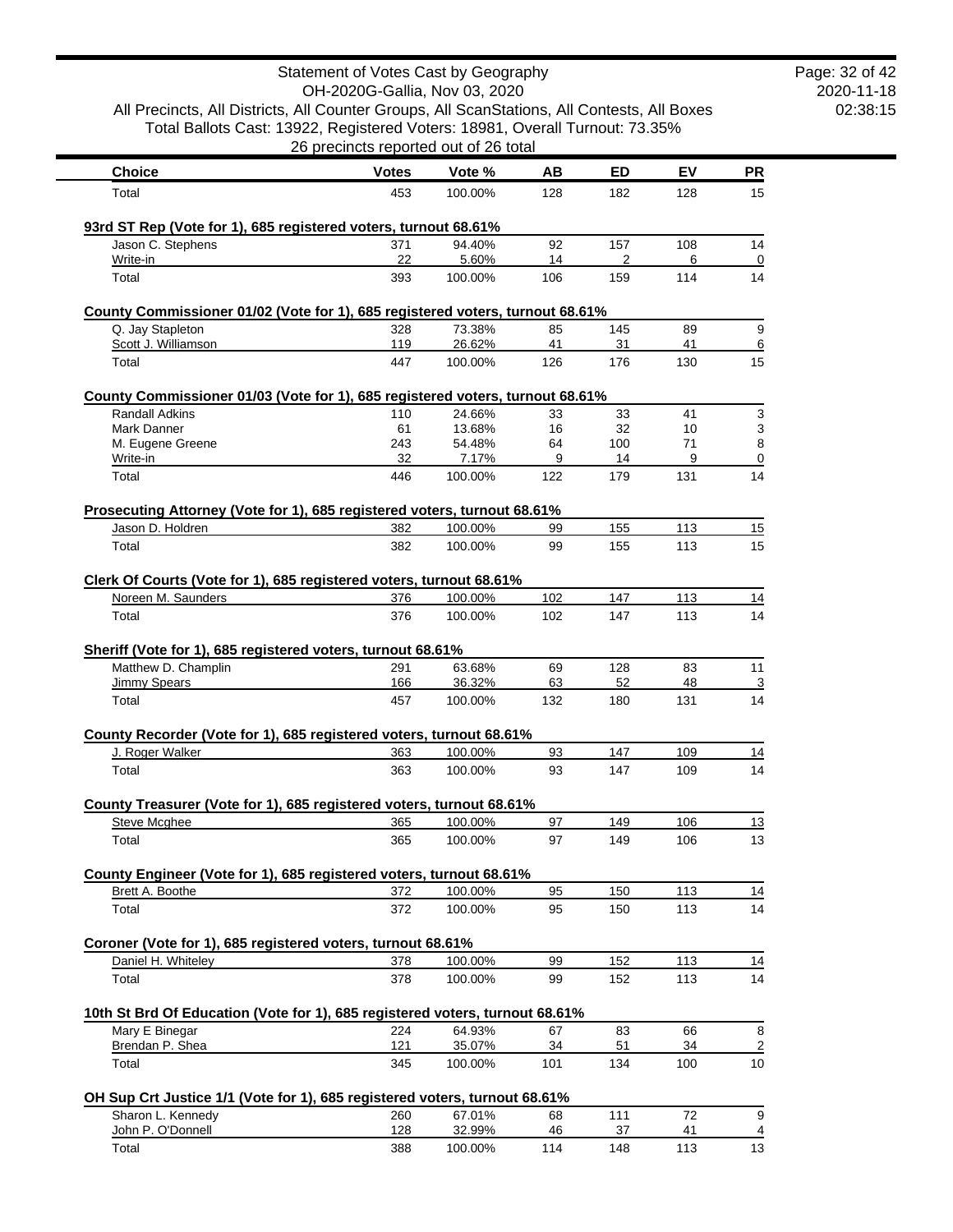|                                                                                                 |              | Statement of Votes Cast by Geography<br>OH-2020G-Gallia, Nov 03, 2020 |           |                |            |                 |
|-------------------------------------------------------------------------------------------------|--------------|-----------------------------------------------------------------------|-----------|----------------|------------|-----------------|
| All Precincts, All Districts, All Counter Groups, All ScanStations, All Contests, All Boxes     |              |                                                                       |           |                |            |                 |
| Total Ballots Cast: 13922, Registered Voters: 18981, Overall Turnout: 73.35%                    |              |                                                                       |           |                |            |                 |
|                                                                                                 |              | 26 precincts reported out of 26 total                                 |           |                |            |                 |
| <b>Choice</b>                                                                                   | <b>Votes</b> | Vote %                                                                | AB        | <b>ED</b>      | EV         | <u>PR</u>       |
| OH Sup Crt Justice 1/2 (Vote for 1), 685 registered voters, turnout 68.61%                      |              |                                                                       |           |                |            |                 |
| Jennifer Brunner                                                                                | 219          | 57.33%                                                                | 59        | 85             | 65         | 10              |
| Judi French                                                                                     | 163          | 42.67%                                                                | 52        | 61             | 48         |                 |
| Total                                                                                           | 382          | 100.00%                                                               | 111       | 146            | 113        | 12              |
| 4th Crt of App Judge Full Term (Vote for 1), 685 registered voters, turnout 68.61%              |              |                                                                       |           |                |            |                 |
| Peter B. Abele                                                                                  | 322          | 100.00%                                                               | 88        | 129            | 93         | 12              |
| Total                                                                                           | 322          | 100.00%                                                               | 88        | 129            | 93         | 12              |
| 4th Crt of App Judge UET (Vote for 1), 685 registered voters, turnout 68.61%                    |              |                                                                       |           |                |            |                 |
| <b>Stacy Brooks</b>                                                                             | 203          | 54.57%                                                                | 64        | 76             | 56         |                 |
| <b>Kristy Wilkin</b>                                                                            | 169          | 45.43%                                                                | 48        | 67             | 50         | 11              |
| Total                                                                                           | 372          | 100.00%                                                               | 112       | 143            | 106        |                 |
| Common Pleas Probate Juvenile Div (Vote for 1), 685 registered voters, turnout 68.61%           |              | 100.00%                                                               | 92        |                |            |                 |
| Thomas S. Moulton Jr.<br>Total                                                                  | 360<br>360   | 100.00%                                                               | 92        | 145<br>145     | 110<br>110 | <u>13</u><br>13 |
|                                                                                                 |              |                                                                       |           |                |            |                 |
| <b>Precinct Bidwell Precinct 022</b>                                                            |              |                                                                       |           |                |            |                 |
| President/Vice President (Vote for 1), 683 registered voters, turnout 70.28%                    |              |                                                                       |           |                |            |                 |
| Joseph R. Biden/Kamala D. Harris<br>Howie Hawkins/Angela Walker                                 | 156<br>3     | 32.70%<br>0.63%                                                       | 77<br>3   | 31<br>0        | 39<br>0    |                 |
| Jo Jorgensen/Spike Cohen                                                                        | 4            | 0.84%                                                                 | 2         | $\overline{2}$ | 0          |                 |
| Donald J. Trump/Michael R. Pence                                                                | 314          | 65.83%                                                                | 70        | 120            | 114        | 10              |
| President/Vice President 20                                                                     | 0            | 0.00%                                                                 | 0         | 0              | 0          |                 |
| Total                                                                                           | 477          | 100.00%                                                               | 152       | 153            | 153        | 19              |
| 6th District US Congress (Vote for 1), 683 registered voters, turnout 70.28%                    |              |                                                                       |           |                |            |                 |
| <b>Bill Johnson</b><br>Shawna Roberts                                                           | 324<br>138   | 70.13%<br>29.87%                                                      | 81<br>65  | 120<br>28      | 113<br>36  | 10              |
| Total                                                                                           | 462          | 100.00%                                                               | 146       | 148            | 149        |                 |
| 93rd ST Rep (Vote for 1), 683 registered voters, turnout 70.28%                                 |              |                                                                       |           |                |            |                 |
| Jason C. Stephens                                                                               | 363          | 96.54%                                                                | 97        | 130            | 120        | 16              |
| Write-in                                                                                        | 13           | 3.46%                                                                 | 6         | 1              | 6          |                 |
| Total                                                                                           | 376          | 100.00%                                                               | 103       | 131            | 126        |                 |
| County Commissioner 01/02 (Vote for 1), 683 registered voters, turnout 70.28%                   |              |                                                                       |           |                |            |                 |
| Q. Jay Stapleton                                                                                | 280          | 60.48%                                                                | 66        | 107            | 95         | 12              |
| Scott J. Williamson<br>Total                                                                    | 183<br>463   | 39.52%<br>100.00%                                                     | 81<br>147 | 37<br>144      | 57<br>152  | 20              |
|                                                                                                 |              |                                                                       |           |                |            |                 |
| County Commissioner 01/03 (Vote for 1), 683 registered voters, turnout 70.28%<br>Randall Adkins | 158          | 34.50%                                                                | 71        | 40             | 38         |                 |
| Mark Danner                                                                                     | 67           | 14.63%                                                                | 19        | 23             | 21         |                 |
| M. Eugene Greene                                                                                | 215          | 46.94%                                                                | 44        | 82             | 82         |                 |
| Write-in<br>Total                                                                               | 18<br>458    | 3.93%<br>100.00%                                                      | 8<br>142  | 3<br>148       | 7<br>148   | 20              |
|                                                                                                 |              |                                                                       |           |                |            |                 |
| Prosecuting Attorney (Vote for 1), 683 registered voters, turnout 70.28%<br>Jason D. Holdren    | 390          | 100.00%                                                               | 109       | 131            | 132        |                 |
| Total                                                                                           | 390          | 100.00%                                                               | 109       | 131            | 132        | 18              |
|                                                                                                 |              |                                                                       |           |                |            | 18              |
| Clerk Of Courts (Vote for 1), 683 registered voters, turnout 70.28%                             |              |                                                                       |           |                |            |                 |
| Noreen M. Saunders                                                                              | 374<br>374   | 100.00%                                                               | 106       | 123            | 126        | <u>19</u><br>19 |
| Total                                                                                           |              | 100.00%                                                               | 106       | 123            | 126        |                 |

Page: 33 of 42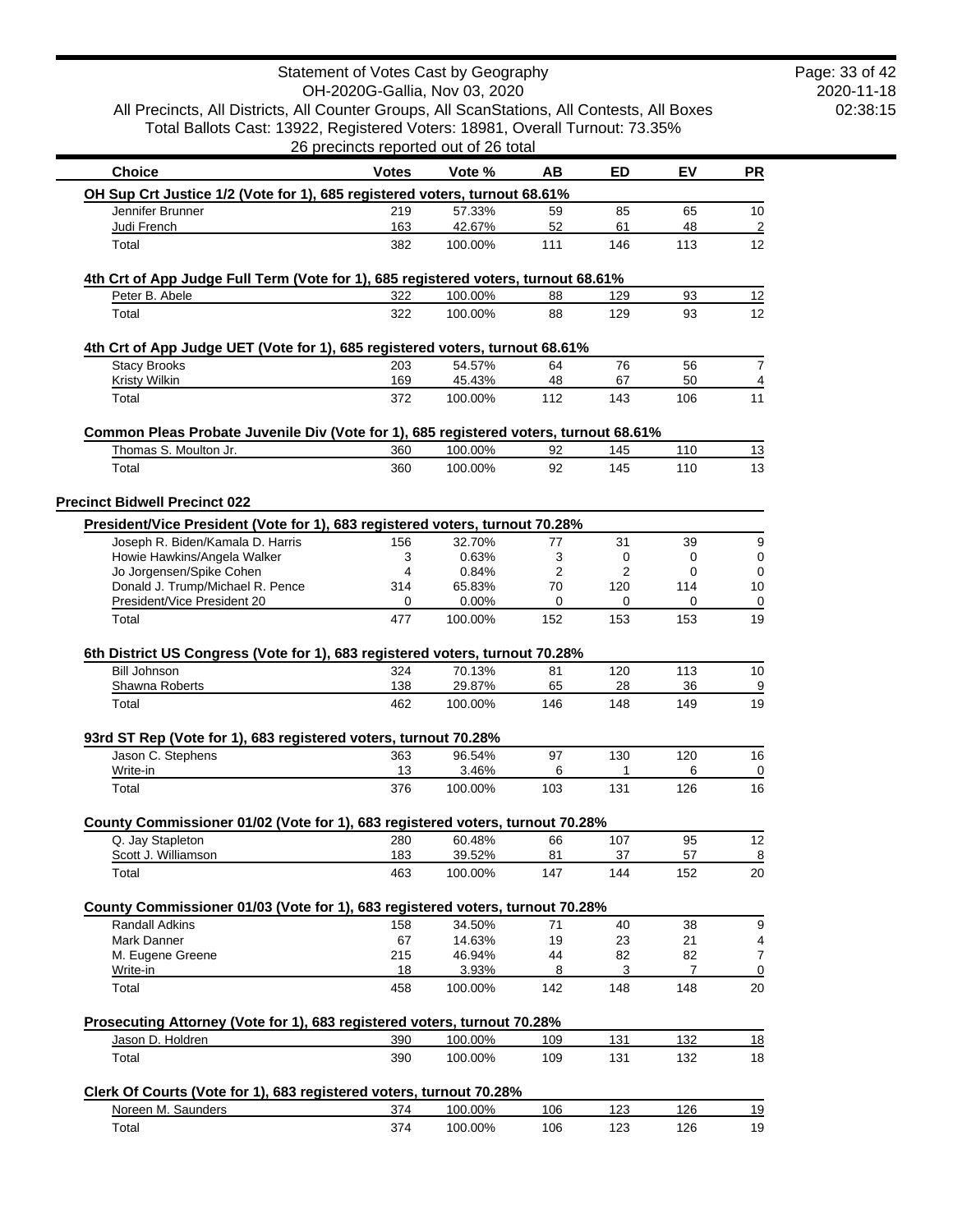| All Precincts, All Districts, All Counter Groups, All ScanStations, All Contests, All Boxes<br>Total Ballots Cast: 13922, Registered Voters: 18981, Overall Turnout: 73.35%                                                                      |              |                                       |           |           |           |                                                    |
|--------------------------------------------------------------------------------------------------------------------------------------------------------------------------------------------------------------------------------------------------|--------------|---------------------------------------|-----------|-----------|-----------|----------------------------------------------------|
|                                                                                                                                                                                                                                                  |              | 26 precincts reported out of 26 total |           |           |           |                                                    |
| <b>Choice</b>                                                                                                                                                                                                                                    | <b>Votes</b> | Vote %                                | AВ        | ED        | EV        | PR                                                 |
| Sheriff (Vote for 1), 683 registered voters, turnout 70.28%                                                                                                                                                                                      |              |                                       |           |           |           |                                                    |
| Matthew D. Champlin                                                                                                                                                                                                                              | 287          | 61.19%                                | 76        | 97        | 105       |                                                    |
| Jimmy Spears<br>Total                                                                                                                                                                                                                            | 182<br>469   | 38.81%<br>100.00%                     | 75<br>151 | 50<br>147 | 46<br>151 | 11<br>20                                           |
|                                                                                                                                                                                                                                                  |              |                                       |           |           |           |                                                    |
| County Recorder (Vote for 1), 683 registered voters, turnout 70.28%                                                                                                                                                                              |              |                                       |           |           |           | <u>19</u>                                          |
| J. Roger Walker                                                                                                                                                                                                                                  | 383          | 100.00%                               | 109       | 126       | 129       |                                                    |
| Total                                                                                                                                                                                                                                            | 383          | 100.00%                               | 109       | 126       | 129       |                                                    |
| County Treasurer (Vote for 1), 683 registered voters, turnout 70.28%                                                                                                                                                                             |              |                                       |           |           |           |                                                    |
| Steve Mcghee                                                                                                                                                                                                                                     | 378          | 100.00%                               | 107       | 123       | 129       |                                                    |
| Total                                                                                                                                                                                                                                            | 378          | 100.00%                               | 107       | 123       | 129       |                                                    |
| County Engineer (Vote for 1), 683 registered voters, turnout 70.28%                                                                                                                                                                              |              |                                       |           |           |           |                                                    |
| Brett A. Boothe                                                                                                                                                                                                                                  | 376          | 100.00%                               | 105       | 125       | 128       |                                                    |
| Total                                                                                                                                                                                                                                            | 376          | 100.00%                               | 105       | 125       | 128       |                                                    |
|                                                                                                                                                                                                                                                  |              |                                       |           |           |           |                                                    |
| Coroner (Vote for 1), 683 registered voters, turnout 70.28%<br>Daniel H. Whiteley                                                                                                                                                                | 386          | 100.00%                               | 107       | 131       | 129       |                                                    |
| Total                                                                                                                                                                                                                                            | 386          | 100.00%                               | 107       | 131       | 129       |                                                    |
|                                                                                                                                                                                                                                                  |              |                                       |           |           |           |                                                    |
| 10th St Brd Of Education (Vote for 1), 683 registered voters, turnout 70.28%                                                                                                                                                                     |              |                                       |           |           |           |                                                    |
| Mary E Binegar<br>Brendan P. Shea                                                                                                                                                                                                                | 179<br>158   | 53.12%<br>46.88%                      | 61<br>43  | 49<br>57  | 62<br>49  |                                                    |
| Total                                                                                                                                                                                                                                            | 337          | 100.00%                               | 104       | 106       | 111       |                                                    |
|                                                                                                                                                                                                                                                  |              |                                       |           |           |           |                                                    |
| OH Sup Crt Justice 1/1 (Vote for 1), 683 registered voters, turnout 70.28%                                                                                                                                                                       |              |                                       |           |           |           |                                                    |
|                                                                                                                                                                                                                                                  |              |                                       |           |           |           |                                                    |
| Sharon L. Kennedy                                                                                                                                                                                                                                | 213          | 58.04%                                | 59        | 67        | 75        |                                                    |
| John P. O'Donnell                                                                                                                                                                                                                                | 154          | 41.96%                                | 55        | 46        | 47        |                                                    |
| Total                                                                                                                                                                                                                                            | 367          | 100.00%                               | 114       | 113       | 122       |                                                    |
|                                                                                                                                                                                                                                                  |              |                                       |           |           |           |                                                    |
| Jennifer Brunner                                                                                                                                                                                                                                 | 203          | 55.62%                                | 71        | 61        | 62        |                                                    |
| Judi French                                                                                                                                                                                                                                      | 162          | 44.38%                                | 45        | 50        | 59        |                                                    |
| Total                                                                                                                                                                                                                                            | 365          | 100.00%                               | 116       | 111       | 121       |                                                    |
|                                                                                                                                                                                                                                                  |              |                                       |           |           |           |                                                    |
| Peter B. Abele                                                                                                                                                                                                                                   | 318          | 100.00%                               | 89        | 105       | 107       |                                                    |
| Total                                                                                                                                                                                                                                            | 318          | 100.00%                               | 89        | 105       | 107       |                                                    |
|                                                                                                                                                                                                                                                  |              |                                       |           |           |           |                                                    |
| <b>Stacy Brooks</b>                                                                                                                                                                                                                              | 159          | 43.56%                                | 61        | 45        | 44        |                                                    |
| <b>Kristy Wilkin</b>                                                                                                                                                                                                                             | 206          | 56.44%                                | 53        | 67        | 77        |                                                    |
| Total                                                                                                                                                                                                                                            | 365          | 100.00%                               | 114       | 112       | 121       |                                                    |
| OH Sup Crt Justice 1/2 (Vote for 1), 683 registered voters, turnout 70.28%<br>4th Crt of App Judge Full Term (Vote for 1), 683 registered voters, turnout 70.28%<br>4th Crt of App Judge UET (Vote for 1), 683 registered voters, turnout 70.28% |              |                                       |           |           |           |                                                    |
| Thomas S. Moulton Jr.                                                                                                                                                                                                                            | 384          | 100.00%                               | 114       | 121       | 132       |                                                    |
| Total                                                                                                                                                                                                                                            | 384          | 100.00%                               | 114       | 121       | 132       |                                                    |
| Common Pleas Probate Juvenile Div (Vote for 1), 683 registered voters, turnout 70.28%                                                                                                                                                            |              |                                       |           |           |           |                                                    |
|                                                                                                                                                                                                                                                  |              |                                       |           |           |           |                                                    |
|                                                                                                                                                                                                                                                  |              |                                       |           |           |           |                                                    |
| Joseph R. Biden/Kamala D. Harris<br>Howie Hawkins/Angela Walker                                                                                                                                                                                  | 116<br>3     | 18.35%<br>0.47%                       | 46<br>0   | 27<br>1   | 41<br>2   |                                                    |
| Jo Jorgensen/Spike Cohen                                                                                                                                                                                                                         | 4            | 0.63%                                 | 2         | 1         | 1         | 12<br>18<br>17<br>17<br>17<br>18<br>17<br>17<br>24 |
| <b>Precinct Spr Twp 1 023</b><br>President/Vice President (Vote for 1), 813 registered voters, turnout 78.60%<br>Donald J. Trump/Michael R. Pence<br>President/Vice President 20                                                                 | 509<br>0     | 80.54%<br>0.00%                       | 136<br>0  | 193<br>0  | 156<br>0  |                                                    |

2020-11-18 02:38:15 Page: 34 of 42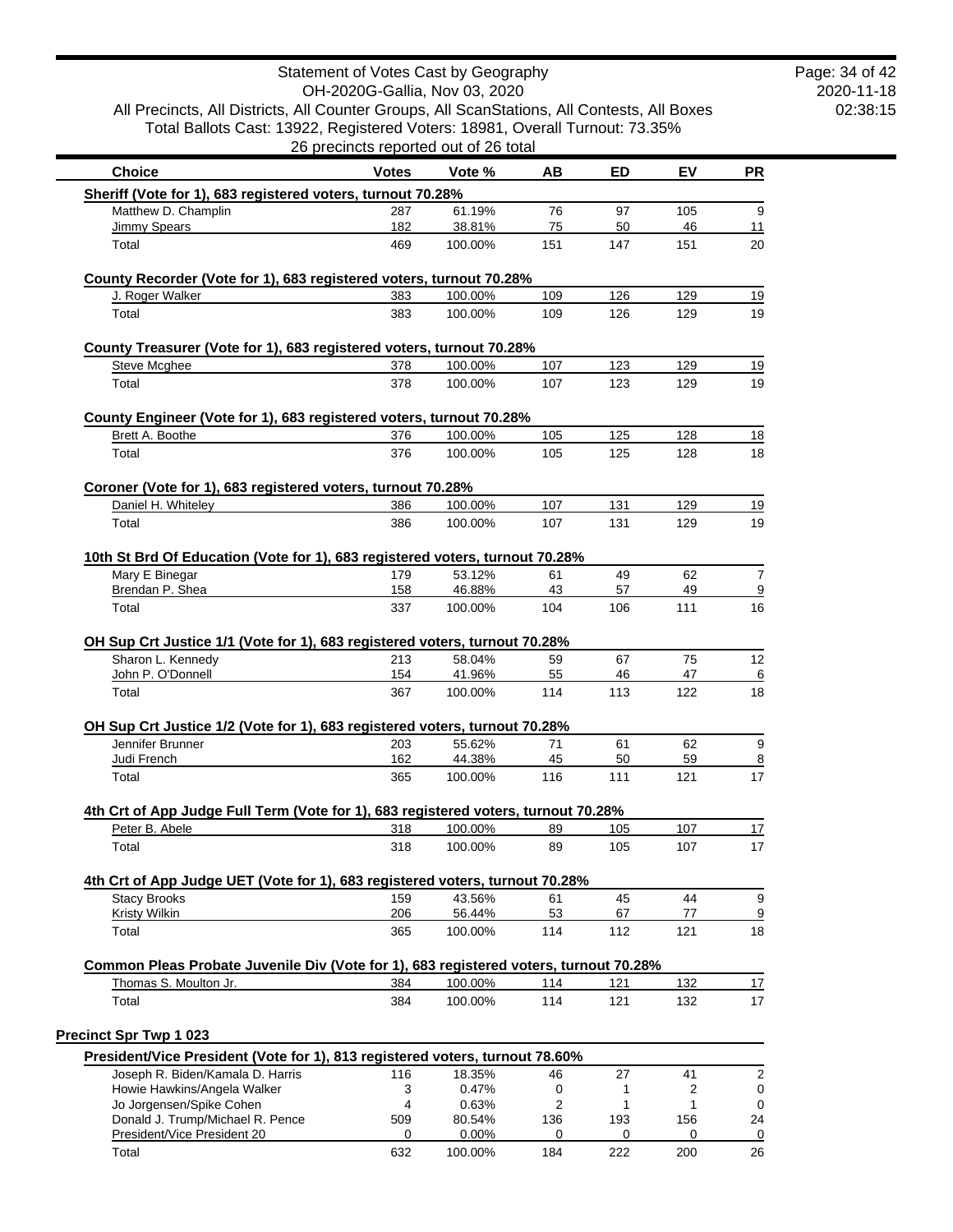2020-11-18 02:38:15 Page: 35 of 42

All Precincts, All Districts, All Counter Groups, All ScanStations, All Contests, All Boxes Total Ballots Cast: 13922, Registered Voters: 18981, Overall Turnout: 73.35% 26 precincts reported out of 26 total

| <b>Choice</b>                                                                        | <b>Votes</b> | Vote %            | AB        | ED        | EV        | <b>PR</b>                    |
|--------------------------------------------------------------------------------------|--------------|-------------------|-----------|-----------|-----------|------------------------------|
| 6th District US Congress (Vote for 1), 813 registered voters, turnout 78.60%         |              |                   |           |           |           |                              |
| <b>Bill Johnson</b>                                                                  | 503          | 81.52%            | 141       | 183       | 156       | 23                           |
| Shawna Roberts<br>Total                                                              | 114<br>617   | 18.48%<br>100.00% | 35<br>176 | 34<br>217 | 42<br>198 | $\overline{3}$<br>26         |
|                                                                                      |              |                   |           |           |           |                              |
| 93rd ST Rep (Vote for 1), 813 registered voters, turnout 78.60%<br>Jason C. Stephens | 516          | 96.81%            | 142       | 191       | 161       |                              |
| Write-in                                                                             | 17           | 3.19%             | 3         | 4         | 9         | 22<br>$\overline{1}$         |
| Total                                                                                | 533          | 100.00%           | 145       | 195       | 170       | 23                           |
| County Commissioner 01/02 (Vote for 1), 813 registered voters, turnout 78.60%        |              |                   |           |           |           |                              |
| Q. Jay Stapleton                                                                     | 478          | 77.35%            | 134       | 170       | 151       | 23                           |
| Scott J. Williamson                                                                  | 140          | 22.65%            | 44        | 46        | 47        | $\overline{3}$               |
| Total                                                                                | 618          | 100.00%           | 178       | 216       | 198       | 26                           |
| County Commissioner 01/03 (Vote for 1), 813 registered voters, turnout 78.60%        |              |                   |           |           |           |                              |
| <b>Randall Adkins</b><br>Mark Danner                                                 | 126<br>123   | 20.49%<br>20.00%  | 47<br>36  | 37<br>38  | 40<br>47  | $\overline{2}$<br>$\sqrt{2}$ |
| M. Eugene Greene                                                                     | 341          | 55.45%            | 85        | 130       | 105       | 21                           |
| Write-in                                                                             | 25           | 4.07%             | 10        | 11        | 4         | $\overline{0}$               |
| Total                                                                                | 615          | 100.00%           | 178       | 216       | 196       | 25                           |
| Prosecuting Attorney (Vote for 1), 813 registered voters, turnout 78.60%             |              |                   |           |           |           |                              |
| Jason D. Holdren                                                                     | 541          | 100.00%           | 147       | 206       | 165       | 23                           |
| Total                                                                                | 541          | 100.00%           | 147       | 206       | 165       | 23                           |
| Clerk Of Courts (Vote for 1), 813 registered voters, turnout 78.60%                  |              |                   |           |           |           |                              |
| Noreen M. Saunders                                                                   | 533          | 100.00%           | 147       | 203       | 162       | 21                           |
| Total                                                                                | 533          | 100.00%           | 147       | 203       | 162       | 21                           |
| Sheriff (Vote for 1), 813 registered voters, turnout 78.60%                          |              |                   |           |           |           |                              |
| Matthew D. Champlin                                                                  | 454          | 72.18%            | 126       | 162       | 146       | 20                           |
| <b>Jimmy Spears</b>                                                                  | 175          | 27.82%            | 56        | 57        | 56        | 6                            |
| Total                                                                                | 629          | 100.00%           | 182       | 219       | 202       | 26                           |
| County Recorder (Vote for 1), 813 registered voters, turnout 78.60%                  |              |                   |           |           |           |                              |
| J. Roger Walker                                                                      | 528          | 100.00%           | 147       | 198       | 162       | 21                           |
| Total                                                                                | 528          | 100.00%           | 147       | 198       | 162       | 21                           |
| County Treasurer (Vote for 1), 813 registered voters, turnout 78.60%                 |              |                   |           |           |           |                              |
| Steve Mcghee                                                                         | 511          | 100.00%           | 143       | 191       | 155       | 22                           |
| Total                                                                                | 511          | 100.00%           | 143       | 191       | 155       | 22                           |
| County Engineer (Vote for 1), 813 registered voters, turnout 78.60%                  |              |                   |           |           |           |                              |
| Brett A. Boothe                                                                      | 518          | 100.00%           | 148       | 196       | 151       | 23                           |
| Total                                                                                | 518          | 100.00%           | 148       | 196       | 151       | 23                           |
| Coroner (Vote for 1), 813 registered voters, turnout 78.60%                          |              |                   |           |           |           |                              |
| Daniel H. Whiteley                                                                   | 540          | 100.00%           | 152       | 199       | 165       | $\overline{24}$              |
| Total                                                                                | 540          | 100.00%           | 152       | 199       | 165       | 24                           |
| 10th St Brd Of Education (Vote for 1), 813 registered voters, turnout 78.60%         |              |                   |           |           |           |                              |
| Mary E Binegar                                                                       | 268          | 57.76%            | 78        | 92        | 83        | 15                           |
| Brendan P. Shea<br>Total                                                             | 196<br>464   | 42.24%<br>100.00% | 59<br>137 | 74<br>166 | 58<br>141 | $\overline{5}$<br>20         |
|                                                                                      |              |                   |           |           |           |                              |
| OH Sup Crt Justice 1/1 (Vote for 1), 813 registered voters, turnout 78.60%           |              |                   |           |           |           |                              |
| Sharon L. Kennedy                                                                    | 359          | 68.64%            | 98        | 138       | 108       | 15                           |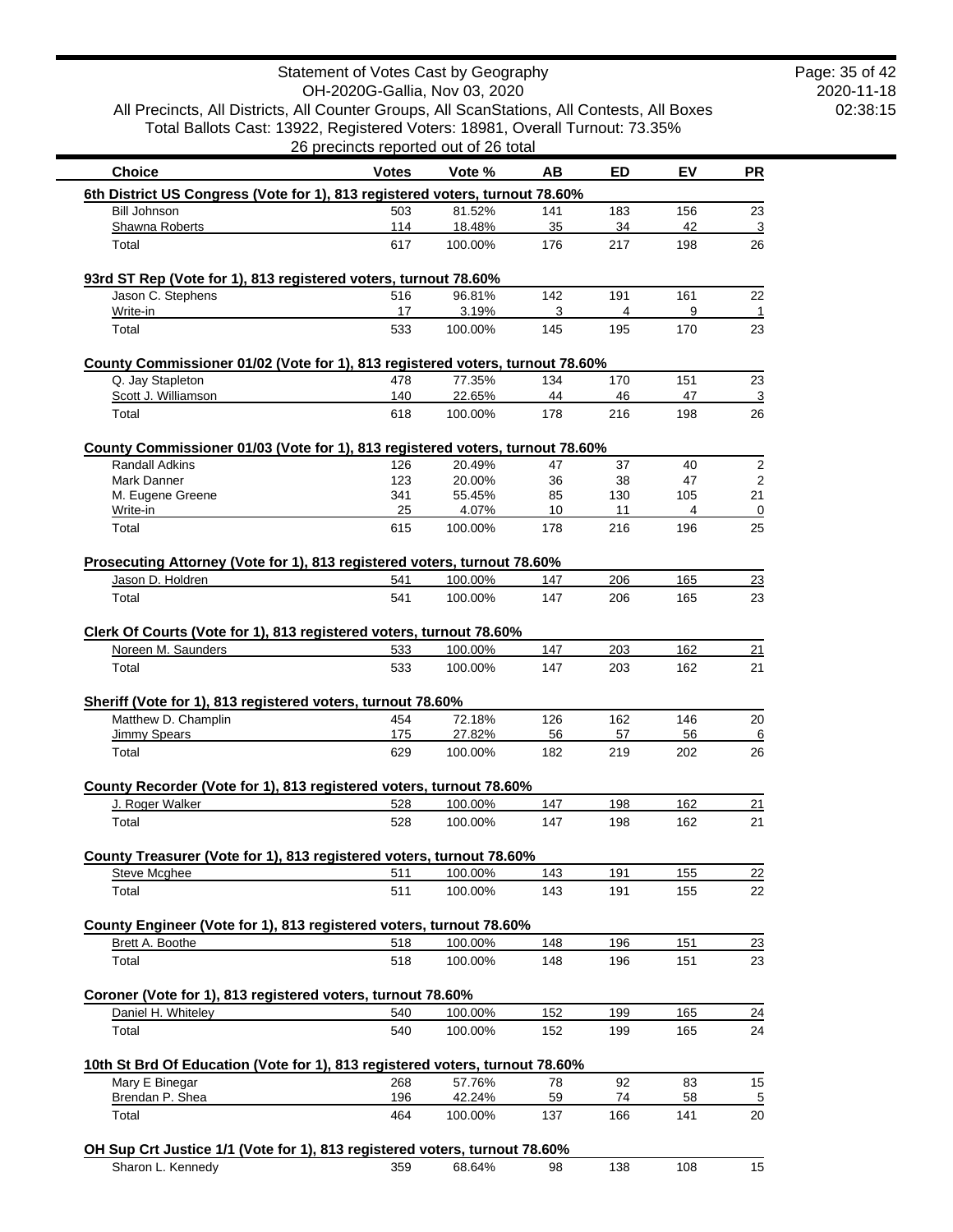|                                                                                                                  | Statement of Votes Cast by Geography<br>OH-2020G-Gallia, Nov 03, 2020 |                    |                      |            |            |           |
|------------------------------------------------------------------------------------------------------------------|-----------------------------------------------------------------------|--------------------|----------------------|------------|------------|-----------|
| All Precincts, All Districts, All Counter Groups, All ScanStations, All Contests, All Boxes                      |                                                                       |                    |                      |            |            |           |
| Total Ballots Cast: 13922, Registered Voters: 18981, Overall Turnout: 73.35%                                     |                                                                       |                    |                      |            |            |           |
|                                                                                                                  | 26 precincts reported out of 26 total                                 |                    |                      |            |            |           |
| <b>Choice</b>                                                                                                    | <b>Votes</b>                                                          | Vote %             | AВ                   | ED         | ΕV         | <b>PR</b> |
| John P. O'Donnell                                                                                                | 164                                                                   | 31.36%             | 54                   | 51         | 51         |           |
| Total                                                                                                            | 523                                                                   | 100.00%            | 152                  | 189        | 159        | 23        |
| OH Sup Crt Justice 1/2 (Vote for 1), 813 registered voters, turnout 78.60%                                       |                                                                       |                    |                      |            |            |           |
| Jennifer Brunner                                                                                                 | 269                                                                   | 53.06%             | 68                   | 106        | 83         | 12        |
| Judi French                                                                                                      | 238                                                                   | 46.94%             | 81                   | 78         | 69         | 10        |
| Total                                                                                                            | 507                                                                   | 100.00%            | 149                  | 184        | 152        | 22        |
| 4th Crt of App Judge Full Term (Vote for 1), 813 registered voters, turnout 78.60%                               |                                                                       |                    |                      |            |            |           |
| Peter B. Abele                                                                                                   | 442                                                                   | 100.00%            | 132                  | 161        | 131        | 18        |
| Total                                                                                                            | 442                                                                   | 100.00%            | 132                  | 161        | 131        | 18        |
| 4th Crt of App Judge UET (Vote for 1), 813 registered voters, turnout 78.60%                                     |                                                                       |                    |                      |            |            |           |
| <b>Stacy Brooks</b>                                                                                              | 249                                                                   | 49.21%             | 73                   | 86         | 78         | 12        |
| <b>Kristy Wilkin</b>                                                                                             | 257                                                                   | 50.79%             | 78                   | 91         | 78         | 10        |
| Total                                                                                                            | 506                                                                   | 100.00%            | 151                  | 177        | 156        | 22        |
| Common Pleas Probate Juvenile Div (Vote for 1), 813 registered voters, turnout 78.60%                            |                                                                       |                    |                      |            |            |           |
| Thomas S. Moulton Jr.                                                                                            | 508                                                                   | 100.00%            | 148                  | 181        | 159        | 20        |
| Total                                                                                                            | 508                                                                   | 100.00%            | 148                  | 181        | 159        | 20        |
|                                                                                                                  |                                                                       |                    |                      |            |            |           |
| <b>Precinct Spr Twp 2 024</b>                                                                                    |                                                                       |                    |                      |            |            |           |
| President/Vice President (Vote for 1), 744 registered voters, turnout 77.96%<br>Joseph R. Biden/Kamala D. Harris | 111                                                                   | 19.20%             | 34                   | 38         | 37         |           |
| Howie Hawkins/Angela Walker                                                                                      | 3                                                                     | 0.52%              | 1                    | 2          | 0          |           |
| Jo Jorgensen/Spike Cohen                                                                                         | 8                                                                     | 1.38%              | 1                    | 3          | 4          |           |
| Donald J. Trump/Michael R. Pence                                                                                 | 456                                                                   | 78.89%             | 80                   | 214        | 144        | 18        |
| President/Vice President 20                                                                                      | 0                                                                     | 0.00%              | 0                    | 0          | 0          |           |
| Total                                                                                                            | 578                                                                   | 100.00%            | 116                  | 257        | 185        | 20        |
| 6th District US Congress (Vote for 1), 744 registered voters, turnout 77.96%                                     |                                                                       |                    |                      |            |            |           |
| <b>Bill Johnson</b>                                                                                              | 449                                                                   | 80.76%             | 78                   | 214        | 143        | 14        |
| Shawna Roberts                                                                                                   | 107                                                                   | 19.24%             | 34                   | 34         | 35         |           |
| Total                                                                                                            | 556                                                                   | 100.00%            | 112                  | 248        | 178        | 18        |
| 93rd ST Rep (Vote for 1), 744 registered voters, turnout 77.96%                                                  |                                                                       |                    |                      |            |            |           |
| Jason C. Stephens                                                                                                | 473                                                                   | 97.93%             | 82                   | 225        | 152        | 14        |
| Write-in                                                                                                         | 10                                                                    | 2.07%              | 5                    | 3          | 2          |           |
| Total                                                                                                            | 483                                                                   | 100.00%            | 87                   | 228        | 154        | 14        |
| County Commissioner 01/02 (Vote for 1), 744 registered voters, turnout 77.96%                                    |                                                                       |                    |                      |            |            |           |
| Q. Jay Stapleton                                                                                                 | 426                                                                   | 76.62%             | 69                   | 208        | 135        | 14        |
| Scott J. Williamson                                                                                              | 130                                                                   | 23.38%             | 45                   | 40         | 40         |           |
| Total                                                                                                            | 556                                                                   | 100.00%            | 114                  | 248        | 175        | 19        |
| County Commissioner 01/03 (Vote for 1), 744 registered voters, turnout 77.96%                                    |                                                                       |                    |                      |            |            |           |
| Randall Adkins                                                                                                   | 98                                                                    | 17.47%             | 29                   | 33         | 33         |           |
| Mark Danner                                                                                                      | 114                                                                   | 20.32%             | 14                   | 61         | 37         |           |
| M. Eugene Greene<br>Write-in                                                                                     | 311<br>38                                                             | 55.44%<br>6.77%    | 62<br>$\overline{7}$ | 148<br>9   | 87<br>22   | 14        |
| Total                                                                                                            | 561                                                                   | 100.00%            | 112                  | 251        | 179        | 19        |
|                                                                                                                  |                                                                       |                    |                      |            |            |           |
| Prosecuting Attorney (Vote for 1), 744 registered voters, turnout 77.96%                                         |                                                                       |                    |                      |            |            |           |
| Jason D. Holdren                                                                                                 | 484<br>484                                                            | 100.00%<br>100.00% | 85<br>85             | 222<br>222 | 159<br>159 | 18        |
|                                                                                                                  |                                                                       |                    |                      |            |            | 18        |
| Total                                                                                                            |                                                                       |                    |                      |            |            |           |
| Clerk Of Courts (Vote for 1), 744 registered voters, turnout 77.96%<br>Noreen M. Saunders                        |                                                                       |                    |                      |            |            |           |

2020-11-18 02:38:15 Page: 36 of 42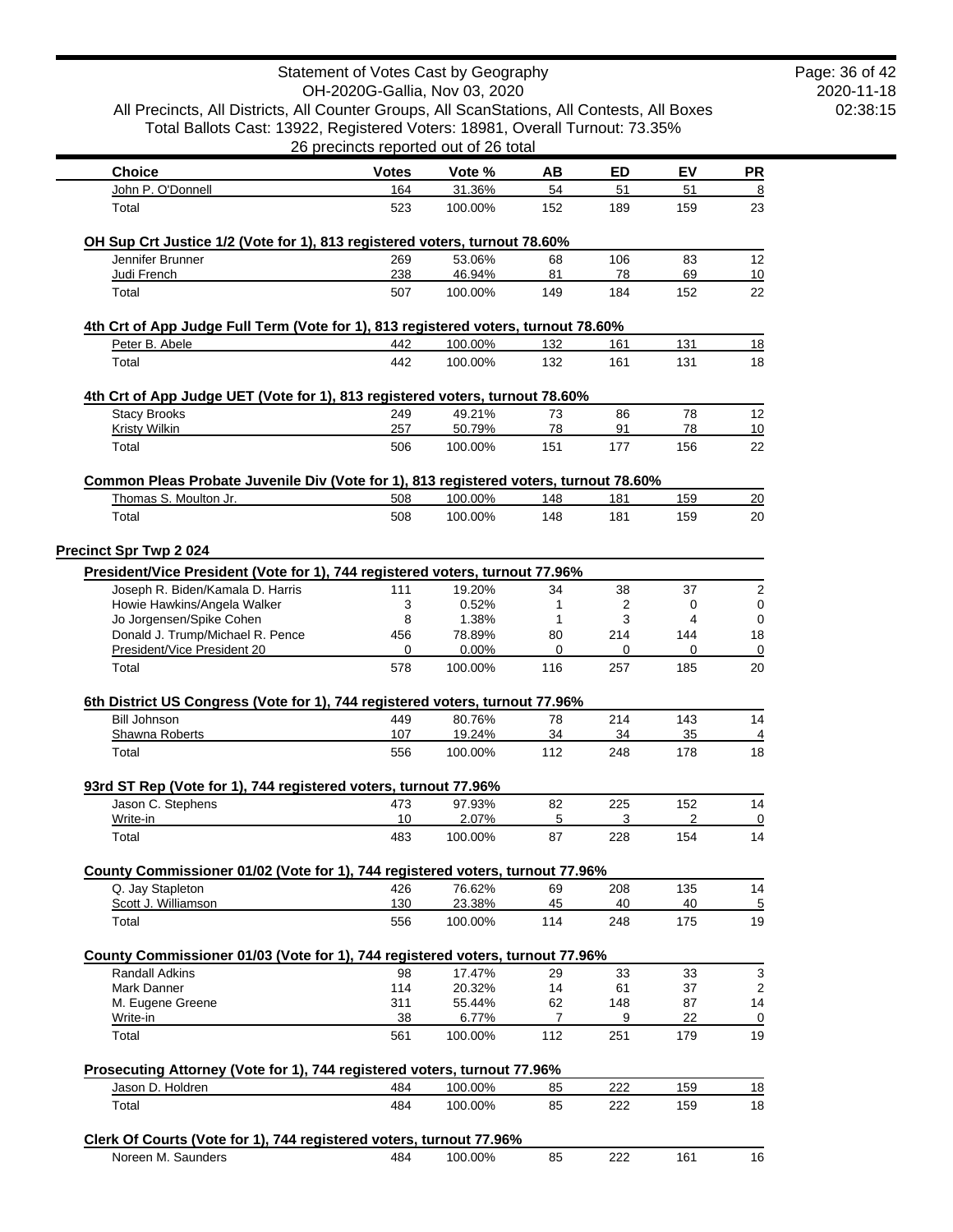|                                                                                                                                                                             | Statement of Votes Cast by Geography  |                   |          |            |           |                          |
|-----------------------------------------------------------------------------------------------------------------------------------------------------------------------------|---------------------------------------|-------------------|----------|------------|-----------|--------------------------|
|                                                                                                                                                                             | OH-2020G-Gallia, Nov 03, 2020         |                   |          |            |           |                          |
| All Precincts, All Districts, All Counter Groups, All ScanStations, All Contests, All Boxes<br>Total Ballots Cast: 13922, Registered Voters: 18981, Overall Turnout: 73.35% |                                       |                   |          |            |           |                          |
|                                                                                                                                                                             | 26 precincts reported out of 26 total |                   |          |            |           |                          |
| <b>Choice</b>                                                                                                                                                               | <b>Votes</b>                          | Vote %            | AВ       | ED         | EV        | $\overline{\mathsf{PR}}$ |
| Total                                                                                                                                                                       | 484                                   | 100.00%           | 85       | 222        | 161       | 16                       |
| Sheriff (Vote for 1), 744 registered voters, turnout 77.96%                                                                                                                 |                                       |                   |          |            |           |                          |
| Matthew D. Champlin                                                                                                                                                         | 406                                   | 71.60%            | 72       | 194        | 129       | 11                       |
| <b>Jimmy Spears</b>                                                                                                                                                         | 161                                   | 28.40%            | 40       | 59         | 54        |                          |
| Total                                                                                                                                                                       | 567                                   | 100.00%           | 112      | 253        | 183       | 19                       |
| County Recorder (Vote for 1), 744 registered voters, turnout 77.96%                                                                                                         |                                       |                   |          |            |           |                          |
| J. Roger Walker                                                                                                                                                             | 474                                   | 100.00%           | 82       | 223        | 154       | 15                       |
| Total                                                                                                                                                                       | 474                                   | 100.00%           | 82       | 223        | 154       | 15                       |
| County Treasurer (Vote for 1), 744 registered voters, turnout 77.96%                                                                                                        |                                       |                   |          |            |           |                          |
| <b>Steve Mcghee</b>                                                                                                                                                         | 460                                   | 100.00%           | 81       | 219        | 145       | 15                       |
| Total                                                                                                                                                                       | 460                                   | 100.00%           | 81       | 219        | 145       | 15                       |
| County Engineer (Vote for 1), 744 registered voters, turnout 77.96%                                                                                                         |                                       |                   |          |            |           |                          |
| Brett A. Boothe                                                                                                                                                             | 469                                   | 100.00%           | 83       | 219        | 152       | 15                       |
| Total                                                                                                                                                                       | 469                                   | 100.00%           | 83       | 219        | 152       |                          |
| Coroner (Vote for 1), 744 registered voters, turnout 77.96%                                                                                                                 |                                       |                   |          |            |           |                          |
| Daniel H. Whiteley                                                                                                                                                          | 477                                   | 100.00%           | 88       | 216        | 157       | 16                       |
| Total                                                                                                                                                                       | 477                                   | 100.00%           | 88       | 216        | 157       | 16                       |
| 10th St Brd Of Education (Vote for 1), 744 registered voters, turnout 77.96%                                                                                                |                                       |                   |          |            |           |                          |
| Mary E Binegar<br>Brendan P. Shea                                                                                                                                           | 158<br>241                            | 39.60%<br>60.40%  | 28<br>53 | 74<br>106  | 52<br>72  |                          |
| Total                                                                                                                                                                       | 399                                   | 100.00%           | 81       | 180        | 124       | 10                       |
|                                                                                                                                                                             |                                       |                   |          |            |           |                          |
| OH Sup Crt Justice 1/1 (Vote for 1), 744 registered voters, turnout 77.96%<br>Sharon L. Kennedy                                                                             | 307                                   | 65.60%            | 56       | 141        | 102       |                          |
| John P. O'Donnell                                                                                                                                                           | 161                                   | 34.40%            | 38       | 69         | 46        |                          |
| Total                                                                                                                                                                       | 468                                   | 100.00%           | 94       | 210        | 148       | 16                       |
| OH Sup Crt Justice 1/2 (Vote for 1), 744 registered voters, turnout 77.96%                                                                                                  |                                       |                   |          |            |           |                          |
| Jennifer Brunner                                                                                                                                                            | 191                                   | 42.26%            | 36       | 81         | 64        | 10                       |
| Judi French                                                                                                                                                                 | 261                                   | 57.74%            | 54       | 119        | 83        |                          |
| Total                                                                                                                                                                       | 452                                   | 100.00%           | 90       | 200        | 147       |                          |
| 4th Crt of App Judge Full Term (Vote for 1), 744 registered voters, turnout 77.96%                                                                                          |                                       |                   |          |            |           |                          |
| Peter B. Abele                                                                                                                                                              | 384                                   | 100.00%           | 69       | 178        | 124       | 13<br>13                 |
| Total                                                                                                                                                                       | 384                                   | 100.00%           | 69       | 178        | 124       |                          |
| 4th Crt of App Judge UET (Vote for 1), 744 registered voters, turnout 77.96%                                                                                                |                                       |                   |          |            |           |                          |
| <b>Stacy Brooks</b>                                                                                                                                                         | 142                                   | 32.95%            | 25       | 72         | 39        |                          |
| Kristy Wilkin<br>Total                                                                                                                                                      | 289<br>431                            | 67.05%<br>100.00% | 63<br>88 | 125<br>197 | 92<br>131 | 15                       |
|                                                                                                                                                                             |                                       |                   |          |            |           |                          |
| Common Pleas Probate Juvenile Div (Vote for 1), 744 registered voters, turnout 77.96%<br>Thomas S. Moulton Jr.                                                              | 453                                   | 100.00%           | 86       | 207        | 145       | 15                       |
| Total                                                                                                                                                                       | 453                                   | 100.00%           | 86       | 207        | 145       | 15                       |
|                                                                                                                                                                             |                                       |                   |          |            |           |                          |
| <b>Precinct Walnut Township 025</b><br>President/Vice President (Vote for 1), 494 registered voters, turnout 77.13%                                                         |                                       |                   |          |            |           |                          |
| Joseph R. Biden/Kamala D. Harris                                                                                                                                            | 89                                    | 23.54%            | 52       | 27         | 8         |                          |
| Howie Hawkins/Angela Walker                                                                                                                                                 | $\boldsymbol{2}$                      | 0.53%             | 0        | 1          | 1         |                          |
| Jo Jorgensen/Spike Cohen                                                                                                                                                    | 5                                     | 1.32%             | 1        | 4          | 0         |                          |
| Donald J. Trump/Michael R. Pence<br>President/Vice President 20                                                                                                             | 282<br>0                              | 74.60%<br>0.00%   | 80<br>0  | 135<br>0   | 59<br>0   |                          |
|                                                                                                                                                                             |                                       |                   |          |            |           |                          |

2020-11-18 02:38:15

Page: 37 of 42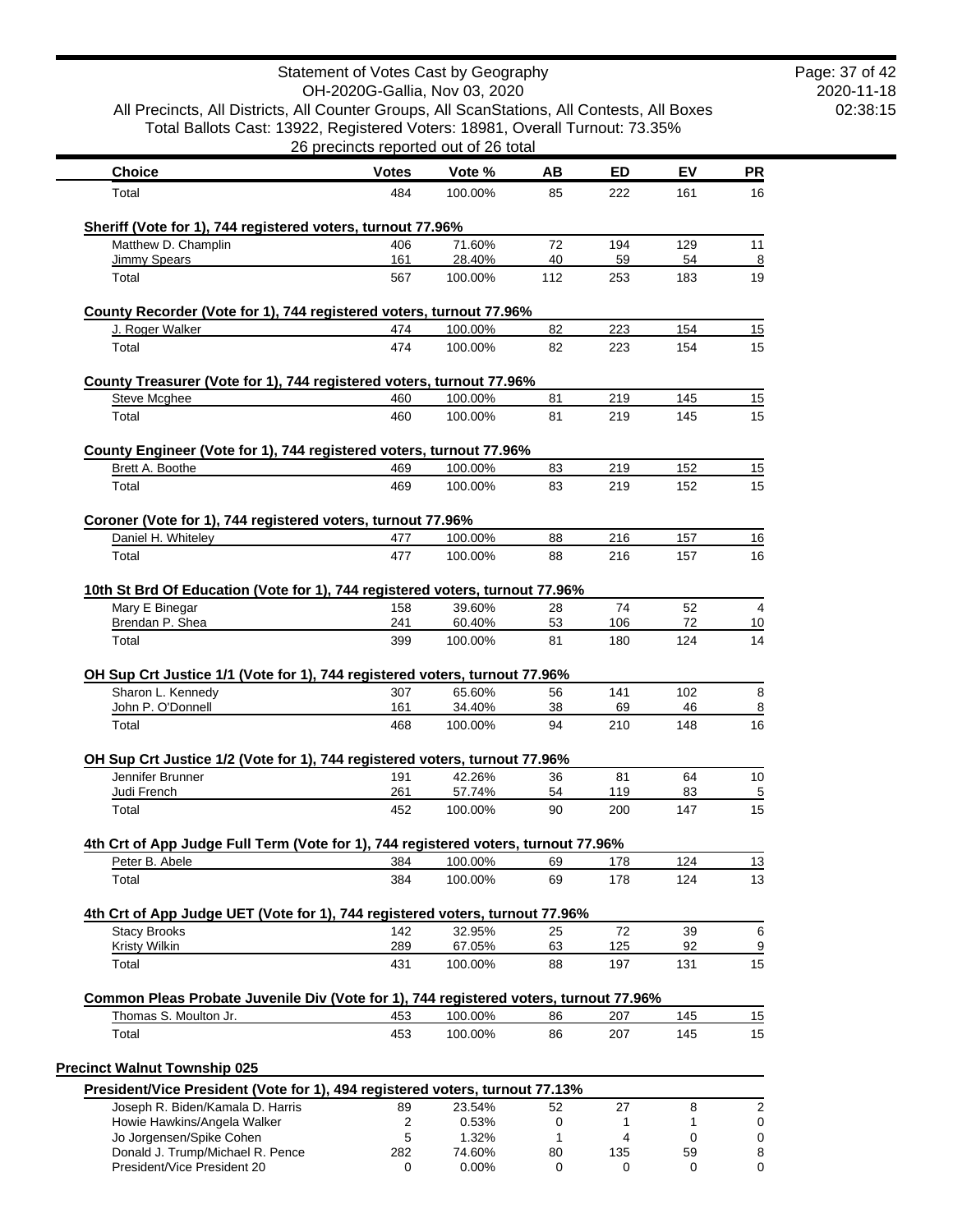|                                                                                                        | Statement of Votes Cast by Geography<br>OH-2020G-Gallia, Nov 03, 2020 |                  |           |           |         |                |
|--------------------------------------------------------------------------------------------------------|-----------------------------------------------------------------------|------------------|-----------|-----------|---------|----------------|
| All Precincts, All Districts, All Counter Groups, All ScanStations, All Contests, All Boxes            |                                                                       |                  |           |           |         |                |
| Total Ballots Cast: 13922, Registered Voters: 18981, Overall Turnout: 73.35%                           |                                                                       |                  |           |           |         |                |
|                                                                                                        | 26 precincts reported out of 26 total                                 |                  |           |           |         |                |
| <b>Choice</b>                                                                                          | <b>Votes</b>                                                          | Vote %           | AB        | <b>ED</b> | EV      | <b>PR</b>      |
| Total                                                                                                  | 378                                                                   | 100.00%          | 133       | 167       | 68      | 10             |
| 6th District US Congress (Vote for 1), 494 registered voters, turnout 77.13%                           |                                                                       |                  |           |           |         |                |
| <b>Bill Johnson</b>                                                                                    | 274                                                                   | 76.97%           | 75        | 131       | 59      | 9              |
| Shawna Roberts                                                                                         | 82                                                                    | 23.03%           | 47        | 26        | 8       | 1              |
| Total                                                                                                  | 356                                                                   | 100.00%          | 122       | 157       | 67      | 10             |
| 93rd ST Rep (Vote for 1), 494 registered voters, turnout 77.13%                                        |                                                                       |                  |           |           |         |                |
| Jason C. Stephens                                                                                      | 305                                                                   | 95.91%           | 94        | 143       | 61      | $\overline{7}$ |
| Write-in<br>Total                                                                                      | 13<br>318                                                             | 4.09%<br>100.00% | 12<br>106 | 0<br>143  | 0<br>61 | 1<br>8         |
|                                                                                                        |                                                                       |                  |           |           |         |                |
| County Commissioner 01/02 (Vote for 1), 494 registered voters, turnout 77.13%                          |                                                                       |                  |           |           |         |                |
| Q. Jay Stapleton<br>Scott J. Williamson                                                                | 286<br>81                                                             | 77.93%<br>22.07% | 83<br>45  | 135<br>27 | 60<br>8 | 8<br>1         |
| Total                                                                                                  | 367                                                                   | 100.00%          | 128       | 162       | 68      | 9              |
|                                                                                                        |                                                                       |                  |           |           |         |                |
| County Commissioner 01/03 (Vote for 1), 494 registered voters, turnout 77.13%<br><b>Randall Adkins</b> | 89                                                                    | 24.32%           | 45        | 34        | 8       | $\overline{2}$ |
| Mark Danner                                                                                            | 49                                                                    | 13.39%           | 15        | 26        | 7       | 1              |
| M. Eugene Greene                                                                                       | 216                                                                   | 59.02%           | 60        | 100       | 49      | $\overline{7}$ |
| Write-in                                                                                               | 12                                                                    | 3.28%            | 8         | 2         | 2       | 0              |
| Total                                                                                                  | 366                                                                   | 100.00%          | 128       | 162       | 66      | 10             |
| Prosecuting Attorney (Vote for 1), 494 registered voters, turnout 77.13%                               |                                                                       |                  |           |           |         |                |
| Jason D. Holdren                                                                                       | 310                                                                   | 100.00%          | 96        | 146       | 62      | <u>6</u>       |
| Total                                                                                                  | 310                                                                   | 100.00%          | 96        | 146       | 62      | 6              |
|                                                                                                        |                                                                       |                  |           |           |         |                |
| Clerk Of Courts (Vote for 1), 494 registered voters, turnout 77.13%<br>Noreen M. Saunders              | 304                                                                   | 100.00%          | 92        | 146       | 59      | 7              |
| Total                                                                                                  | 304                                                                   | 100.00%          | 92        | 146       | 59      | $\overline{7}$ |
|                                                                                                        |                                                                       |                  |           |           |         |                |
| Sheriff (Vote for 1), 494 registered voters, turnout 77.13%<br>Matthew D. Champlin                     | 255                                                                   | 69.11%           | 69        | 127       | 51      | 8              |
| <b>Jimmy Spears</b>                                                                                    | 114                                                                   | 30.89%           | 58        | <u>38</u> | 16      | $\overline{2}$ |
| Total                                                                                                  | 369                                                                   | 100.00%          | 127       | 165       | 67      | 10             |
|                                                                                                        |                                                                       |                  |           |           |         |                |
| County Recorder (Vote for 1), 494 registered voters, turnout 77.13%<br>J. Roger Walker                 | 298                                                                   | 100.00%          | 93        | 139       | 59      |                |
| Total                                                                                                  | 298                                                                   | 100.00%          | 93        | 139       | 59      |                |
|                                                                                                        |                                                                       |                  |           |           |         |                |
| County Treasurer (Vote for 1), 494 registered voters, turnout 77.13%<br>Steve Mcghee                   | 299                                                                   | 100.00%          | 93        | 140       | 59      | 7              |
| Total                                                                                                  | 299                                                                   | 100.00%          | 93        | 140       | 59      | $\overline{7}$ |
|                                                                                                        |                                                                       |                  |           |           |         |                |
| County Engineer (Vote for 1), 494 registered voters, turnout 77.13%                                    |                                                                       |                  |           |           |         |                |
| Brett A. Boothe                                                                                        | 294                                                                   | 100.00%          | 94        | 134       | 59      | 7              |
| Total                                                                                                  | 294                                                                   | 100.00%          | 94        | 134       | 59      | 7              |
| Coroner (Vote for 1), 494 registered voters, turnout 77.13%                                            |                                                                       |                  |           |           |         |                |
| Daniel H. Whiteley                                                                                     | 297                                                                   | 100.00%          | 92        | 139       | 59      | 7              |
| Total                                                                                                  | 297                                                                   | 100.00%          | 92        | 139       | 59      | $\overline{7}$ |
| 10th St Brd Of Education (Vote for 1), 494 registered voters, turnout 77.13%                           |                                                                       |                  |           |           |         |                |
| Mary E Binegar                                                                                         | 166                                                                   | 60.36%           | 48        | 79        | 37      | $\sqrt{2}$     |
| Brendan P. Shea                                                                                        | 109                                                                   | 39.64%           | 38        | 52        | 16      | $\overline{3}$ |
| Total                                                                                                  | 275                                                                   | 100.00%          | 86        | 131       | 53      | 5              |

Page: 38 of 42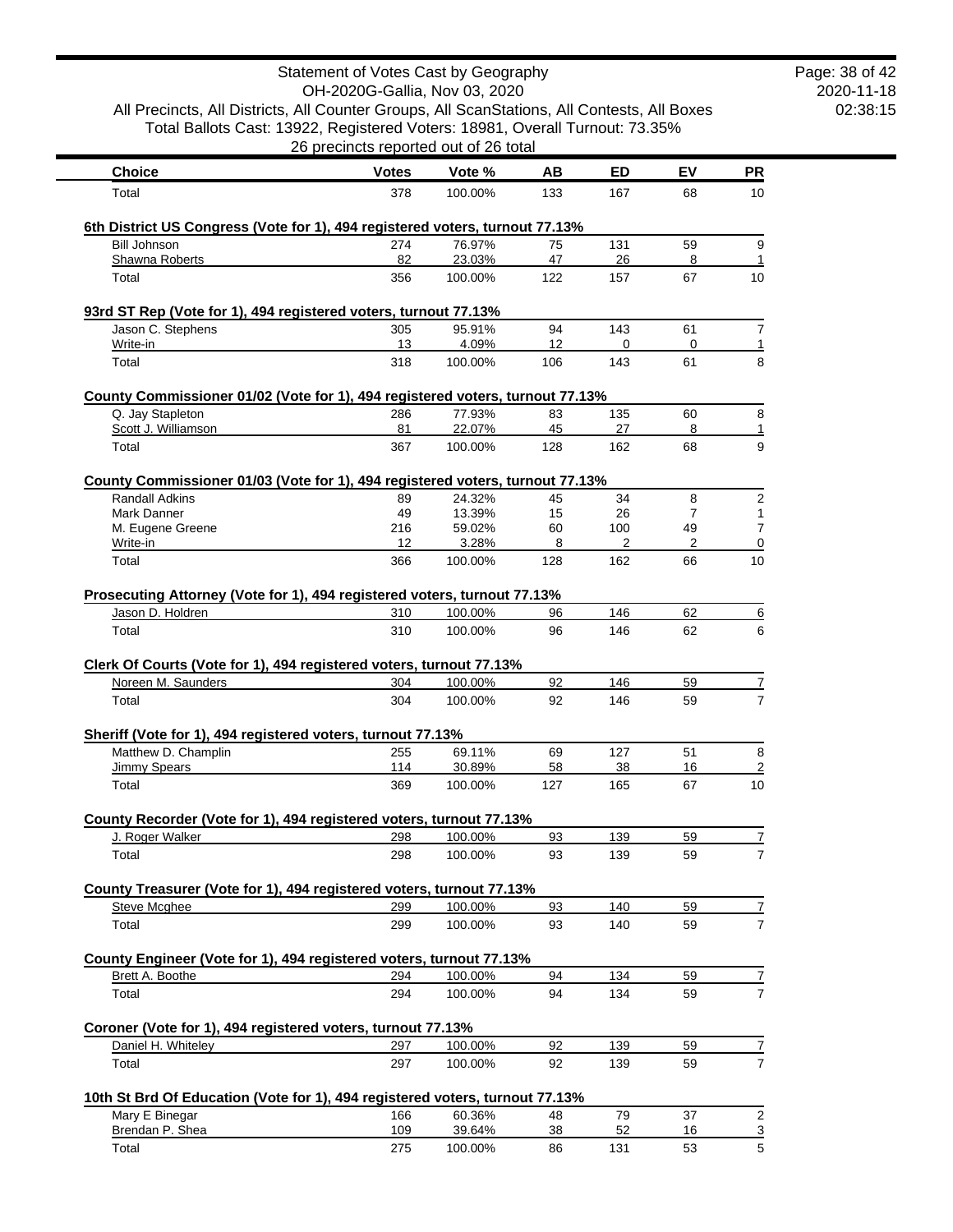|                                                                                                   | 26 precincts reported out of 26 total |                    |          |            |           |           |
|---------------------------------------------------------------------------------------------------|---------------------------------------|--------------------|----------|------------|-----------|-----------|
| <b>Choice</b>                                                                                     | <b>Votes</b>                          | Vote %             | AB       | <b>ED</b>  | EV        | <b>PR</b> |
| OH Sup Crt Justice 1/1 (Vote for 1), 494 registered voters, turnout 77.13%                        |                                       |                    |          |            |           |           |
| Sharon L. Kennedy                                                                                 | 203                                   | 68.81%             | 53       | 105        | 41        |           |
| John P. O'Donnell<br>Total                                                                        | 92<br>295                             | 31.19%<br>100.00%  | 36<br>89 | 37<br>142  | 17<br>58  |           |
| OH Sup Crt Justice 1/2 (Vote for 1), 494 registered voters, turnout 77.13%                        |                                       |                    |          |            |           |           |
| Jennifer Brunner                                                                                  | 168                                   | 57.93%             | 54       | 74         | 37        |           |
| Judi French                                                                                       | 122                                   | 42.07%             | 35       | 66         | 19        |           |
| Total                                                                                             | 290                                   | 100.00%            | 89       | 140        | 56        |           |
| 4th Crt of App Judge Full Term (Vote for 1), 494 registered voters, turnout 77.13%                |                                       |                    |          |            |           |           |
| Peter B. Abele                                                                                    | 245                                   | 100.00%            | 72       | 117        | 50        |           |
| Total                                                                                             | 245                                   | 100.00%            | 72       | 117        | 50        |           |
| 4th Crt of App Judge UET (Vote for 1), 494 registered voters, turnout 77.13%                      |                                       |                    |          |            |           |           |
| <b>Stacy Brooks</b>                                                                               | 139                                   | 49.12%             | 41       | 64         | 31        |           |
| Kristy Wilkin                                                                                     | 144                                   | 50.88%             | 48       | 69         | 26        |           |
| Total                                                                                             | 283                                   | 100.00%            | 89       | 133        | 57        |           |
| Common Pleas Probate Juvenile Div (Vote for 1), 494 registered voters, turnout 77.13%             |                                       |                    |          |            |           |           |
| Thomas S. Moulton Jr.<br>Total                                                                    | 268<br>268                            | 100.00%<br>100.00% | 83<br>83 | 127<br>127 | 53<br>53  |           |
|                                                                                                   |                                       |                    |          |            |           |           |
| <b>Precinct Addison Precinct 026</b>                                                              |                                       |                    |          |            |           |           |
| President/Vice President (Vote for 1), 598 registered voters, turnout 71.74%                      |                                       |                    |          |            |           |           |
| Joseph R. Biden/Kamala D. Harris<br>Howie Hawkins/Angela Walker                                   | 102<br>0                              | 23.78%<br>0.00%    | 40<br>0  | 31<br>0    | 30<br>0   |           |
| Jo Jorgensen/Spike Cohen                                                                          | $\overline{2}$                        | 0.47%              | 1        | 1          | 0         |           |
| Donald J. Trump/Michael R. Pence                                                                  | 325                                   | 75.76%             | 79       | 131        | 107       |           |
| President/Vice President 20                                                                       | 0                                     | 0.00%              | 0        | 0          | 0         |           |
| Total                                                                                             | 429                                   | 100.00%            | 120      | 163        | 137       |           |
| 6th District US Congress (Vote for 1), 598 registered voters, turnout 71.74%                      |                                       |                    |          |            |           |           |
| <b>Bill Johnson</b><br>Shawna Roberts                                                             | 307<br>95                             | 76.37%<br>23.63%   | 76<br>36 | 122<br>30  | 103<br>28 |           |
| Total                                                                                             | 402                                   | 100.00%            | 112      | 152        | 131       |           |
| 93rd ST Rep (Vote for 1), 598 registered voters, turnout 71.74%                                   |                                       |                    |          |            |           |           |
| Jason C. Stephens                                                                                 | 331                                   | 97.07%             | 80       | 134        | 111       |           |
| Write-in<br>Total                                                                                 | 10<br>341                             | 2.93%<br>100.00%   | 7<br>87  | 0<br>134   | 3<br>114  |           |
|                                                                                                   |                                       |                    |          |            |           |           |
| County Commissioner 01/02 (Vote for 1), 598 registered voters, turnout 71.74%<br>Q. Jay Stapleton | 317                                   | 76.76%             | 77       | 129        | 103       |           |
| Scott J. Williamson                                                                               | 96                                    | 23.24%             | 39       | 25         | 31        |           |
| Total                                                                                             | 413                                   | 100.00%            | 116      | 154        | 134       |           |
| County Commissioner 01/03 (Vote for 1), 598 registered voters, turnout 71.74%                     |                                       |                    |          |            |           |           |
| Randall Adkins                                                                                    | 88                                    | 21.62%             | 37       | 24         | 26        |           |
| Mark Danner                                                                                       | 67                                    | 16.46%             | 24       | 32         | 11        |           |
| M. Eugene Greene                                                                                  | 226                                   | 55.53%             | 48       | 88         | 83        |           |
| Write-in                                                                                          | 26                                    | 6.39%              | 5        | 11         | 10        |           |
| Total                                                                                             | 407                                   | 100.00%            | 114      | 155        | 130       |           |
| Prosecuting Attorney (Vote for 1), 598 registered voters, turnout 71.74%                          |                                       |                    |          |            |           |           |
| Jason D. Holdren                                                                                  | 350                                   | 100.00%            | 90       | 137        | 116       |           |

Total 350 100.00% 90 137 116 7

2020-11-18 02:38:15

Page: 39 of 42

OH-2020G-Gallia, Nov 03, 2020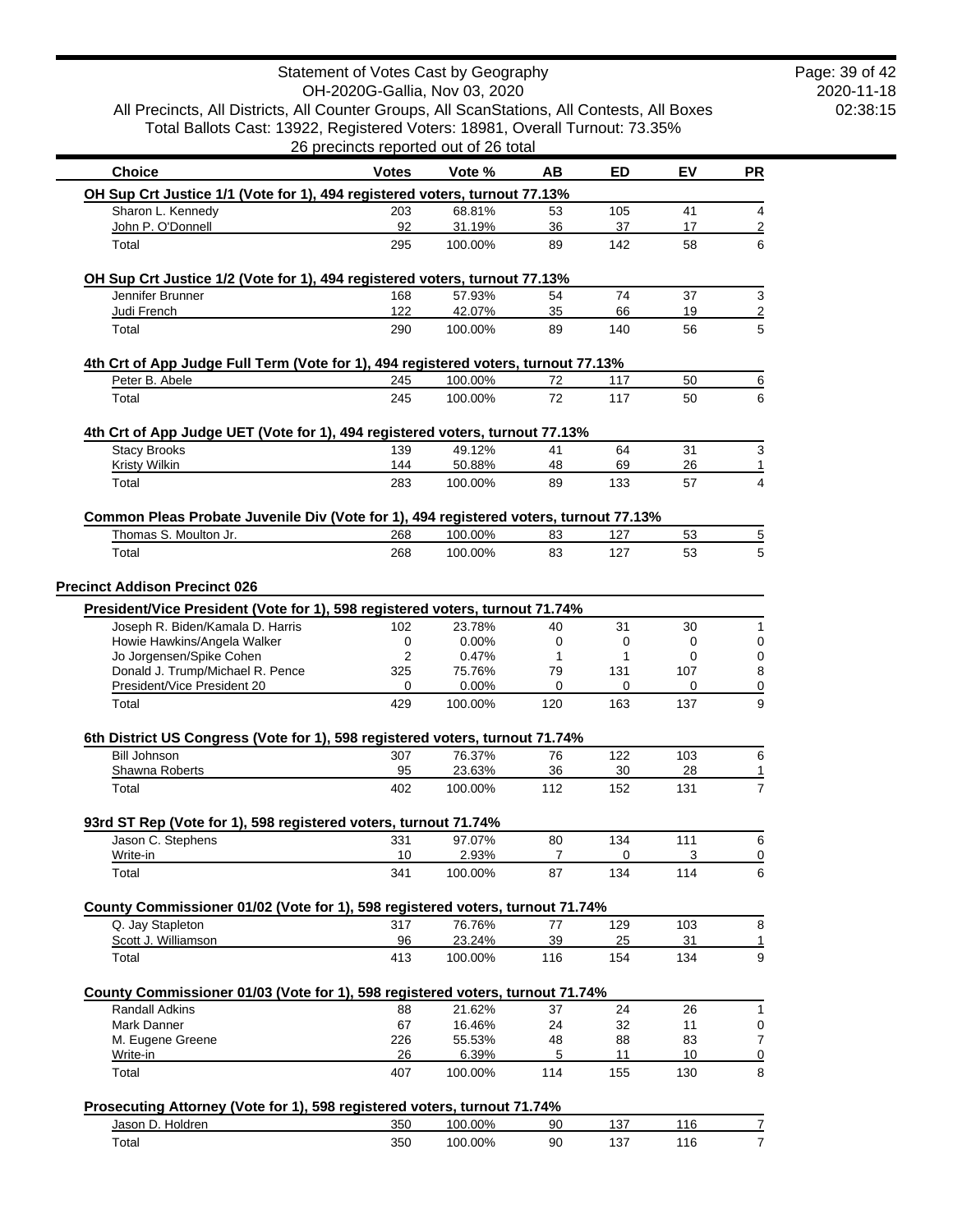|                                                                                                | OH-2020G-Gallia, Nov 03, 2020         |                    |          |            |          |                     |
|------------------------------------------------------------------------------------------------|---------------------------------------|--------------------|----------|------------|----------|---------------------|
| All Precincts, All Districts, All Counter Groups, All ScanStations, All Contests, All Boxes    |                                       |                    |          |            |          |                     |
| Total Ballots Cast: 13922, Registered Voters: 18981, Overall Turnout: 73.35%                   | 26 precincts reported out of 26 total |                    |          |            |          |                     |
|                                                                                                |                                       |                    |          |            |          |                     |
| <b>Choice</b>                                                                                  | <b>Votes</b>                          | Vote %             | ΑВ       | ED         | EV       | <b>PR</b>           |
| Clerk Of Courts (Vote for 1), 598 registered voters, turnout 71.74%                            |                                       |                    |          |            |          |                     |
| Noreen M. Saunders                                                                             | 348                                   | 100.00%            | 89       | 135        | 118      | 6                   |
| Total                                                                                          | 348                                   | 100.00%            | 89       | 135        | 118      | 6                   |
| Sheriff (Vote for 1), 598 registered voters, turnout 71.74%                                    |                                       |                    |          |            |          |                     |
| Matthew D. Champlin                                                                            | 294                                   | 70.00%             | 79       | 111        | 101      | 3                   |
| <b>Jimmy Spears</b>                                                                            | 126                                   | 30.00%             | 38       | 48         | 35       | $\overline{5}$      |
| Total                                                                                          | 420                                   | 100.00%            | 117      | 159        | 136      | 8                   |
| County Recorder (Vote for 1), 598 registered voters, turnout 71.74%                            |                                       |                    |          |            |          |                     |
| J. Roger Walker                                                                                | 336                                   | 100.00%            | 85       | 136        | 109      | 6                   |
| Total                                                                                          | 336                                   | 100.00%            | 85       | 136        | 109      | 6                   |
|                                                                                                |                                       |                    |          |            |          |                     |
| County Treasurer (Vote for 1), 598 registered voters, turnout 71.74%                           |                                       |                    |          |            |          |                     |
| <b>Steve Mcghee</b>                                                                            | 351                                   | 100.00%            | 95       | 138        | 112      | 6                   |
| Total                                                                                          | 351                                   | 100.00%            | 95       | 138        | 112      | 6                   |
| County Engineer (Vote for 1), 598 registered voters, turnout 71.74%                            |                                       |                    |          |            |          |                     |
| Brett A. Boothe                                                                                | 336                                   | 100.00%            | 88       | 134        | 108      | 6                   |
| Total                                                                                          | 336                                   | 100.00%            | 88       | 134        | 108      | 6                   |
|                                                                                                |                                       |                    |          |            |          |                     |
| Coroner (Vote for 1), 598 registered voters, turnout 71.74%                                    |                                       |                    |          |            |          |                     |
| Daniel H. Whiteley                                                                             | 344                                   | 100.00%            | 90       | 136        | 112      | 6                   |
| Total                                                                                          | 344                                   | 100.00%            | 90       | 136        | 112      | 6                   |
| 10th St Brd Of Education (Vote for 1), 598 registered voters, turnout 71.74%                   |                                       |                    |          |            |          |                     |
| Mary E Binegar                                                                                 | 162                                   | 52.26%             | 54       | 56         | 49       | $\mathbf{3}$        |
| Brendan P. Shea                                                                                | 148                                   | 47.74%             | 42       | 62         | 43       | $\mathbf{1}$        |
| Total                                                                                          | 310                                   | 100.00%            | 96       | 118        | 92       | 4                   |
| OH Sup Crt Justice 1/1 (Vote for 1), 598 registered voters, turnout 71.74%                     |                                       |                    |          |            |          |                     |
| Sharon L. Kennedy                                                                              | 204                                   | 61.82%             | 59       | 75         | 67       | 3                   |
| John P. O'Donnell                                                                              | 126                                   | 38.18%             | 40       | 51         | 32       | $\overline{3}$      |
| Total                                                                                          | 330                                   | 100.00%            | 99       | 126        | 99       | 6                   |
|                                                                                                |                                       |                    |          |            |          |                     |
| OH Sup Crt Justice 1/2 (Vote for 1), 598 registered voters, turnout 71.74%<br>Jennifer Brunner | 147                                   | 44.82%             | 49       | 52         | 41       | 5                   |
| Judi French                                                                                    | 181                                   | 55.18%             | 48       | 74         | 58       | <u>1</u>            |
| Total                                                                                          | 328                                   | 100.00%            | 97       | 126        | 99       | 6                   |
|                                                                                                |                                       |                    |          |            |          |                     |
| 4th Crt of App Judge Full Term (Vote for 1), 598 registered voters, turnout 71.74%             |                                       |                    |          |            |          |                     |
| Peter B. Abele<br>Total                                                                        | 276<br>276                            | 100.00%<br>100.00% | 77<br>77 | 112<br>112 | 82<br>82 | $\overline{5}$<br>5 |
|                                                                                                |                                       |                    |          |            |          |                     |
| 4th Crt of App Judge UET (Vote for 1), 598 registered voters, turnout 71.74%                   |                                       |                    |          |            |          |                     |
| <b>Stacy Brooks</b>                                                                            | 147                                   | 46.08%             | 49       | 56         | 40       | $\sqrt{2}$          |
| <b>Kristy Wilkin</b>                                                                           | <u>172</u>                            | 53.92%             | 47       | 67         | 55       | $\overline{3}$      |
| Total                                                                                          | 319                                   | 100.00%            | 96       | 123        | 95       | 5                   |
| Common Pleas Probate Juvenile Div (Vote for 1), 598 registered voters, turnout 71.74%          |                                       |                    |          |            |          |                     |
| Thomas S. Moulton Jr.                                                                          | 327                                   | 100.00%            | 91       | 126        | 104      | 6                   |
| Total                                                                                          | 327                                   | 100.00%            | 91       | 126        | 104      | 6                   |
|                                                                                                |                                       |                    |          |            |          |                     |
| Addison Township Fire (Vote for 1), 598 registered voters, turnout 71.74%                      |                                       |                    |          |            |          |                     |
| FOR THE TAX LEVY<br>AGAINST THE TAX LEVY                                                       | 314<br>89                             | 77.92%<br>22.08%   | 95<br>20 | 122<br>35  | 92<br>31 | 5<br>3              |
|                                                                                                |                                       |                    |          |            |          |                     |

Statement of Votes Cast by Geography

2020-11-18 02:38:15

 $\mathcal{L}_{\text{max}}$  , where  $\mathcal{L}_{\text{max}}$ 

Page: 40 of 42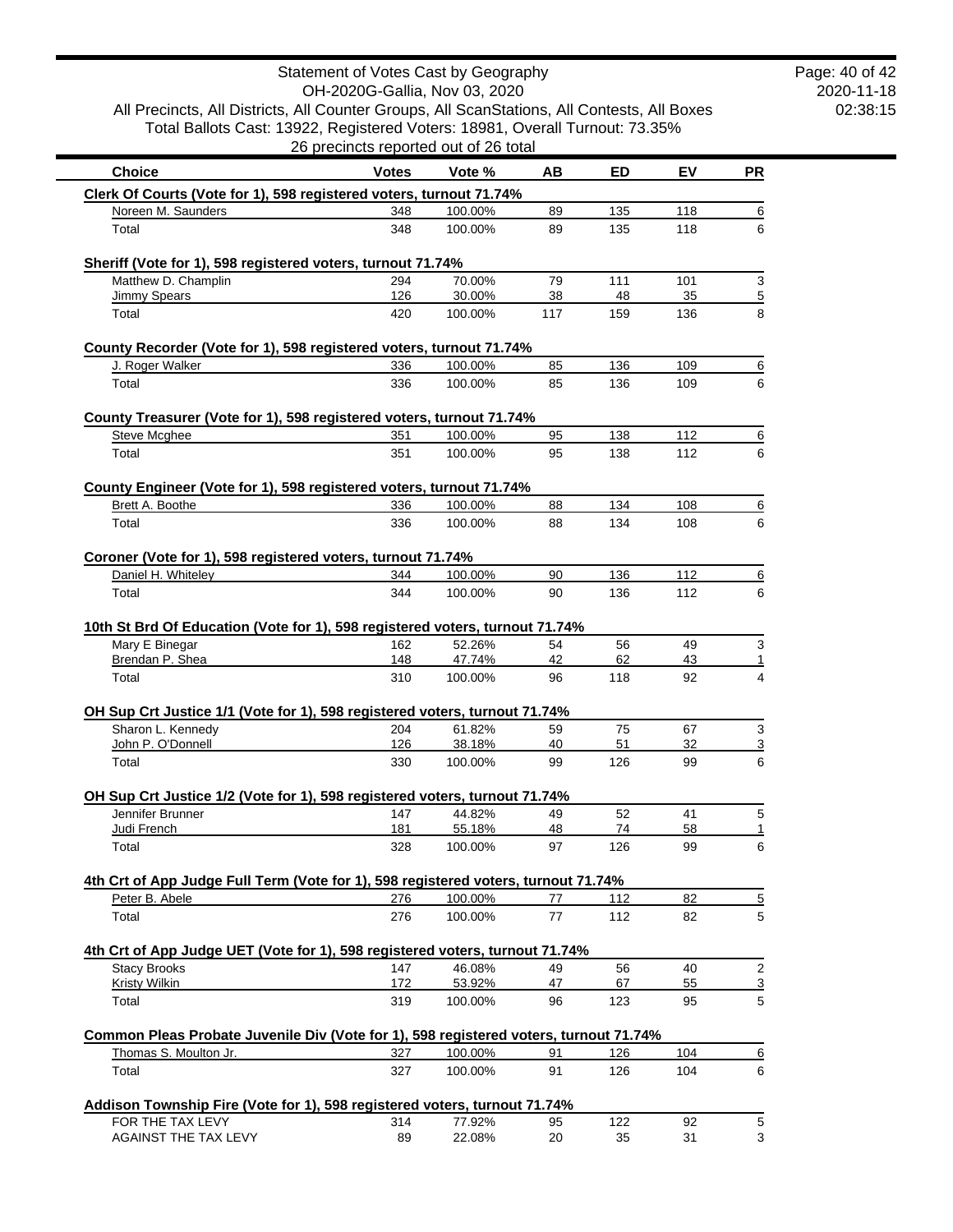| All Precincts, All Districts, All Counter Groups, All ScanStations, All Contests, All Boxes | OH-2020G-Gallia, Nov 03, 2020         |                    |              |              |             |            |
|---------------------------------------------------------------------------------------------|---------------------------------------|--------------------|--------------|--------------|-------------|------------|
| Total Ballots Cast: 13922, Registered Voters: 18981, Overall Turnout: 73.35%                | 26 precincts reported out of 26 total |                    |              |              |             |            |
| <b>Choice</b>                                                                               | <b>Votes</b>                          | Vote %             | AB           | <b>ED</b>    | EV          | PR         |
| Total                                                                                       | 403                                   | 100.00%            | 115          | 157          | 123         | 8          |
| <b>All Precincts</b>                                                                        |                                       |                    |              |              |             |            |
| President/Vice President (Vote for 1), 18981 registered voters, turnout 73.35%              |                                       |                    |              |              |             |            |
| Joseph R. Biden/Kamala D. Harris                                                            | 2990                                  | 21.67%             | 1356         | 749          | 809         | 76         |
| Howie Hawkins/Angela Walker                                                                 | 32                                    | 0.23%              | 18           | 10           | 4           | 0          |
| Jo Jorgensen/Spike Cohen<br>Donald J. Trump/Michael R. Pence                                | 132<br>10645                          | 0.96%<br>77.14%    | 38<br>2401   | 63<br>4402   | 26<br>3499  | 5<br>343   |
| President/Vice President 20                                                                 | 0                                     | 0.00%              | 0            | 0            | 0           | 0          |
| Total                                                                                       | 13799                                 | 100.00%            | 3813         | 5224         | 4338        | 424        |
| 6th District US Congress (Vote for 1), 18981 registered voters, turnout 73.35%              |                                       |                    |              |              |             |            |
| <b>Bill Johnson</b>                                                                         | 10504                                 | 78.94%             | 2472         | 4274         | 3440        | 318        |
| Shawna Roberts                                                                              | 2803                                  | 21.06%             | 1203         | 758          | 763         | 79         |
| Total                                                                                       | 13307                                 | 100.00%            | 3675         | 5032         | 4203        | 397        |
| 93rd ST Rep (Vote for 1), 18981 registered voters, turnout 73.35%                           |                                       |                    |              |              |             |            |
| Jason C. Stephens                                                                           | 10910                                 | 96.65%             | 2633         | 4404         | 3531        | 342        |
| Write-in                                                                                    | 378                                   | 3.35%              | 232          | 46           | 96          | 4          |
| Total                                                                                       | 11288                                 | 100.00%            | 2865         | 4450         | 3627        | 346        |
| County Commissioner 01/02 (Vote for 1), 18981 registered voters, turnout 73.35%             |                                       |                    |              |              |             |            |
| Q. Jay Stapleton<br>Scott J. Williamson                                                     | 10070<br>3346                         | 75.06%<br>24.94%   | 2384<br>1326 | 4065<br>1020 | 3315<br>897 | 306<br>103 |
| Total                                                                                       | 13416                                 | 100.00%            | 3710         | 5085         | 4212        | 409        |
|                                                                                             |                                       |                    |              |              |             |            |
| County Commissioner 01/03 (Vote for 1), 18981 registered voters, turnout 73.35%             |                                       |                    |              |              |             |            |
| <b>Randall Adkins</b>                                                                       | 2943                                  | 22.16%             | 1168         | 902          | 778         | 95         |
| Mark Danner                                                                                 | 2674                                  | 20.13%             | 693          | 1048         | 864         | 69         |
| M. Eugene Greene                                                                            | 6967                                  | 52.46%             | 1556         | 2884         | 2299        | 228        |
| Write-in<br>Total                                                                           | 697<br>13281                          | 5.25%<br>100.00%   | 248<br>3665  | 192<br>5026  | 251<br>4192 | 6<br>398   |
|                                                                                             |                                       |                    |              |              |             |            |
| Prosecuting Attorney (Vote for 1), 18981 registered voters, turnout 73.35%                  |                                       |                    |              | 4564         | 3700        | 363        |
| Jason D. Holdren<br>Total                                                                   | 11515<br>11515                        | 100.00%<br>100.00% | 2888<br>2888 | 4564         | 3700        | 363        |
|                                                                                             |                                       |                    |              |              |             |            |
| Clerk Of Courts (Vote for 1), 18981 registered voters, turnout 73.35%                       |                                       |                    |              |              |             |            |
| Noreen M. Saunders                                                                          | 11347                                 | 100.00%            | 2869         | 4465         | 3659        | 354        |
| Total                                                                                       | 11347                                 | 100.00%            | 2869         | 4465         | 3659        | 354        |
| Sheriff (Vote for 1), 18981 registered voters, turnout 73.35%                               |                                       |                    |              |              |             |            |
| Matthew D. Champlin                                                                         | 9537                                  | 70.09%             | 2397         | 3683         | 3188        | 269        |
| <b>Jimmy Spears</b>                                                                         | 4069                                  | 29.91%             | 1359         | 1475         | 1092        | 143        |
| Total                                                                                       | 13606                                 | 100.00%            | 3756         | 5158         | 4280        | 412        |
| County Recorder (Vote for 1), 18981 registered voters, turnout 73.35%                       |                                       |                    |              |              |             |            |
| J. Roger Walker                                                                             | 11116                                 | 100.00%            | 2799         | 4387         | 3575        | 355        |
| Total                                                                                       | 11116                                 | 100.00%            | 2799         | 4387         | 3575        | 355        |
| County Treasurer (Vote for 1), 18981 registered voters, turnout 73.35%                      |                                       |                    |              |              |             |            |
| Steve Mcghee                                                                                | 11058                                 | 100.00%            | 2790         | 4391         | 3523        | 354        |
| Total                                                                                       | 11058                                 | 100.00%            | 2790         | 4391         | 3523        | 354        |
| County Engineer (Vote for 1), 18981 registered voters, turnout 73.35%                       |                                       |                    |              |              |             |            |
| Brett A. Boothe                                                                             | 11059                                 | 100.00%            | 2792         | 4392         | 3524        | 351        |
| Total                                                                                       | 11059                                 | 100.00%            | 2792         | 4392         | 3524        | 351        |

2020-11-18 02:38:15 Page: 41 of 42